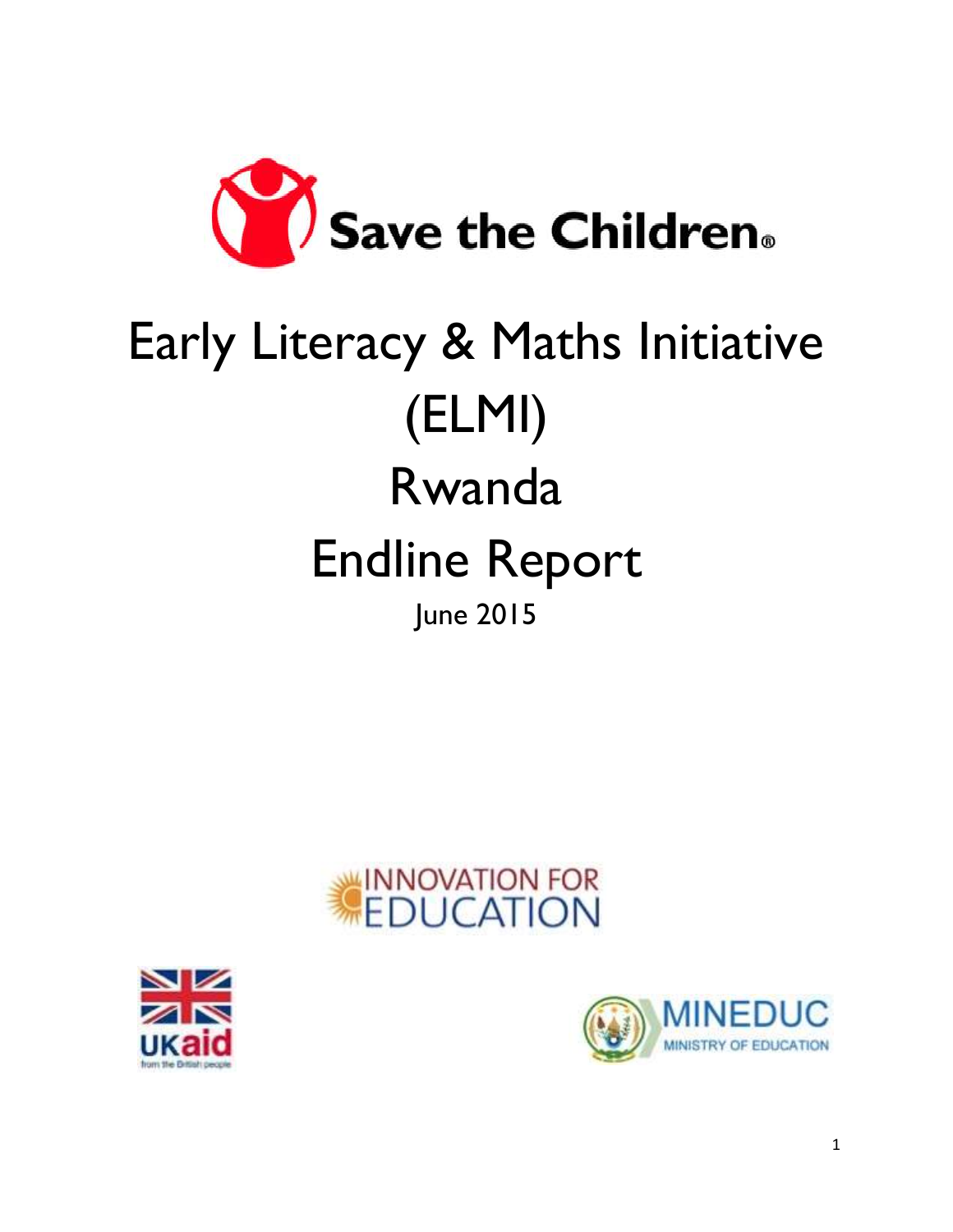## <span id="page-1-0"></span>**Executive Summary**

Save the Children's Early Literacy and Maths Initiative (ELMI), a project supported by Innovation for Education, a partnership between the Governments of Rwanda and the UK, was initiated in Rwanda in early 2013. In recognition of the increased interest and commitment by the Government of Rwanda to increasing access to ECCD services, the project was designed to focus on the quality of service delivery as this relates to school readiness outcomes for children. Early literacy and maths (ELM) skills are essential components of quality education. Children need the opportunity and support to gain these skills during pre-primary years. Yet, given how new ECCD is in the country, there is a shortfall of resources, expertise and investment in supporting ELM teaching in Rwanda.

ELMI aims to demonstrate techniques that are pedagogically sound, scalable, and which will ensure that during the critical early years Rwandan children benefit from inclusive, effective teaching and learning opportunities that support ELM skills development at pre-primary level, and improve school readiness and long-term learning outcomes for young learners. This includes piloting the introduction of ELMspecific techniques for caregivers in existing Early Childhood Care and Development (ECCD) Centres as well as designing and piloting a new parent outreach component for parents in communities where children are not able to attend ECCD Centres. Evidence gathered through this project will enable Save the Children, the Rwandan Government and other relevant actors in this field to develop cost-effective, replicable models, which are appropriate for scale up to achieve maximum impact for children. To support learning and enable meaningful evidence of the project's results to be produced, a rigorous evaluation process was developed, commencing with a baseline assessment.

This endline report begins by outlining the background to the project and methodology applied to gather data, followed by the results of an assessment conducted in grade 1 of six and seven years old children who were followed longitudinally through three waves of data collection. The endline data collection sought to understand the gains in learning and development, with a specific focus on literacy and maths, of children who participated in the ELMI program between baseline (May 2013) and midline (September 2014) by evaluating the skills of these children after they have completed their first term of primary school system (April-May 2015) as compared to children who attended non-ELMI ECCD centres and those who didn't benefit from any form of ECCD services.

At endline 439 assessments were collected across the project, a substantial decrease from the baseline study. At endline only 53 percent of the original sample remained, which decreased the power to detect significant differences between groups and also points to one of the main challenges and limitations of this ambitious longitudinal study. Not all children surveyed at baseline or midline were able to be found at endline. At endline, we found children in Grade 1 (P1), Grade 2 (P2) and some who had either dropped out of Grade 1 or were still in an ECCD centre.

The report highlights a few key results specifically related to the learning of children for whom data was available over time and learning trajectories that could be observed. The findings demonstrate that children in the ELMI Centre and ELMI Parenting groups showed statistically significantly higher scores at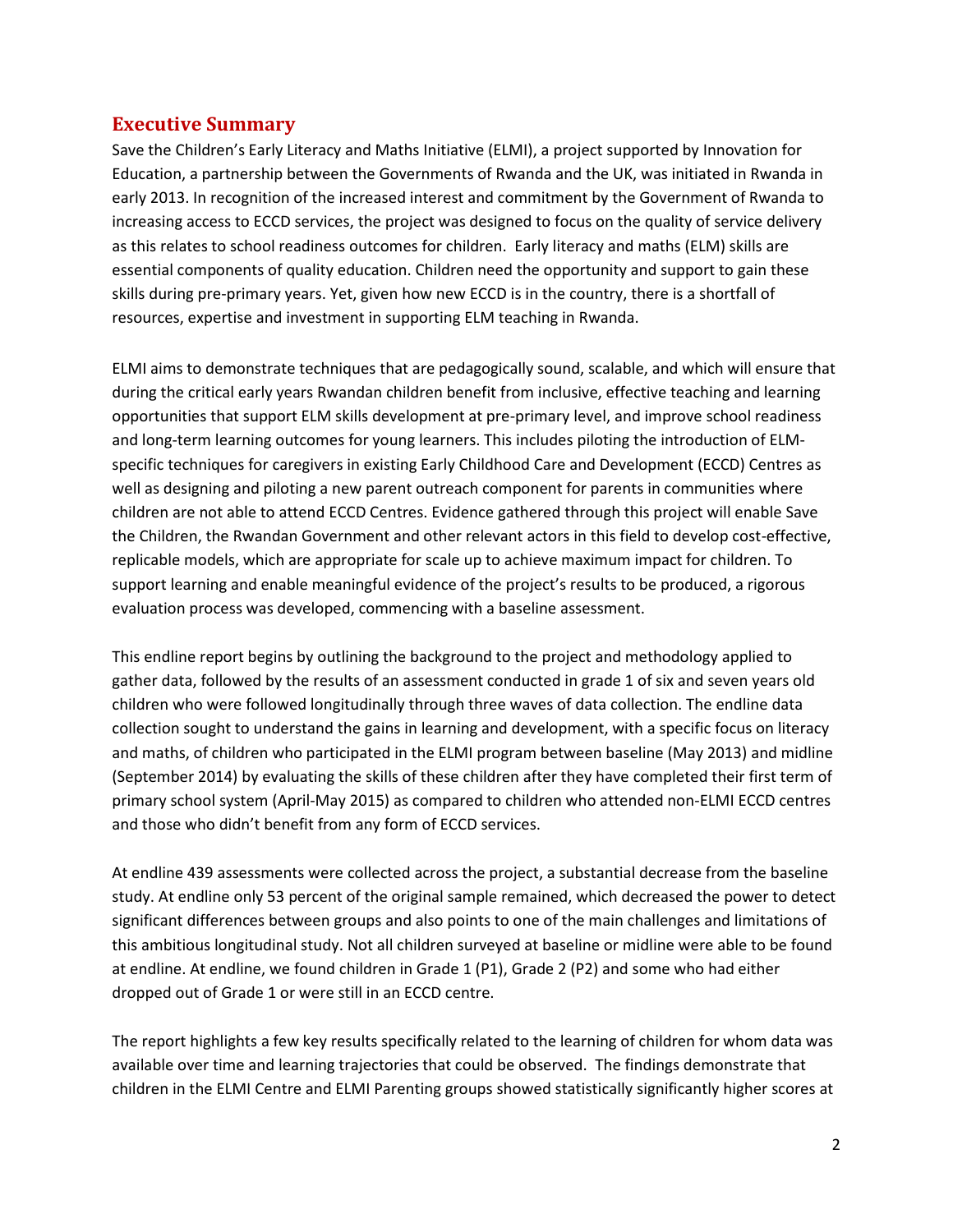endline on both literacy and maths compared to children in the Non-ECCD control group. ELMI parenting children started off lowest across all groups on all domains at baseline and over time caught up almost entirely with their ELMI ECCD peers, closing the gap from baseline. Furthermore, we see that not only do the ELMI Centre and Parenting programmes produce strong learning gains on average, but these interventions are benefitting all families and children equally, regardless of socioeconomic status.

On the other side, when we look at the non-ECCD control group, we note that these children generally had more or less the same starting point as the ELMI ECCD group at baseline, yet over time we see them falling further behind. The data from this study showed that the gap between these children and their ECCD counterparts is widening as children enter the formal school system.

Despite gains in the ELMI group, however, looking at the literacy and maths outcomes of children at endline, data shows a concerning overall trend, mainly that gains between midline and endline are very modest, with less than half the gains we documented between baseline and midline (when ELMI Centre and Parenting children were part of the ELMI intervention). Literacy and maths scores across the groups are barely reaching 50%, confirming the fact that even in grade 1, children are still working on gaining what are considered foundational preschool skills and are not ready for more complex or sophisticated learning.

It is clear that the grade 1 experience of many children, especially those who enter early, is not marked by success and in fact might be spinning children into a negative downward trajectory. The findings of this study demonstrate that little learning of fundamental literacy and maths skills is happening in grade 1. Our data on classroom observations in Grade 1 also reiterate the need for further and serious attention to Grade 1 learning environments and the transitions of children between preschool and primary school. Classrooms generally appeared under-resourced with class sizes of 50+ children, higher than what would be considered optimal for learning.

Interestingly, we re-confirmed that ECCD centre quality matters even for endline scores. This suggests that children who attended high quality ECCD centres were not only better prepared for Grade 1, but also retained their advantage into Grade 1 and had double the gains of their peers who attended low quality ECCD centres.

This presentation of results is followed by a summary of the key conclusions from the study's findings and related policy implications and recommendations for the Government of Rwanda as they relate to the Government goals reflected in the Education Sector Strategic Plan and EDPRS2.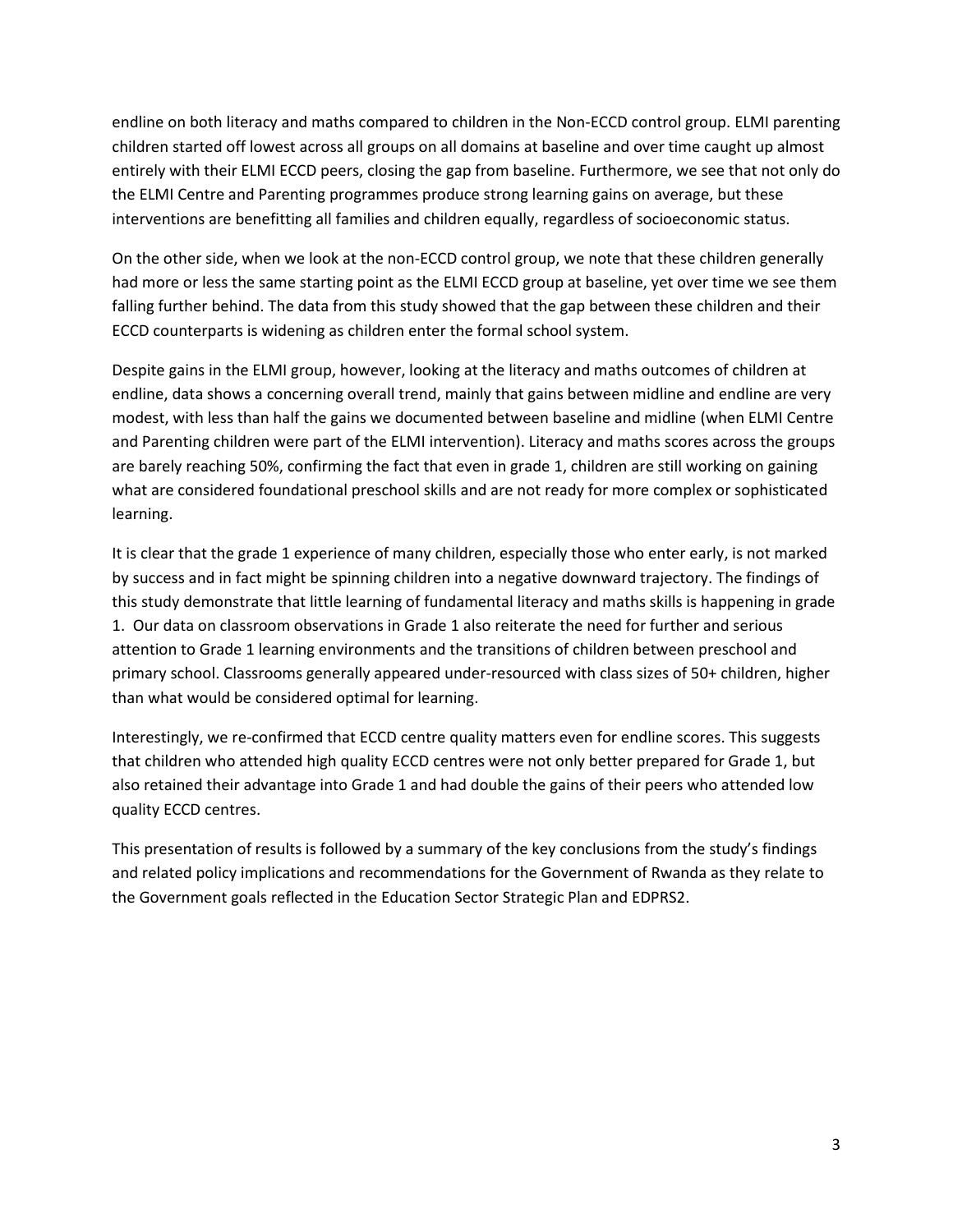# **Table of Contents**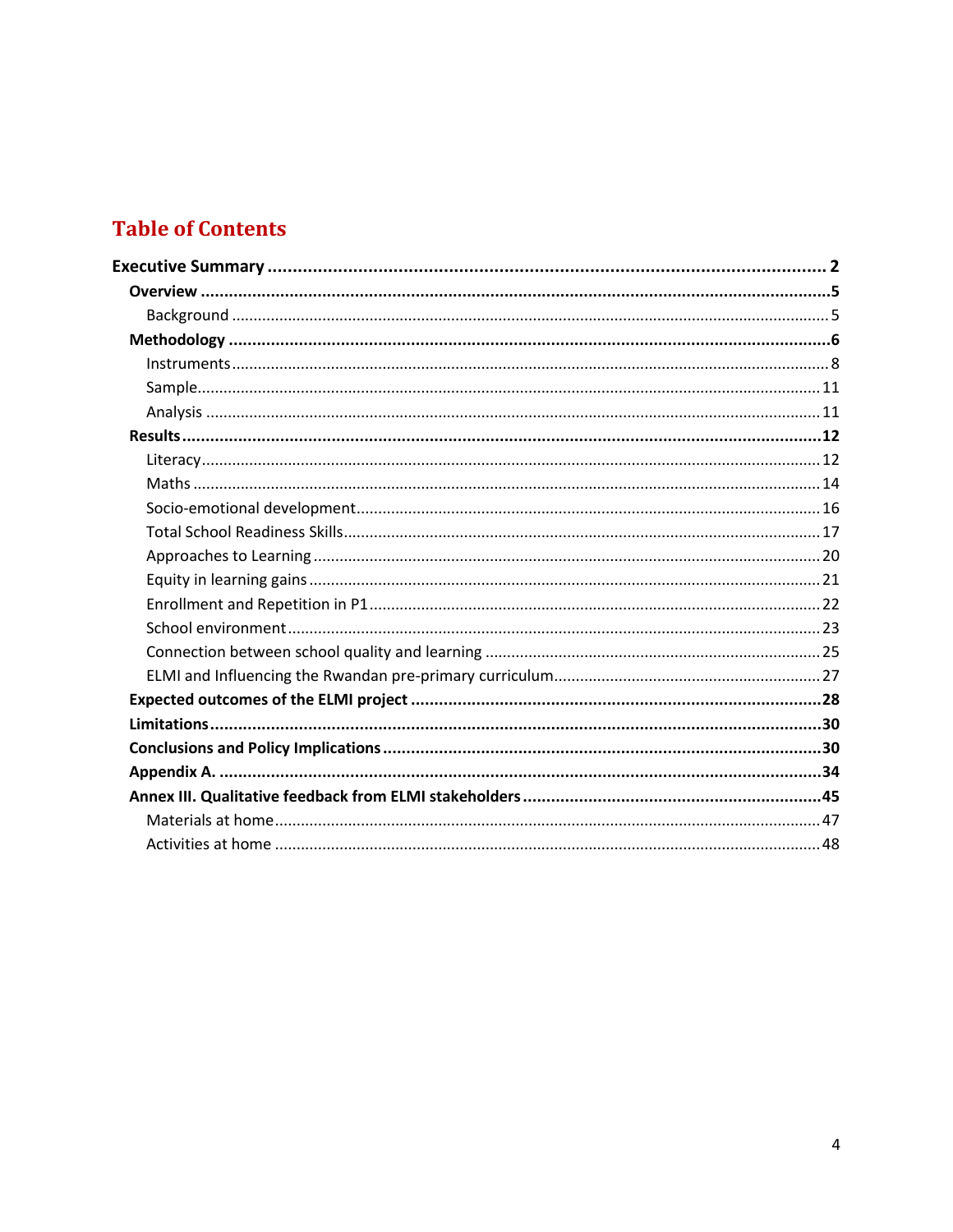## <span id="page-4-0"></span>**Overview**

The following report presents the results of an endline evaluation for six and seven year olds that participated in the Innovation for Education-funded ELMI project and in control groups. This section outlines the main questions investigated during this endline and provides background information about the project intervention. Section II presents information on what kinds of data were collected and information about the sample, including attrition. In Section III, we compare development and learning skills between the different groups in the study. Section IV investigates the school environment in terms of the classrooms the study children attended in grade 1 (even though these were not a focus of the ELMI program), and Section V outlines the background characteristics and classroom environments that may predict performance in grade 1.

The report seeks to answer three main questions:

- 1. What skills have children in each of the groups gained in terms of literacy, mathematics, and socio-emotional development since their entry into grade 1?
- 2. What factors, including the quality of primary learning environments, are correlated with the children's gains on the school readiness assessment at endline?
- 3. Overall, did the ELMI intervention meet the expected outcomes of the project?

#### <span id="page-4-1"></span>**Background**

This report is the third in a series of studies and reports documenting the long term impact of the ELM initiative in Rwanda, aimed to support foundational early literacy and maths skills among preschool age children and prepare them for success in primary school. For a detailed description of the interventions implemented by Save the Children Rwanda, please refer to Annex I.

Baseline (June 2013) and Midline (September 2014) data collection efforts focused on documenting the immediate impact of the interventions. Previous reports also broke down the results according to group assignment and background factors, and offered recommendations for programme adjustments in light of the findings. A summary of the midline evaluation findings can be found in Annex II. The midline study was conducted at the end of the children's ECCD experience as the school year ended in October 2014. In this endline study, almost 8 months after the Midline data collection, we follow up with the children from our previous waves after they have entered Grade 1 in primary schools in the study districts. This report seeks to document children's academic progress over time and to demonstrate if children who participated in ELMI are able to retain their midline advantage in terms of literacy and maths skills into Grade 1.

In order to demonstrate the effectiveness of the ELMI approach in the short and long term, a comprehensive set of evaluation tools were developed and adapted to the Rwandan context prior to conducting the baseline study and used for the baseline to set appropriate benchmarks and for the midline assessment to measure the progress. At endline we extended some of the tools and replaced others with more appropriate instruments since children were no longer in preschool. Previous reports highlighted the comparison across four different groups (1) children who participated in the ELMI centre based program (2) children who benefited from the ELMI parent education program (3) children who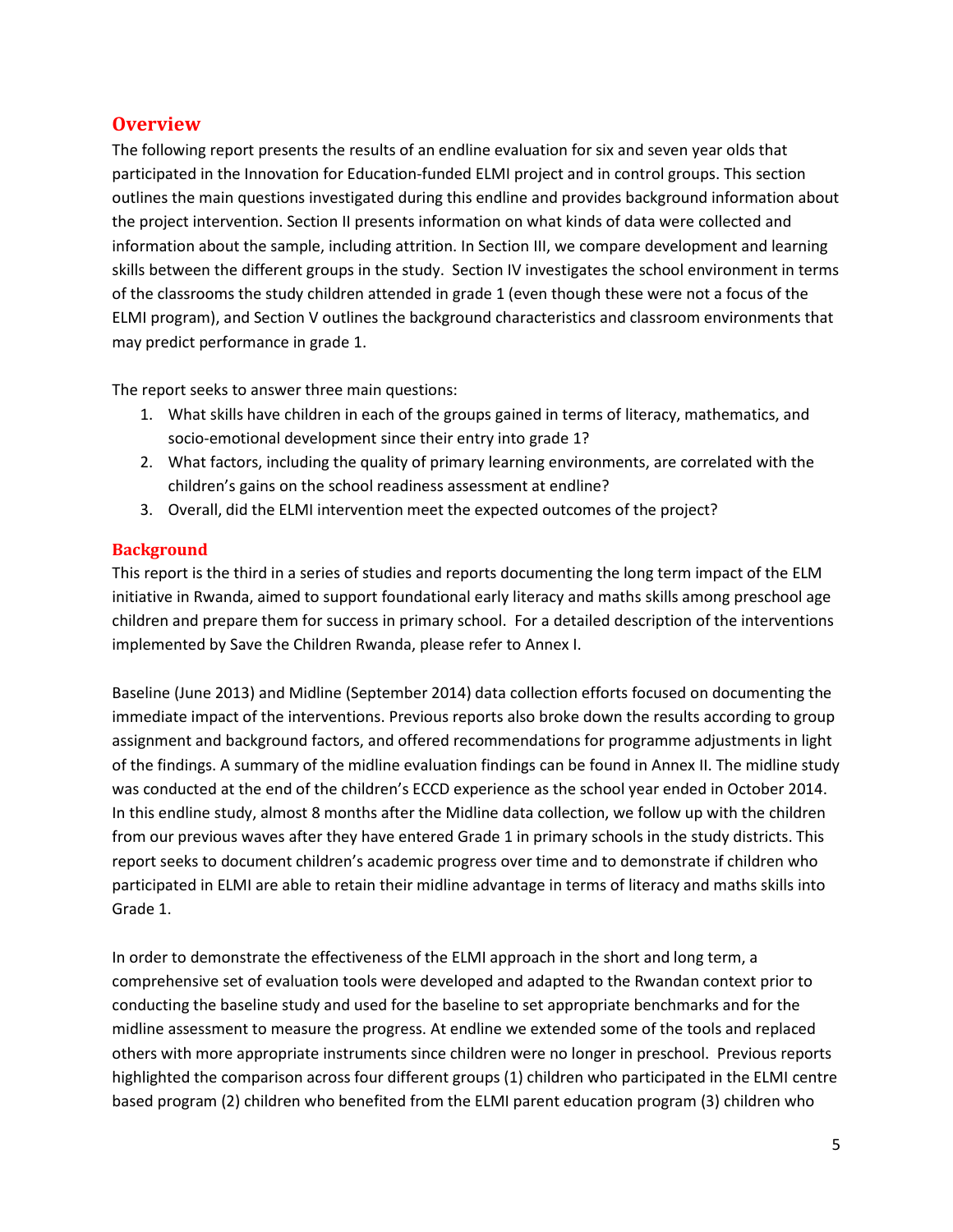attended regular ECCD centres without additional ELMI support and (4) children who did not receive any ECCD support over the course of their preschool years. The same four groups of children are compared in the study looking specifically at their literacy, maths and socio-personal skills in Grade 1.

Overall, the three studies aimed to demonstrate the following outcomes, measured by the indicators in the following table:

| <b>Outcome</b>                      | <b>Indicators</b>                                              |
|-------------------------------------|----------------------------------------------------------------|
| Improved early learning environment | ECCD children's scores in school readiness assessment          |
| and teachers' pedagogical practices | (disaggregated by gender and foundational skills domains)      |
| supporting ELM skills               | Non-ECCD children's scores in school readiness assessment,     |
|                                     | whose parents are being trained by the ELM initiative          |
|                                     | (disaggregated by gender and foundational skills domains).     |
|                                     | ECCD teachers' scores in classroom environment                 |
|                                     | assessment (disaggregated by gender) <sup>1</sup> .            |
|                                     | G1 children's scores in literacy and maths skills <sup>2</sup> |
|                                     |                                                                |
| Improved parenting practices in     | Parents/caregivers' scores in home environment                 |
| supporting ELM skills               | assessment (disaggregated by gender) <sup>3</sup> .            |
| ELM approach included in revised    | Evidence of inclusion of ELM in GoR's revised ECCD             |
| GoR's ECCD curriculum               | curriculum <sup>4</sup>                                        |

# <span id="page-5-0"></span>**Methodology**

The evaluation design for the ELMI project involves a quasi-experimental study of children participating in each of the interventions (ELMI Centre and ELMI Parenting), and two types of control children – some who attended non-ELMI ECCD Centres and some with no exposure to any ECCD services.

 $1$  This indicator measured only at baseline and midline.

 $2^{2}$  This indicator measured only at endline.

 $3$  This indicator measured only at baseline and midline.<br> $4$  This indicator measured only at endline.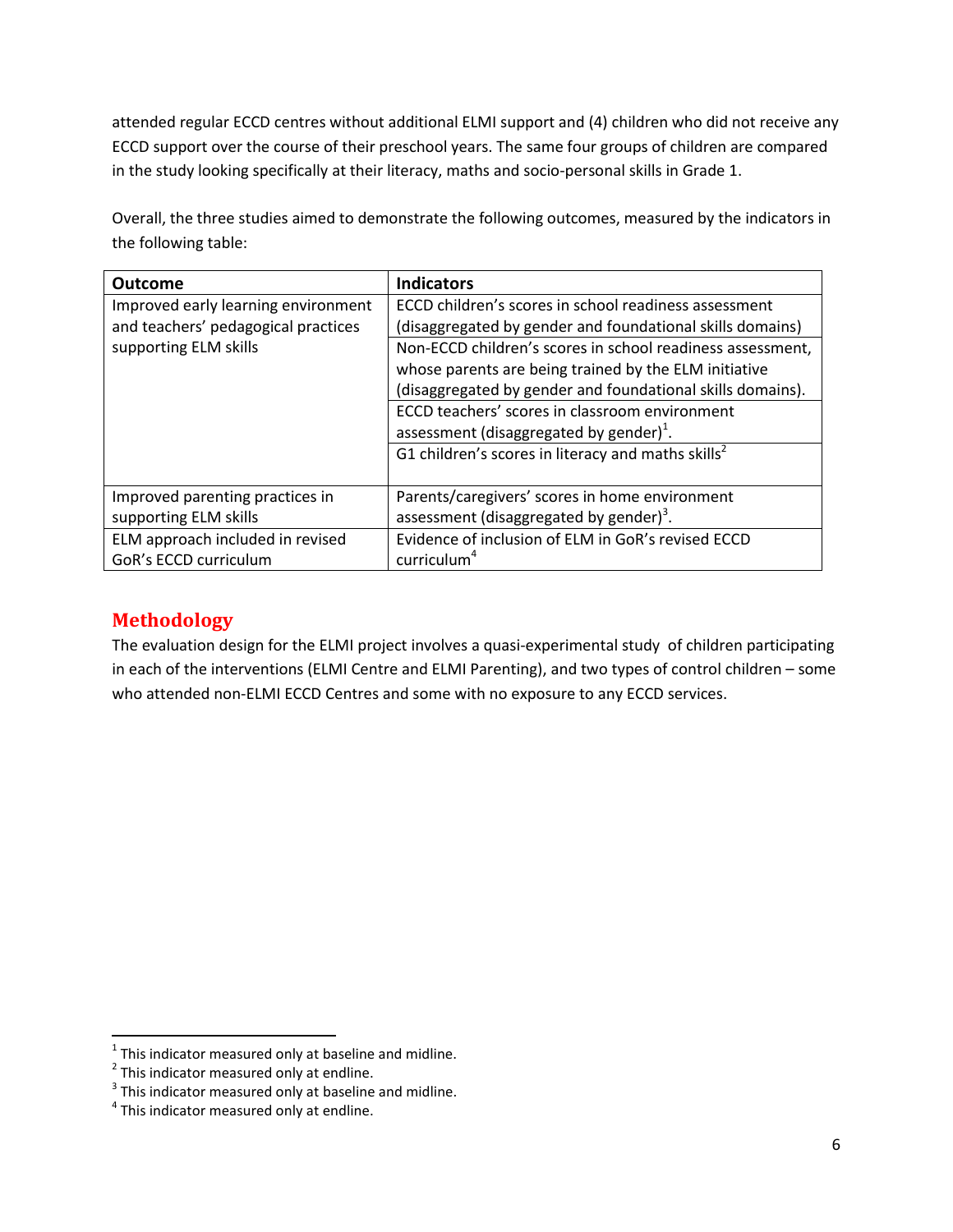#### **Summary of Intervention and Comparison Groups**



Twenty (25) enumerators<sup>5</sup> were hired and trained by Save the Children staff for 5 days from 20 to 24 April, 2015. As all 25 enumerators were previously trained for the midline (20) and other similar evaluations (5), the training duration was shortened. The training was intensive and included not only guidance on the assessment administration but also issues of ethics and child safeguarding. Following this, a data collection process took place in the 4 districts of project implementation (on treatment and control groups). Under the guidance of the MEAL team, data collection was closely supervised by independent team leaders with ELMI project staff providing support and helping enumerators to find children in each district to ensure that data are reliable.

School readiness assessments were carried out primarily with children in primary school in over the course of 9 days from late April through mid-May 2015. As consent form was signed by each parent prior to the child assessment at the start of the project and a conversation to ascertain assent was held with each child prior to the assessment. The assessment tracked children that were assessed at baseline and midline in all the 4 groups.

At endline 439 assessments were collected across the project, a substantial decrease from the baseline study. At endline only 53 percent of the original sample remained, which decreases the power to detect significant differences between groups. Children who were not yet enrolled in P1 at midline were targeted for the endline study in order to directly measure learning gains for children who received the full intended interventions. Not all children surveyed at baseline or midline were able to be found at endline. At endline, we found children in Grade 1 (P1), Grade 2 (P2) and some who had either dropped out of Grade 1 or were still in an ECCD centre. A detailed description of the sample over time can be seen in Figure 1 below.

 $<sup>5</sup>$  Although twenty enumerators were trained and began the data collection, one dropped out in the middle of data</sup> collection.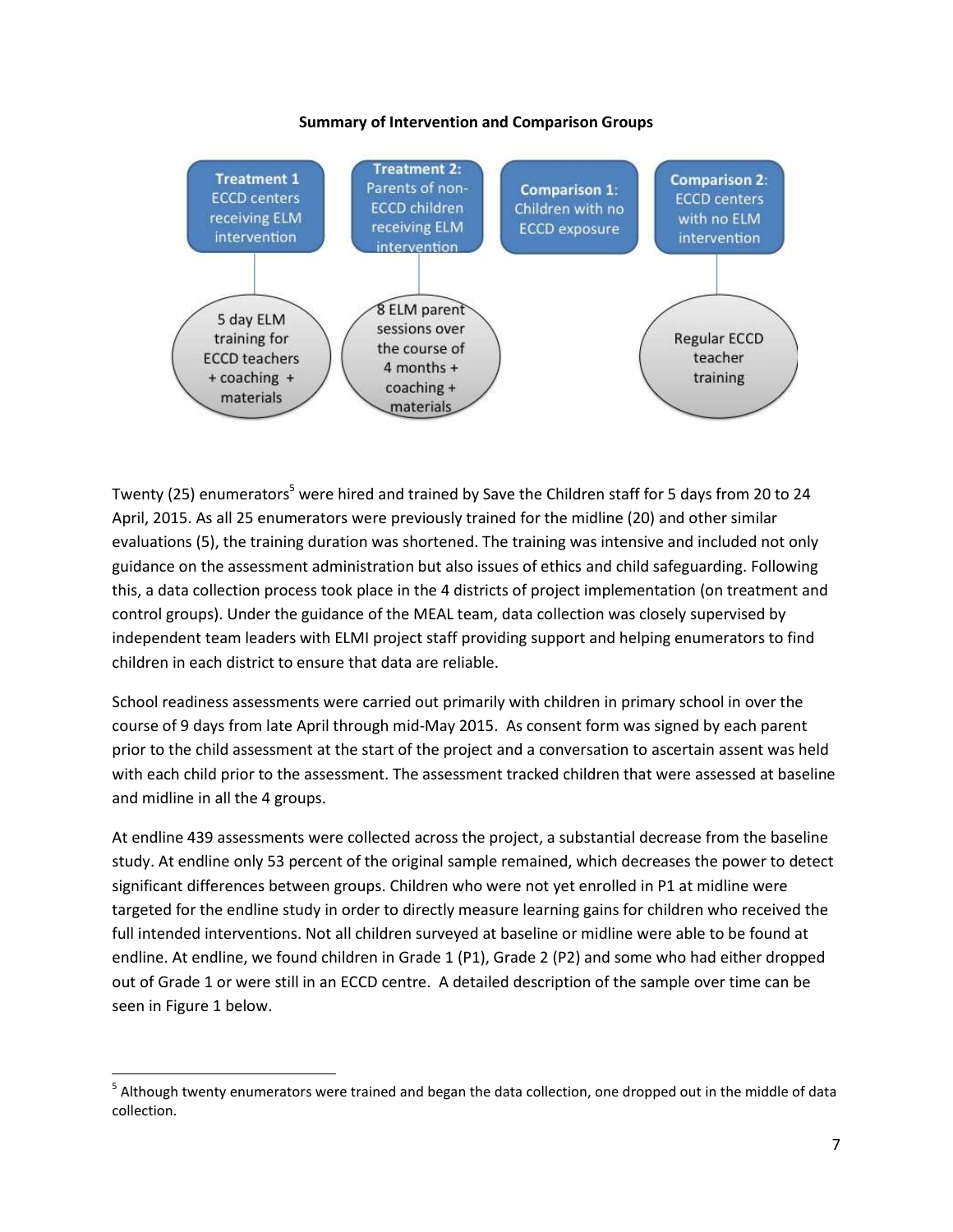#### Figure 1. Study sample over time



In addition to direct child assessments, P1 school and classroom data were collected by the enumerators for all schools and classrooms in which children in the study were currently enrolled. The enumerators were trained on the classroom observation tool and discussed the interpretation of scoring for print materials and resources in the classroom. Classroom and school data was collected in lieu of the ECERS, which was the tool used at baseline-midline to account for preschool classroom level changes. At endline household data was not collected due to resource constraints and the perceived limited value of this collection given the fact that general background and socioeconomic data collected at baseline/midline was still relevant for the families who participated in the study. Data were collected using Tablets to minimized human errors through control checks built in the digitized questionnaires using Tangerine software. Data were uploaded on a daily basis and the MEAL Specialist checked data to give feedback to enumerators in the field.

#### <span id="page-7-0"></span>**Instruments**

The endline data collection for this study intended to measure the children's scores in literacy and maths after entering primary school. Thus, instruments employed in the study included tools that have been used in the baseline and midline assessments, as well as some new tools. Specifically, tools designed to measure P1 classroom quality were included at endline due to the strong connections found between ECCD classroom quality and child development scores in the midline assessment. In terms of the direct child assessment, some items previously included in the student assessment were dropped because they were no longer as developmentally appropriate for children in the study (i.e. children had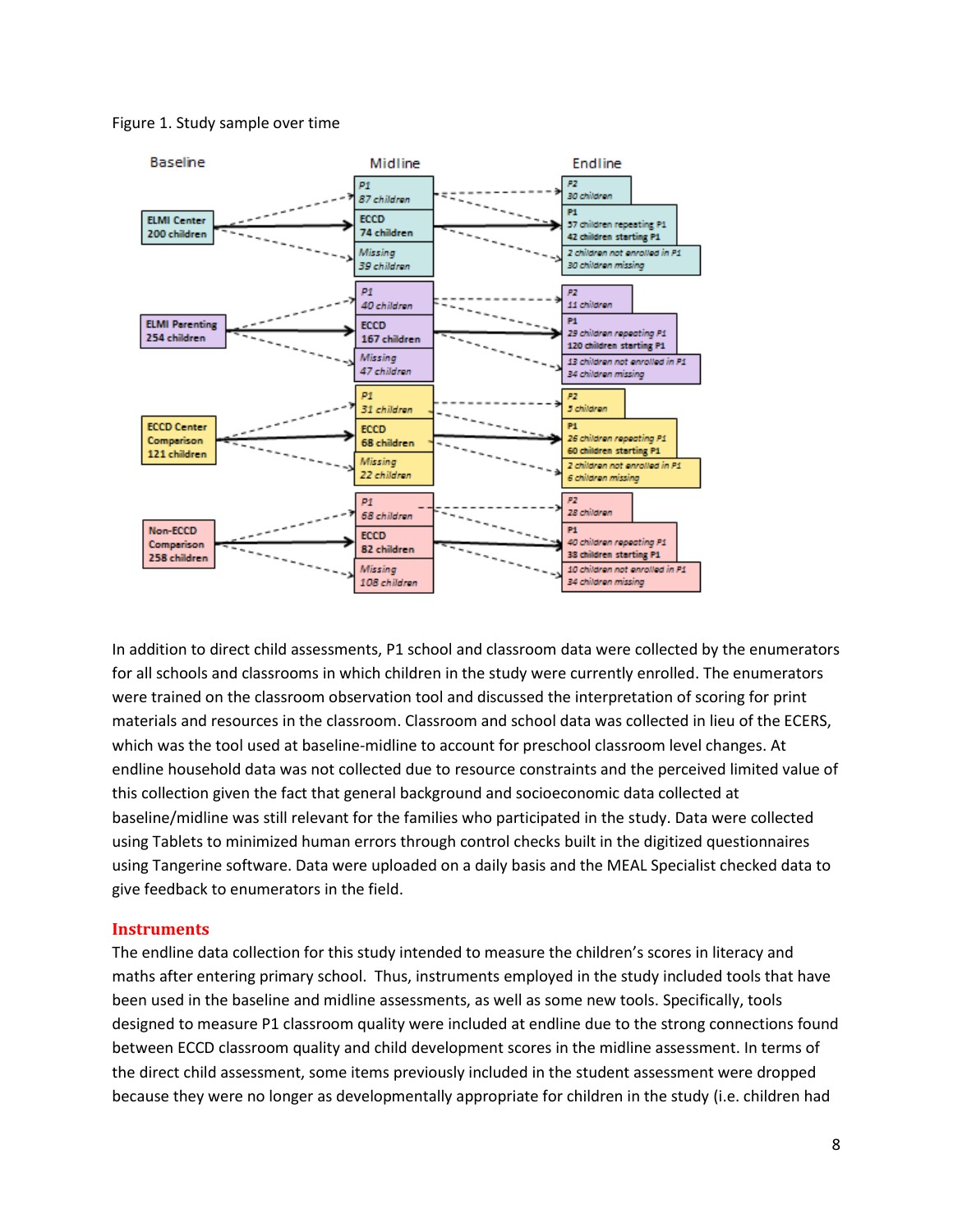outgrown these items as they were almost 7 years old) and a few additional items were included to capture higher level skills that may have been gained since the beginning of Grade 1. All gross and fine motors items used at baseline and midline were excluded from the endline assessment because children were approaching mastery of these skills at midline. Three more advanced literacy items and two more advanced numeracy items were added to the endline assessment, as well as seven assessor observation items measuring approaches to learning (Cronbach's alpha = .99). A summary of the items included in the endline data collection are shown in Table 1, alongside the items administered at baseline and midline.

|                                                | <b>Baseline</b>         | <b>Midline</b>          | <b>Endline</b>          |
|------------------------------------------------|-------------------------|-------------------------|-------------------------|
| <b>Gross and Fine Motor</b>                    |                         |                         |                         |
| Catching a ball                                | X                       | X                       |                         |
| Walking forward and backward                   | $\sf X$                 | Χ                       |                         |
| Hopping                                        | X                       | Χ                       |                         |
| Balancing on each foot                         | Χ                       | Χ                       |                         |
| <b>String beads</b>                            | X                       | $\pmb{\mathsf{X}}$      |                         |
| Folds paper into simple shapes                 | $\pmb{\mathsf{X}}$      | $\pmb{\mathsf{X}}$      |                         |
| Copy other words                               | $\pmb{\mathsf{X}}$      | $\pmb{\mathsf{X}}$      |                         |
| Draws shapes as per sample                     | $\pmb{\mathsf{X}}$      | $\mathsf{X}$            |                         |
| Cuts shapes                                    | X                       | $\mathsf{X}$            |                         |
| <b>Emergent Literacy</b>                       |                         |                         |                         |
| Receptive vocabulary - Identifies actions when |                         |                         |                         |
| shown pictures                                 | Χ                       | Χ                       |                         |
| Print awareness                                | $\overline{\mathsf{x}}$ | $\mathsf{\overline{X}}$ | Χ                       |
| Letter ID                                      | $\pmb{\mathsf{X}}$      | $\pmb{\mathsf{X}}$      | $\pmb{\mathsf{X}}$      |
| Listening comprehension                        | Χ                       | X                       | Χ                       |
| Identify whether words rhyme                   | $\pmb{\mathsf{X}}$      | $\mathsf{X}$            | Χ                       |
| Writing                                        | Χ                       | X                       | Χ                       |
| Expressive vocabulary                          | $\pmb{\mathsf{X}}$      | Χ                       | X                       |
| Story construction using picture cards         | Χ                       | X                       |                         |
| Identify words that have similar beginning     |                         |                         |                         |
| sounds                                         | Χ                       | Χ                       |                         |
| Dictation                                      |                         |                         | X                       |
| Most used words                                |                         |                         | $\overline{\mathsf{x}}$ |
| Beginning sounds (harder item than the one     |                         |                         |                         |
| administered at midline                        |                         |                         | X                       |
| <b>Emergent Numeracy</b>                       |                         |                         |                         |
| Copying a pattern                              | X                       | Χ                       |                         |
| Rote counting                                  | Χ                       | X                       |                         |
| Differentiates between left and right sides    | Χ                       | $\pmb{\mathsf{X}}$      |                         |
| Concepts of quantity                           | X                       | $\mathsf{\overline{X}}$ |                         |
| One criteria classification                    | X                       | X                       |                         |
| Identifying the one that is different          | Χ                       | Χ                       |                         |
| <b>Basic addition</b>                          | X                       | Χ                       | X                       |

Table 1. Child assessment subtests and items included at baseline, midline and endline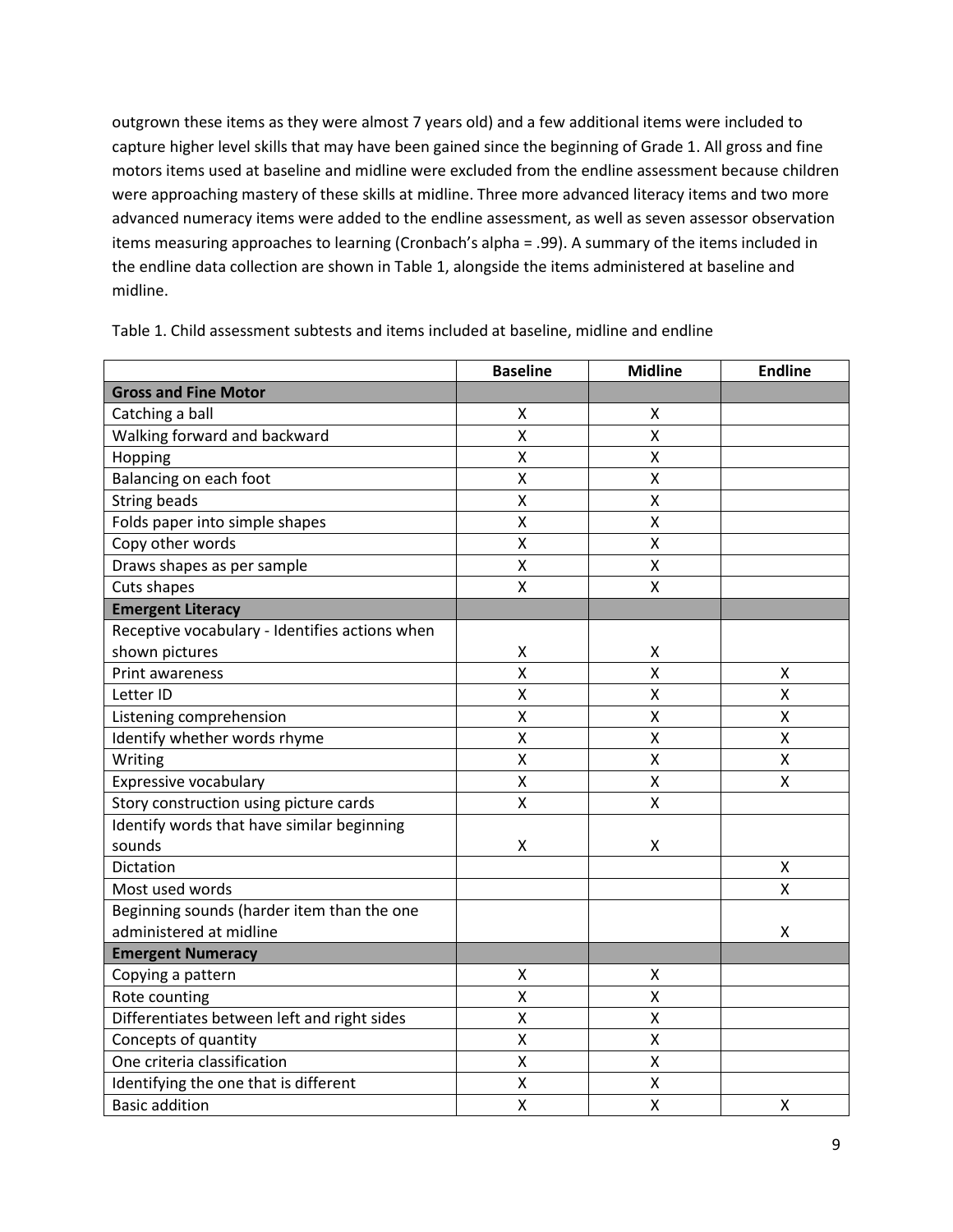|                                                 | <b>Baseline</b>     | <b>Midline</b>      | <b>Endline</b>               |
|-------------------------------------------------|---------------------|---------------------|------------------------------|
| <b>Basic subtraction</b>                        | X                   | X                   | Χ                            |
| Number identification and expression            | Χ                   | Χ                   | Χ                            |
| Length                                          | Χ                   | Χ                   | Χ                            |
| Puzzle competition                              | X                   | X                   | X                            |
| <b>Backwards counting</b>                       | X                   | X                   | X                            |
| Identifies shapes                               | Χ                   | Χ                   | Χ                            |
| Two criteria classification (sorting)           | X                   | Χ                   | Χ                            |
| One-to-one correspondence                       | X                   | X                   | Χ                            |
| Quantity discrimination                         |                     |                     | Χ                            |
| Missing numbers                                 |                     |                     | X                            |
| <b>Socio-emotional Development</b>              |                     |                     |                              |
| Can express preferences                         | x                   | X                   |                              |
| Follows multi-step directions                   | Χ                   | Χ                   |                              |
| Solving conflict                                | X                   | X                   |                              |
| Perspective taking                              | Χ                   | Χ                   | Χ                            |
| Follows mixed instructions                      | X                   | Χ                   | X                            |
| Peer relationships                              | X                   | Χ                   | X                            |
| Recognizes own emotions                         | Χ                   | X                   | X                            |
| Self-awareness                                  | Χ                   | Χ                   | Χ                            |
| Sharing with others                             | Χ                   | Χ                   | Χ                            |
| Personal strengths                              | X                   | X                   | X                            |
| <b>Health and Hygiene</b>                       |                     |                     |                              |
| Knows the critical times when hand washing is   |                     |                     |                              |
| important                                       | Χ                   | Χ                   |                              |
| Knows what is needed to wash hands              | X                   | Χ                   |                              |
| Uses latrine/toilet at home                     | X                   | X                   |                              |
| Uses latrine/toilet independently               | X                   | X                   |                              |
| Knows which foods are healthy and unhealthy     | Χ                   | Χ                   |                              |
| Knows the critical times when brushing teeth is |                     |                     |                              |
| important                                       | Χ                   | Χ                   |                              |
| Can explain why brushing teeth is important     | Χ                   | Χ                   |                              |
| Knows what a bed net is used for                | x                   | x                   |                              |
| Child sleeps under mosquito net                 | X                   | X                   |                              |
| <b>Approaches to learning</b>                   |                     |                     |                              |
| Persistence/motivation/concentration            |                     |                     | X                            |
| <b>Classroom / School Environment</b>           |                     |                     |                              |
|                                                 | The Early           | The Early           | Teacher                      |
|                                                 | Childhood           | Childhood           | characteristics,             |
| Observational scale at end of assessment        | Environment         | Environment         | classroom                    |
|                                                 |                     |                     | resources, print<br>material |
|                                                 | <b>Rating Scale</b> | <b>Rating Scale</b> |                              |
|                                                 | (ECERS)             | (ECERS)             | displayed in<br>classroom    |
|                                                 |                     |                     |                              |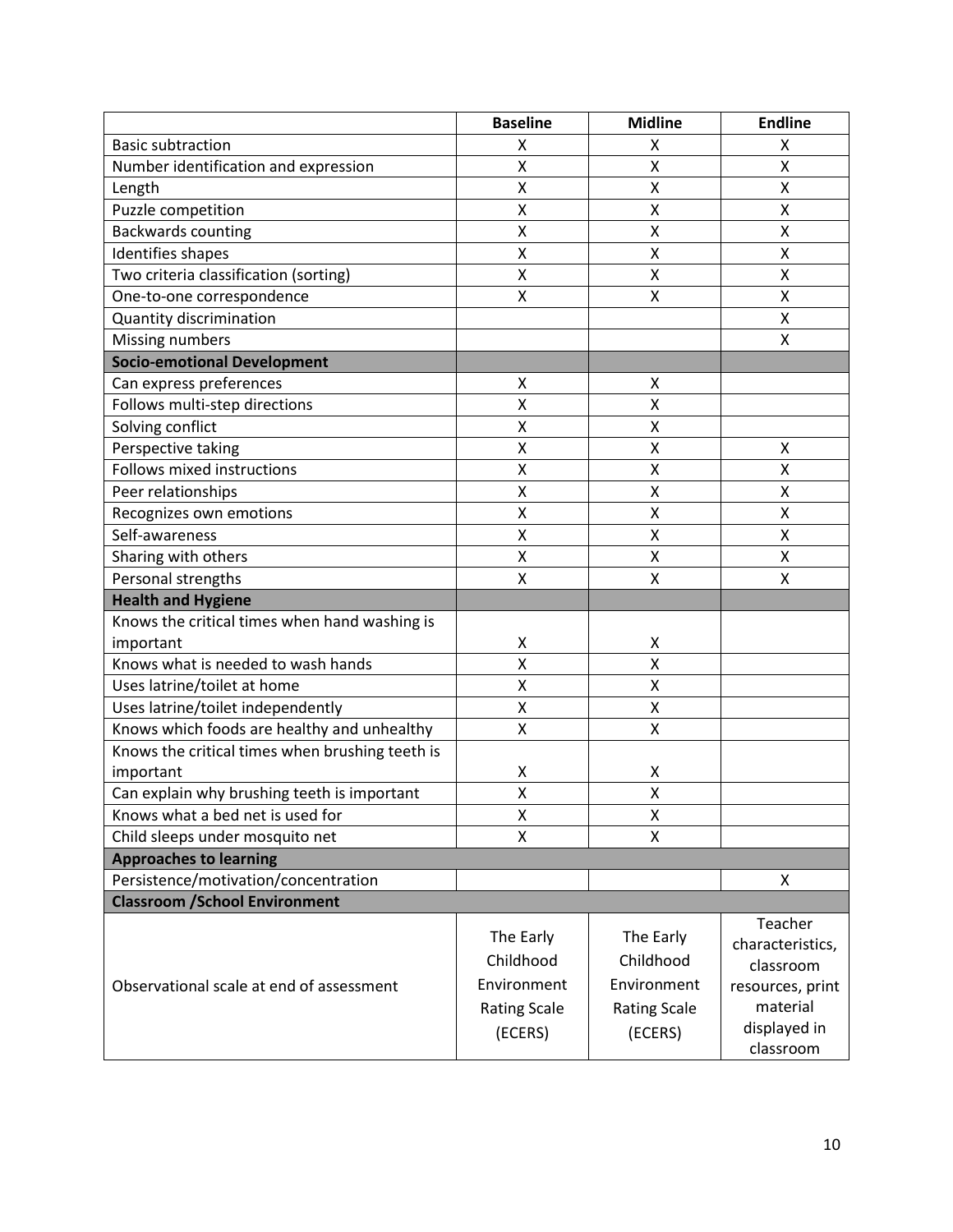As can be seen from the table above, at endline only a subset of the baseline/midline items were used since the children were in Grade 1 and were expected to have outgrown some of the easiest school readiness questions. For the purpose of comparing children's development and learning over time, child assessment scores displayed in this endline report represent only items that were used in all three data collections. Therefore, total scores displayed may differ from those seen in baseline and midline reports but are good representation of the children's learning over time.

To gain further insights into the findings, 4 interviews were conducted one in each district to corroborate the findings. The interviewees were purposively selected based on their exposure to project activities.

Additionally, to report on the last expected outcome regarding the inclusion of ELM in the revised preprimary curriculum, the Save the Children Advocacy Specialist carried out a document review to inform the reporting against this indicator based on: 1) documentation of advocacy progress as noted in the project's Advocacy Monitoring and Reporting Tool, 2) analysis of the new curriculum following its publication, and 3) a comparison of content in the new curriculum with the previous ECD curriculum.

#### <span id="page-10-0"></span>**Sample**

The intention of this endline data collection was to follow children from the four study groups into P1 and compare learning outcomes when these children were in their second term of primary school. Therefore, all children who were not enrolled in P1 at midline (either in ECCD or at home) and enrolled in P1 at endline are the main focus of this study. Children who were not enrolled in P1 at midline and were not found in P1 at endline were included in the assessment of child learning gains because although they have not transitioned to P1, they still received the full cycle of intervention (or control). Children who were enrolled in P1 at midline were tracked to learn about their progression to P2. However, documenting the learning gains for these children who enrolled in P1 early is not the focus of this study because, as discussed in the midline report, they received very little of the intended interventions due to the timeline of the activities.

#### <span id="page-10-1"></span>**Analysis**

Information about enrollment and repetition of P1 for all groups will be presented, followed by learning gains for children who received the intended interventions, and then investigation of relationships between P1 learning environments and child learning. Learning gains will be presented for children who were present for the all three assessments, and will use only those items that are common across all three assessments. For these reasons, the average scores shown may differ from the scores shown in the baseline and midline reports, but for the purposes of tracking learning growth over time, following the same children and using the same assessment items is necessary. ANOVA tests with Tukey-Kramer post-hoc adjustment are used to determine significant differences between groups and three-level regression analyses are used to investigate relationships between school and classroom resources with child learning.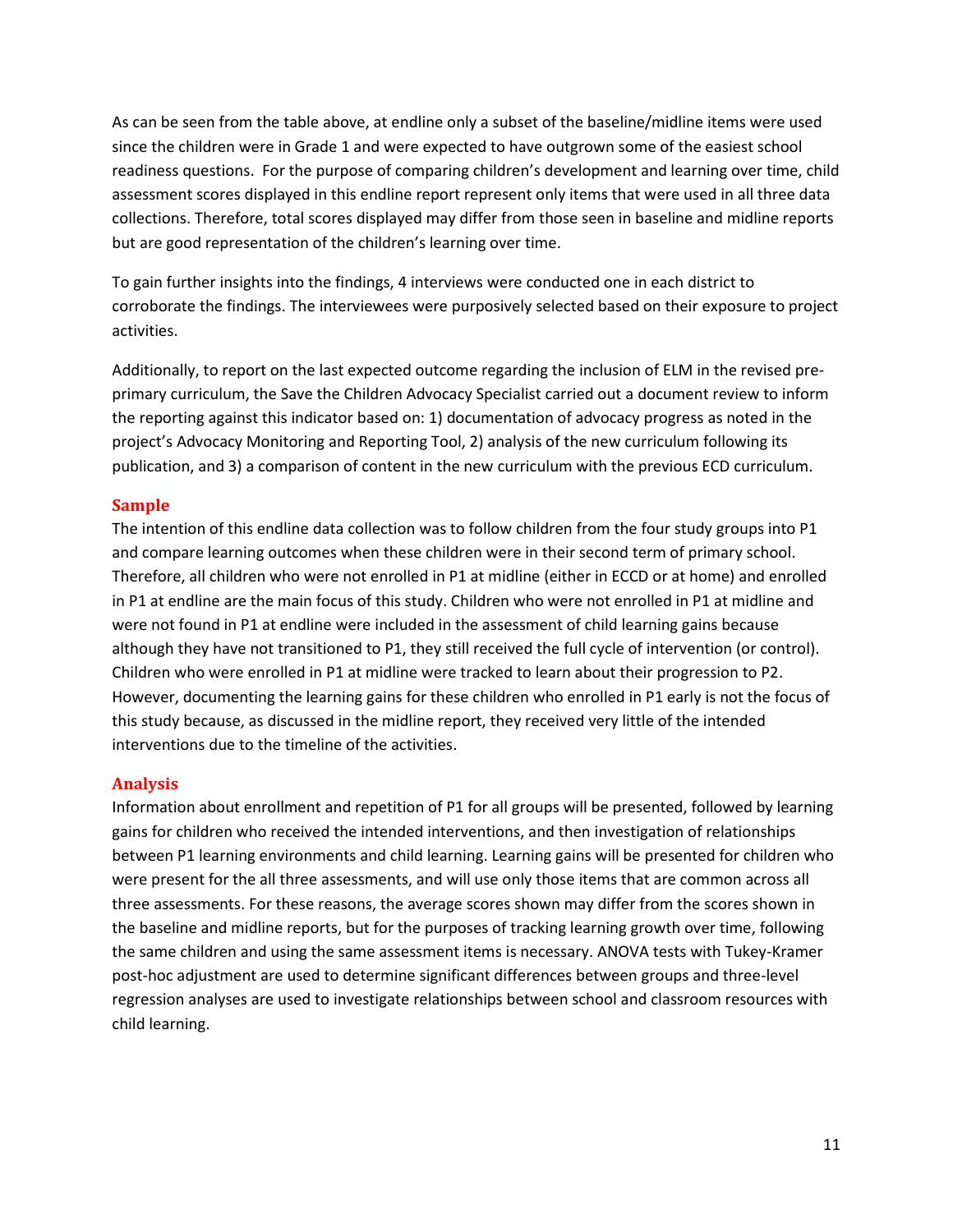## <span id="page-11-0"></span>**Results**

This section outlines the results in relation to the expected outcomes and related indicators as agreed upon with the donor at the start of the project. Additional findings identified through the evaluation process are also presented.Some indicators have been presented in the midline report and are not relevant to the endline evaluation; the summary of findings from the midline have been annexed to this report. This endline report highlights gains over time, including the presentation of midline findings using items consistent across the three data collections, with focus on findings with respect to the last indicator on Grade 1 scores of children.

#### <span id="page-11-1"></span>**Literacy**

We begin by looking at children's literacy skills in P1. Analyses find that overall children have not progressed very much between midline and endline. The area of most progress seems to be letter identification, indicating that in the first half of Grade 1, the main focus of learning is the alphabet. Children in all four groups made gains in letter recognition from midline to endline, with ELMI centre group showing the highest letter knowledge at endline, going from less than 2 letters at midline to 4 letters at endline. The ELMI parenting group doubled their letter knowledge as well (from 1.5 letters to roughly 3 letters), while the ECCD control and non ECD group went from knowing on average 1 letter at midline to knowing between 2-3 letters at endline. While the gains looks positive, this is still a very slow progress in alphabet recognition, especially considering that there is little movement across the rest of the literacy skills as well. At this rate of learning, by end of Grade 1 children in the most advantaged group (ELMI centre) would likely know barely 12 letters of the alphabet.

On average children show the most advanced skills in the areas of listening comprehension and of print awareness (with children answering more than half of the questions correctly), and the weakest skills in dictation and most used word identification. These were the hardest items that were added to the assessment at endline to avoid ceiling effects on the instrument but overall we don't see children ready for these skills, with less than 5% of children across the groups responding correctly to these items .In most countries by the end of grade 1 children are expected to identify and read simple, most used words, yet in Rwanda grade 1 students seem quite behind in this area, with about 3% of students across groups showing ability in this area by middle of Grade 1. Also concerning is that writing levels have barely improved across the groups and that expressive vocabulary seems to have remained stagnant between preschool and middle of grade 1, despite the significant jump in this skills area from baseline to midline in the intervention groups - this indicates that insufficient opportunities exist for speaking and growing vocabulary size in the early primary grades.

Nonetheless, despite the generally low gains across groups, at endline the ELMI Centre group showed the most advanced literacy skills at about 44% of correct responses compared to 42% of ELMI Parenting children, 36% for ECCD control and only 31% for the non ECCD children. This is quite encouraging for the ELMI initiatives implemented between baseline and midline. As can be seen from the table the ELMI Parenting group children actually gained more (8%) than their ELMI ECCD peers (4%) and almost caught up with them by endline. On the flipside, both control groups show concerning trends, with the non-ECCD control group barely gaining any new skills between midline and endline, falling further behind. There were no significant differences between boys' and girls' learning gains in any group.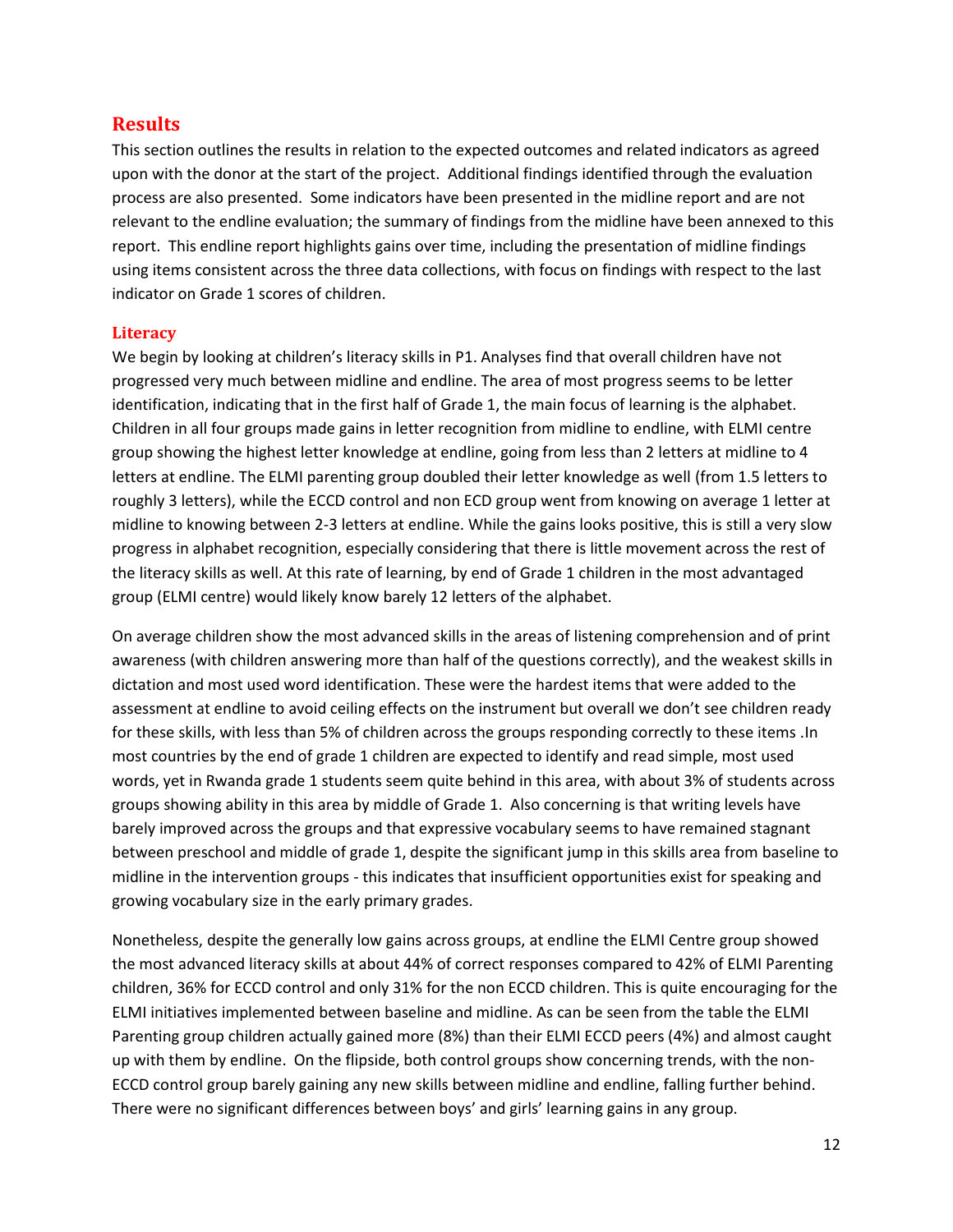|                       | $(N=46)$ | <b>ELMI Centre</b> | <b>ELMI Parenting</b><br>$(N=146)$ |         | <b>ECCD control</b><br>$(N=64)$ |         | Non-ECCD (N=58) |         |
|-----------------------|----------|--------------------|------------------------------------|---------|---------------------------------|---------|-----------------|---------|
|                       | Midline  | Endline            | Midline                            | Endline | Midline                         | Endline | Midline         | Endline |
| Expressive            |          |                    |                                    |         |                                 |         |                 |         |
| vocabulary            | 45%      | 47%                | 31%                                | 44%     | 32%                             | 39%     | 36%             | 31%     |
| Print awareness       | 43%      | 54%                | 43%                                | 53%     | 42%                             | 53%     | 36%             | 37%     |
| Letter ID             | 9%       | 20%                | 7%                                 | 13%     | 3%                              | 12%     | 3%              | 7%      |
| Rhyming               | 32%      | 32%                | 22%                                | 30%     | 15%                             | 24%     | 15%             | 27%     |
| Writing               | 53%      | 56%                | 42%                                | 51%     | 37%                             | 41%     | 37%             | 39%     |
| Listening             |          |                    |                                    |         |                                 |         |                 |         |
| comprehension         | 55%      | 59%                | 55%                                | 61%     | 47%                             | 48%     | 48%             | 43%     |
| Phonemic awareness    | NА       | 5%                 | NA.                                | 15%     | NA.                             | 9%      | <b>NA</b>       | 4%      |
| <b>Dictation</b>      | NА       | 1%                 | NA.                                | 4%      | NA.                             | 0%      | <b>NA</b>       | 1%      |
| Common words          | NA       | 1%                 | NA.                                | 5%      | NA                              | 1%      | NA.             | 0%      |
| <b>Total Emergent</b> |          |                    |                                    |         |                                 |         |                 |         |
| Literacy              | 40%      | 44%                | 34%                                | 42%     | 29%                             | 36%     | 29%             | 31%     |

Table 2. Emergent literacy skills at endline, by intervention group

Looking at items common across all three assessments, skill growth over time can be examined. Data on skill gains over time show that children who participated in the ELMI Centre and ELMI Parenting program had some advantage at midline and retained and solidified this advantage at endline compared to the gains of children in the two comparison groups. The standard ECCD Centre and the Non-ECCD group, after controlling for baseline differences, seem to be falling further behind on literacy outcomes.. There were no significant differences between boys' and girls' learning gains in any group. And to reiterate the overall trend, it appears that even after a third of the way through grade 1, children are nowhere close to the high end of the early literacy competencies considered appropriate for end of preschool. On average we see scores hovering just below 50% and in the case of non-ECCD control children, even lower. This is a concerning trend, demonstrating that children have barely learned new things since their preschool years and graduation and putting into question the quality of instruction and support in grade 1.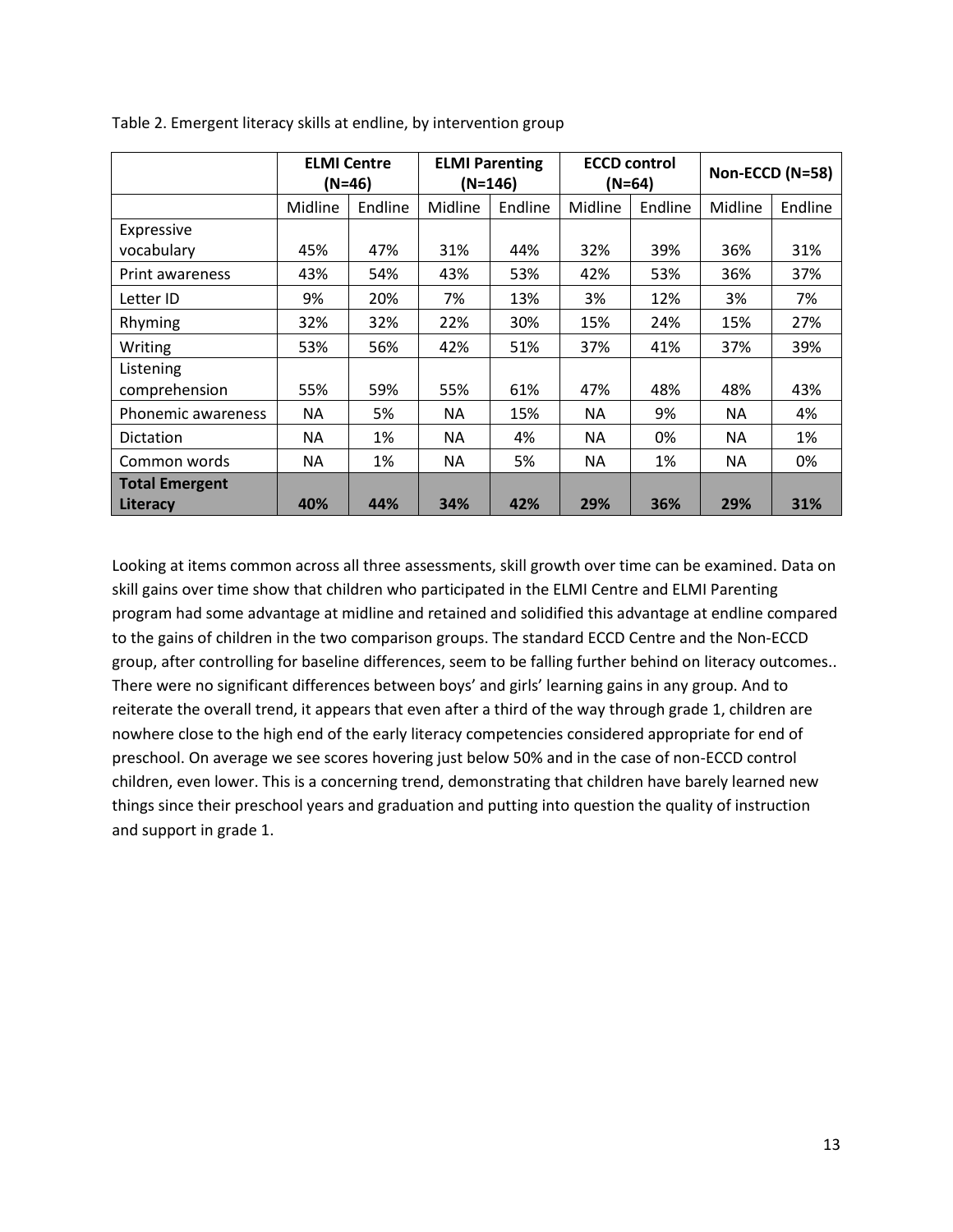

#### Figure 2. Emergent literacy gains from baseline to endline, by gender and group

#### <span id="page-13-0"></span>**Maths**

Turning to children's maths skills in P1, analyses demonstrate that overall, the trend seen with literacy gains is similar and unfortunately not very encouraging. On average, we see stagnant figures between midline and endline with very limited gains, primarily in the area of number ID and counting. Again it appears that children spent the first term of grade 1 primarily learning the names of numbers, with children in the ECCD control and non-ECCD groups (who started with the lowest maths knowledge at midline) more than doubling their knowledge of numbers and going from knowing about 2 numbers to knowing 5+ numbers at endline. ELMI Centre children show the most advanced number sense with being able to identify almost 9 numbers at endline, and close behind them are their ELMI parenting peers with knowing between 6+ numbers at endline.

Overall, we see that children show the most advanced skills in the area of size/length comparisons (the easiest item on the assessment) and the weakest in problem solving items as well as the new, harder items added to the assessment. Not very much learning has happened in terms of spatial awareness and shape identification, or problem solving as assessed by puzzle or pattern completion. In fact, in the absence of practicing these skills in grade 1, ELMI Centre group (which had the strongest skills in these areas across the groups) decreased their knowledge in shapes and patterns. The data show that Grade 1 is a time of not necessarily extending children's learning but rather a time for getting all kids on more or less the same page with number recognition and counting, at the expense of skills such as problem solving, and more advanced skills, such as simple operations, which are expected to be the focus of Grade 1 but does not seem to be the case here.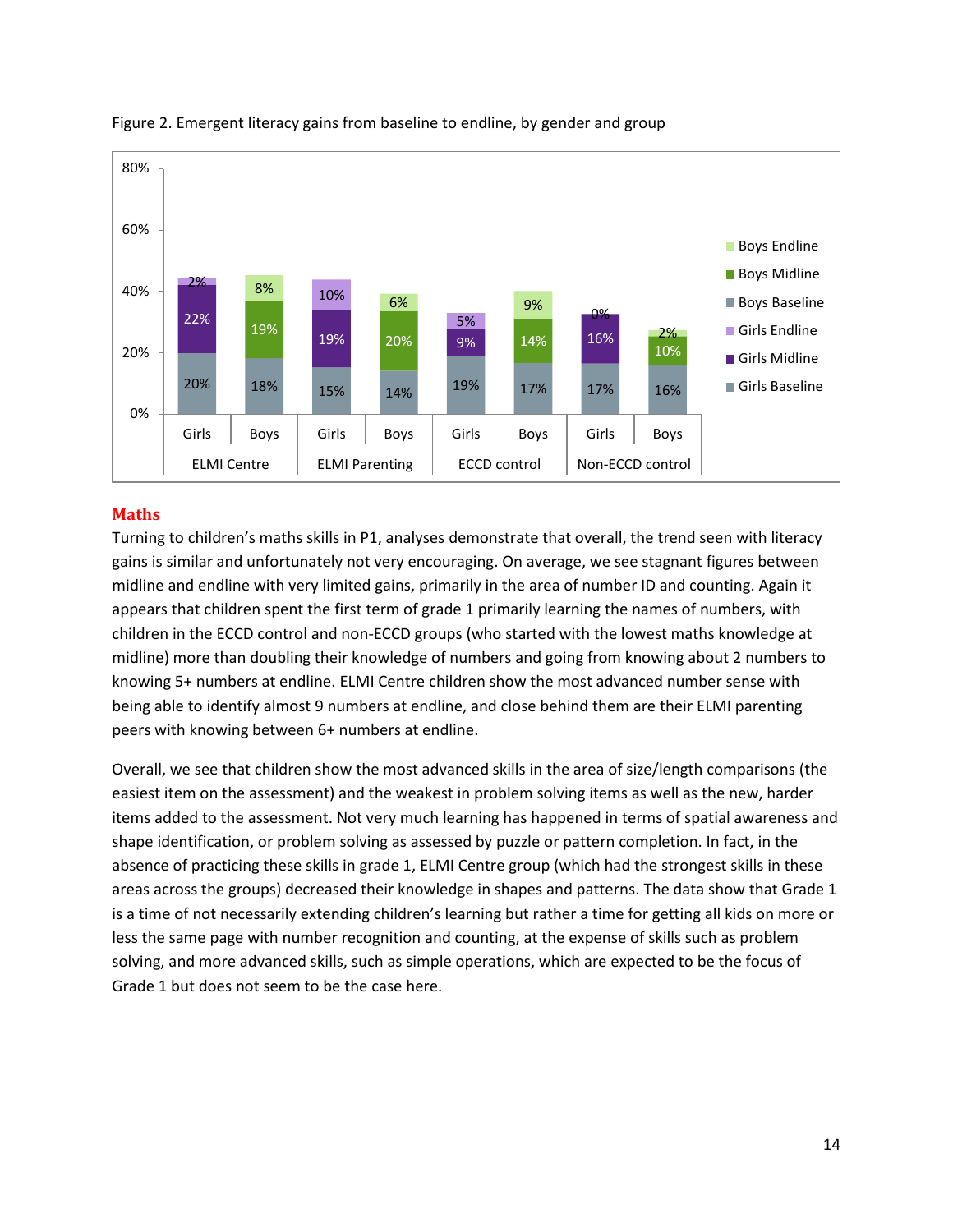|                                          | <b>ELMI Centre</b><br>(N=46) |         | <b>ELMI Parenting</b><br>$(N=146)$ |         | <b>ECCD control</b><br>$(N=64)$ |         | <b>Non-ECCD</b><br>$(N=58)$ |         |
|------------------------------------------|------------------------------|---------|------------------------------------|---------|---------------------------------|---------|-----------------------------|---------|
|                                          | Midline                      | Endline | Midline                            | Endline | Midline                         | Endline | Midline                     | Endline |
| Size/length                              | 81%                          | 81%     | 77%                                | 78%     | 79%                             | 73%     | 76%                         | 66%     |
| Shape ID                                 | 53%                          | 38%     | 37%                                | 38%     | 38%                             | 39%     | 33%                         | 33%     |
| Number ID                                | 32%                          | 42%     | 17%                                | 31%     | 10%                             | 27%     | 12%                         | 20%     |
| One-to-one                               |                              |         |                                    |         |                                 |         |                             |         |
| correspondence                           | 48%                          | 57%     | 39%                                | 61%     | 38%                             | 51%     | 26%                         | 37%     |
| <b>Back counting</b>                     | 25%                          | 26%     | 19%                                | 28%     | 15%                             | 28%     | 10%                         | 18%     |
| Day/time                                 | 27%                          | 32%     | 21%                                | 30%     | 28%                             | 27%     | 19%                         | 20%     |
| Pattern completion                       | 28%                          | 9%      | 18%                                | 9%      | 9%                              | 16%     | 7%                          | 10%     |
| Simple operations                        | 17%                          | 19%     | 15%                                | 23%     | 15%                             | 24%     | 9%                          | 12%     |
| Puzzle completion                        | 20%                          | 27%     | 16%                                | 17%     | 10%                             | 14%     | 10%                         | 15%     |
| Number discrimination                    | ΝA                           | 29%     | ΝA                                 | 24%     | NA                              | 18%     | ΝA                          | 18%     |
| Missing numbers                          | NA.                          | 8%      | NA.                                | 6%      | <b>NA</b>                       | 4%      | <b>NA</b>                   | 5%      |
| <b>Total Emergent</b><br><b>Numeracy</b> | 34%                          | 37%     | 27%                                | 35%     | 26%                             | 33%     | 20%                         | 26%     |

Table 3. Emergent numeracy skills at endline, by intervention group

On average, the group with the most concerning results is the Non-ECCD control group, where children appear to be scoring lowest at endline with only 26% correct responses, especially the boys. Children in the ELMI Centre group began with an advantage at midline and although they gained less than their peers from the ELMI Parenting group, they retained their overall advantage at endline with 37% correct vs 35% correct for ELMI Parenting. ELMI Parenting group actually gained the most between midline and endline (8%) which is interesting to see, and on items such as one-to-one-correspondence the ELMI parenting group surpassed the ELMI centre group at endline. As in literacy, early maths is still an area where a lot more skill growth is needed. Again it is surprising to see children barely reaching the 40 % of correct responses after a third of grade 1. There were also no significant differences between boys' and girls' learning gains in any group, but we do see a trend of boys falling sharply behind specifically in the non-ECCD control group.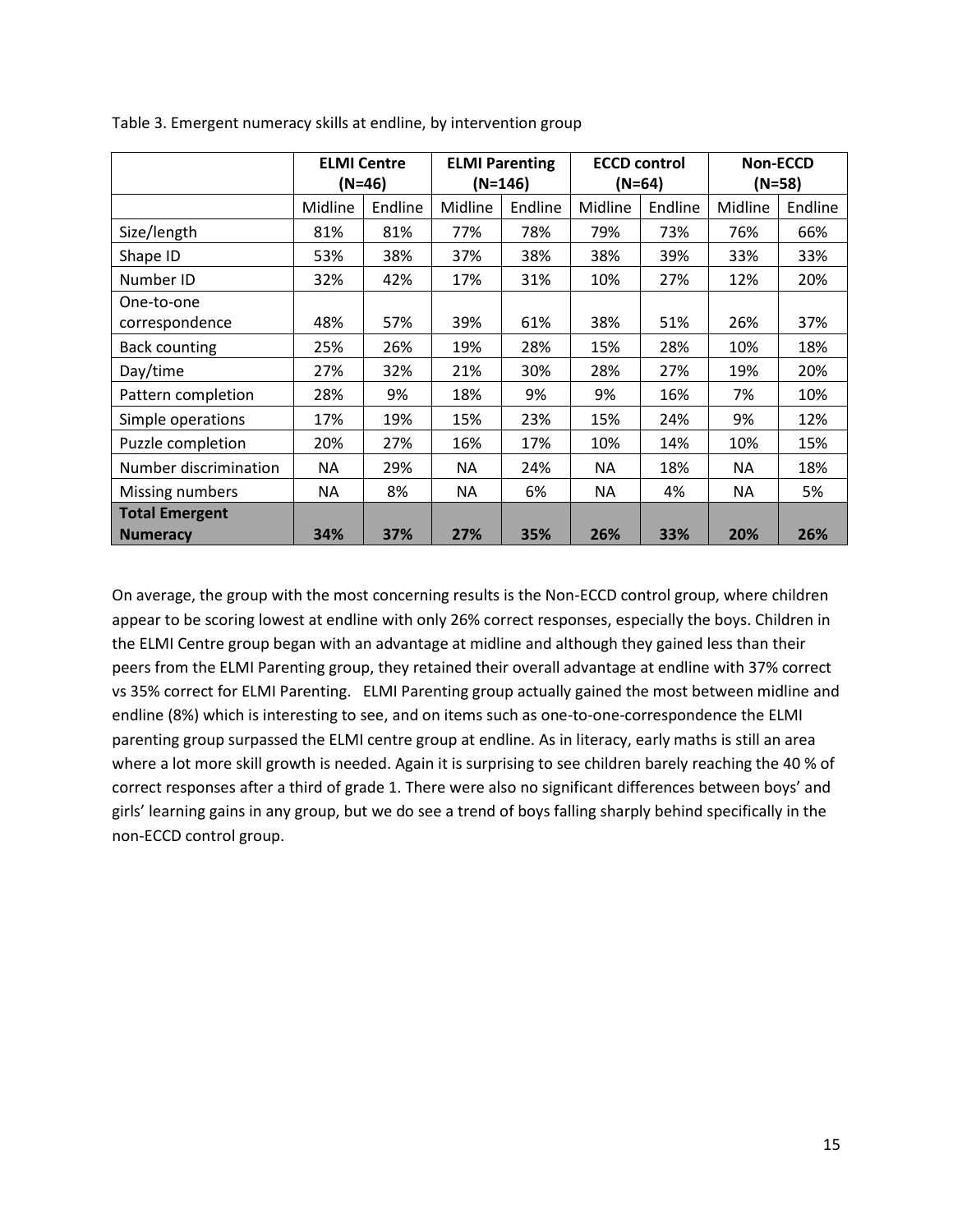

#### Figure 3. Emergent Maths gains from baseline to endline, by gender and group

#### <span id="page-15-0"></span>**Socio-emotional development**

In contrast to emergent literacy and maths, at endline children in all groups showed relatively strong and almost equally developed socio-emotional skills, with the exception of the non-ECCD control group, which showed the lowest overall scores at endline. The highest scores are seen in the skill areas of selfawareness and empathy. It is interesting to see growth in peers and friends across all groups, showing a new level of comfort and maturity to maintain friendships in grade 1. Empathy and conflict resolution skills also improved across all four groups.

|                           | <b>ELMI Centre</b><br>$(N=46)$ |         | <b>ELMI Parenting</b><br>$(N=146)$ |         | <b>ECCD control</b><br>(N=64) |         | <b>Non-ECCD</b><br>$(N=58)$ |         |
|---------------------------|--------------------------------|---------|------------------------------------|---------|-------------------------------|---------|-----------------------------|---------|
|                           | Midline                        | Endline | Midline                            | Endline | Midline                       | Endline | Midline                     | Endline |
| Self-Awareness            | 57%                            | 66%     | 60%                                | 70%     | 72%                           | 67%     | 55%                         | 54%     |
| Peer relations            | 27%                            | 44%     | 22%                                | 44%     | 20%                           | 38%     | 18%                         | 36%     |
| <b>Personal Strengths</b> | 40%                            | 41%     | 32%                                | 35%     | 29%                           | 32%     | 33%                         | 31%     |
| Self-emotions             | 54%                            | 53%     | 48%                                | 53%     | 38%                           | 44%     | 29%                         | 34%     |
| Empathy                   | 49%                            | 68%     | 44%                                | 64%     | 36%                           | 59%     | 37%                         | 42%     |
| Conflict                  |                                |         |                                    |         |                               |         |                             |         |
| resolution/sharing        | 45%                            | 48%     | 43%                                | 47%     | 32%                           | 45%     | 29%                         | 35%     |
| <b>Total Socio-</b>       |                                |         |                                    |         |                               |         |                             |         |
| emotional                 |                                |         |                                    |         |                               |         |                             |         |
| development               | 50%                            | 53%     | 43%                                | 52%     | 41%                           | 47%     | 36%                         | 39%     |

Table 4. Socio-emotional skills at endline, by intervention group

Looking at socio-emotional skill gains over time data show that children in the ELMI Centre and ELMI Parenting programs are almost on par with their skills at endline, with ELMI Parenting group quickly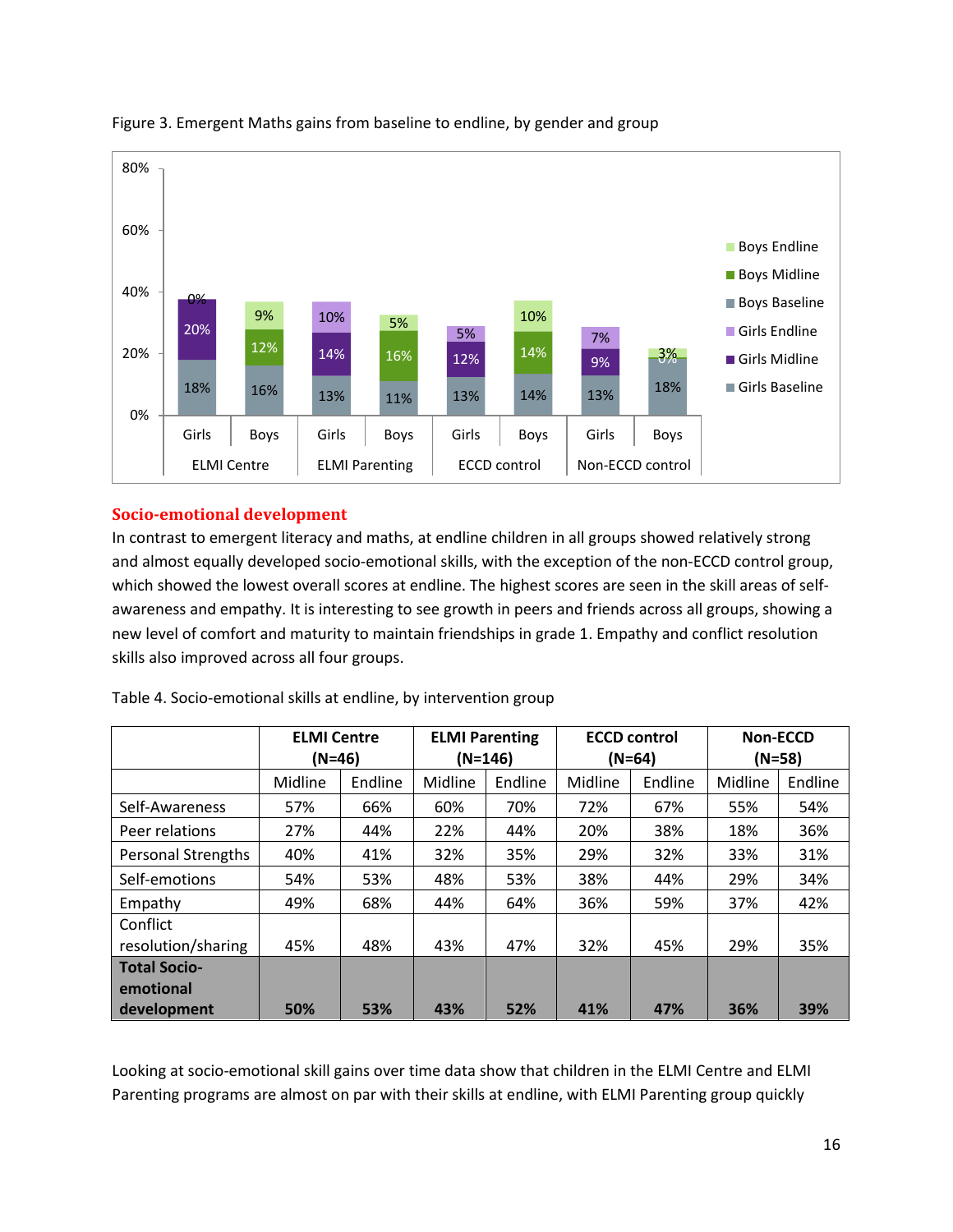catching up with the midline advantage that the ELMI Centre group had. The ELMI Parenting group gained on average the most between midline and endline (9%) vs. 3% for ELMI ECCD children, 6% for the ECCD controls and 3% for the non-ECCD control, after controlling for baseline differences between groups. The non-ECCD group gained the least over time solidifying their disadvantage compared to other groups. There were no significant differences between boys' and girls' learning gains in any group, though again we see a trend of boys in the non-ECCD control group and that girls in the ECCD control group gaining the least of all groups . Compared to gains made between baseline and midline, the additional gains from midline to endline appear rather low. As with literacy and maths, there is substantial room for growth in this domain, even in grade 1, but the progression is generally positive and the average scores are hovering close to 50%.



Figure 4. Socio-emotional gains from baseline to endline, by gender and group.

#### <span id="page-16-0"></span>**Total School Readiness Skills**

Looking at all items together over time for children who participated in all three assessments data display similar trends to what we observed with the domain-specific scores. Gains between midline and endline are very modest, and children are certainly not reaching even 75% of correct responses on the instrument, confirming the fact that even in grade 1, children are still working on gaining what are considered foundational preschool skills and are not ready for more complex or sophisticated learning. Certainly this has strong implications for future programming in both preschool and grade 1. Either grade 1 curriculum and instruction is not well aligned with children's skills and competencies or factors such as large class sizes, different ECCD backgrounds and home experiences are contributing to the overall stagnant trajectories of learning.

Still, **children in the ELMI Centre and ELMI Parenting groups showed statistically significantly higher scores at endline compared to children in the Non-ECCD control group. ELMI Centre children made significantly stronger gains than children in the ECCD comparison group, controlling for baseline scores.** A few interesting trends are worth noting. The figure below clearly demonstrates ELMI parenting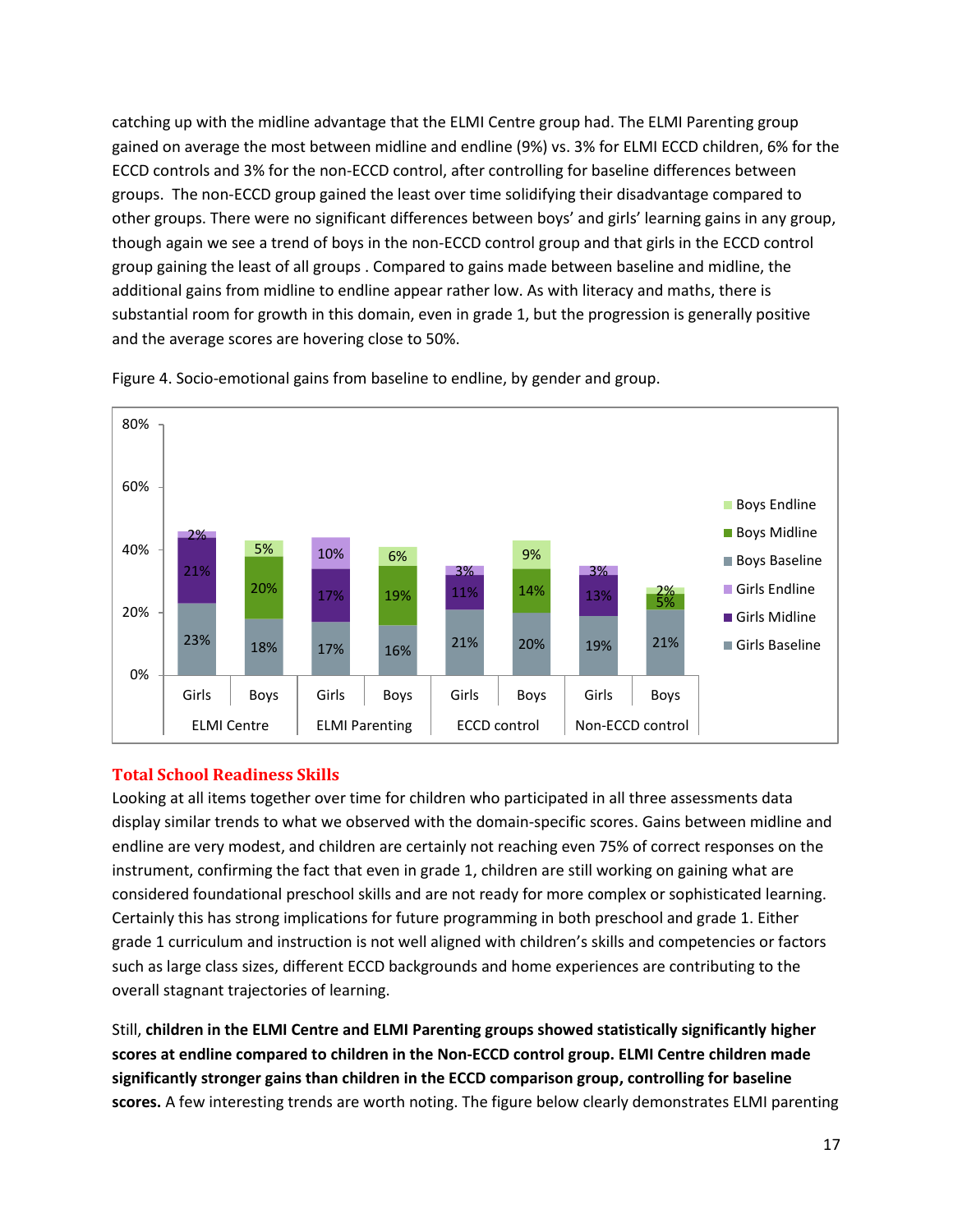children starting off lowest across all groups on all domains and over time catching up almost entirely with ELMI ECCD peers, closing the gap from baseline. In fact the ELMI Parenting group continued to gain skills between midline and endline at a higher rate than the rest of the group, which is extremely positive. **Gains made by children in the ELMI Centre and ELMI Parenting groups are not significantly different from one another at endline**.



Figure 5a. Summary early learning gains from baseline to endline, by group

The opposite trend appears to be true for the non-ECCD control group, as seen in Figure 5b below. These children generally had more or less the same starting point as the ELMI ECCD group, yet over time we see them falling further behind. The figure clearly shows that the gap between them and their ECCD counterparts is widening as children enter the formal school system.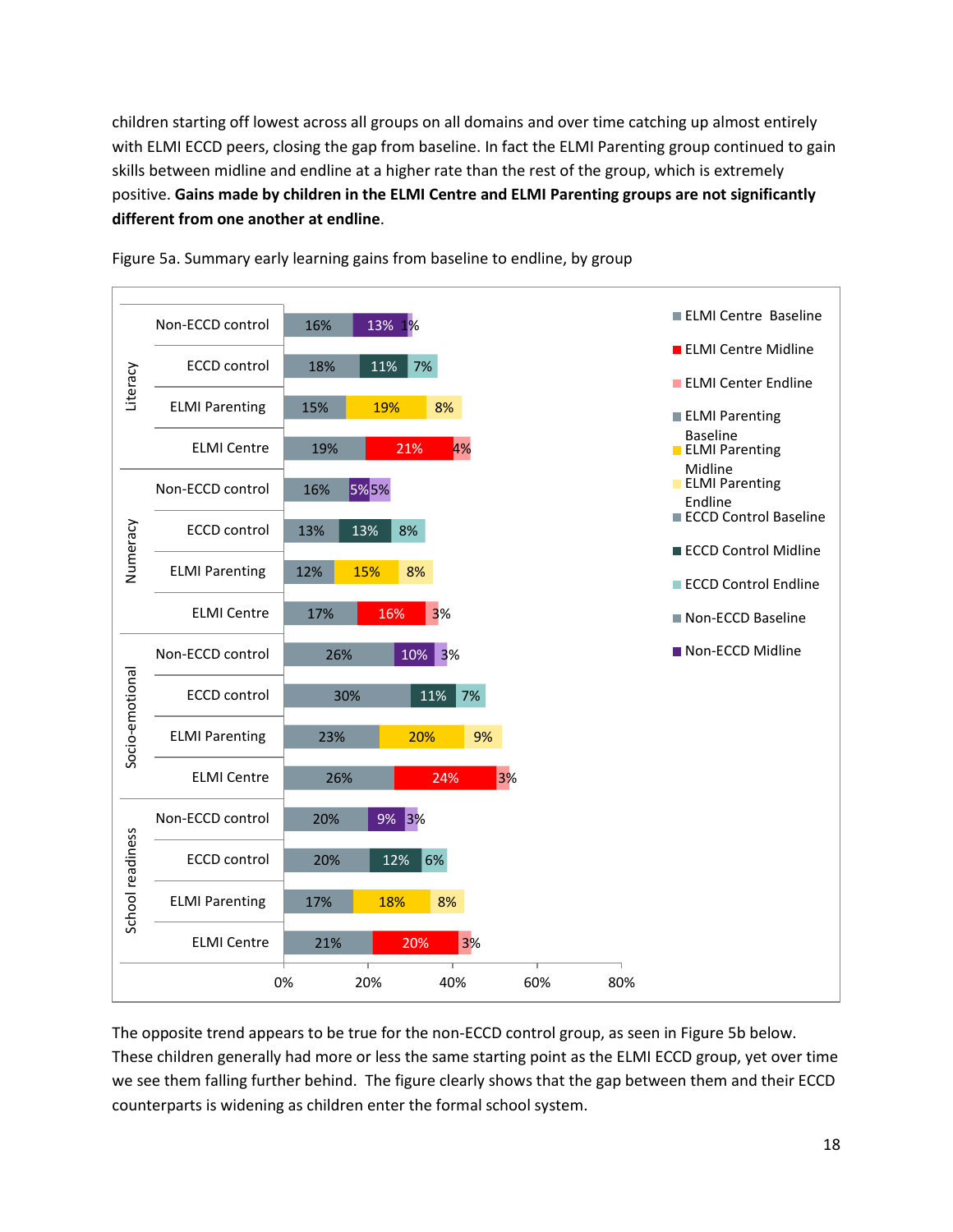

Figure 5b. Summary early learning gains from baseline to endline, by group

As we have seen in the previous domain specific sections, when we consider the average scores across the domains, there were no significant differences between boys' and girls' learning gains in any group. However, it does appear that boys in the non-ECCD control group and girls in the ECCD control group are particularly behind in their learning and development compared to all the other groups.



Figure 6. Overall early learning gains from baseline to endline, by gender and group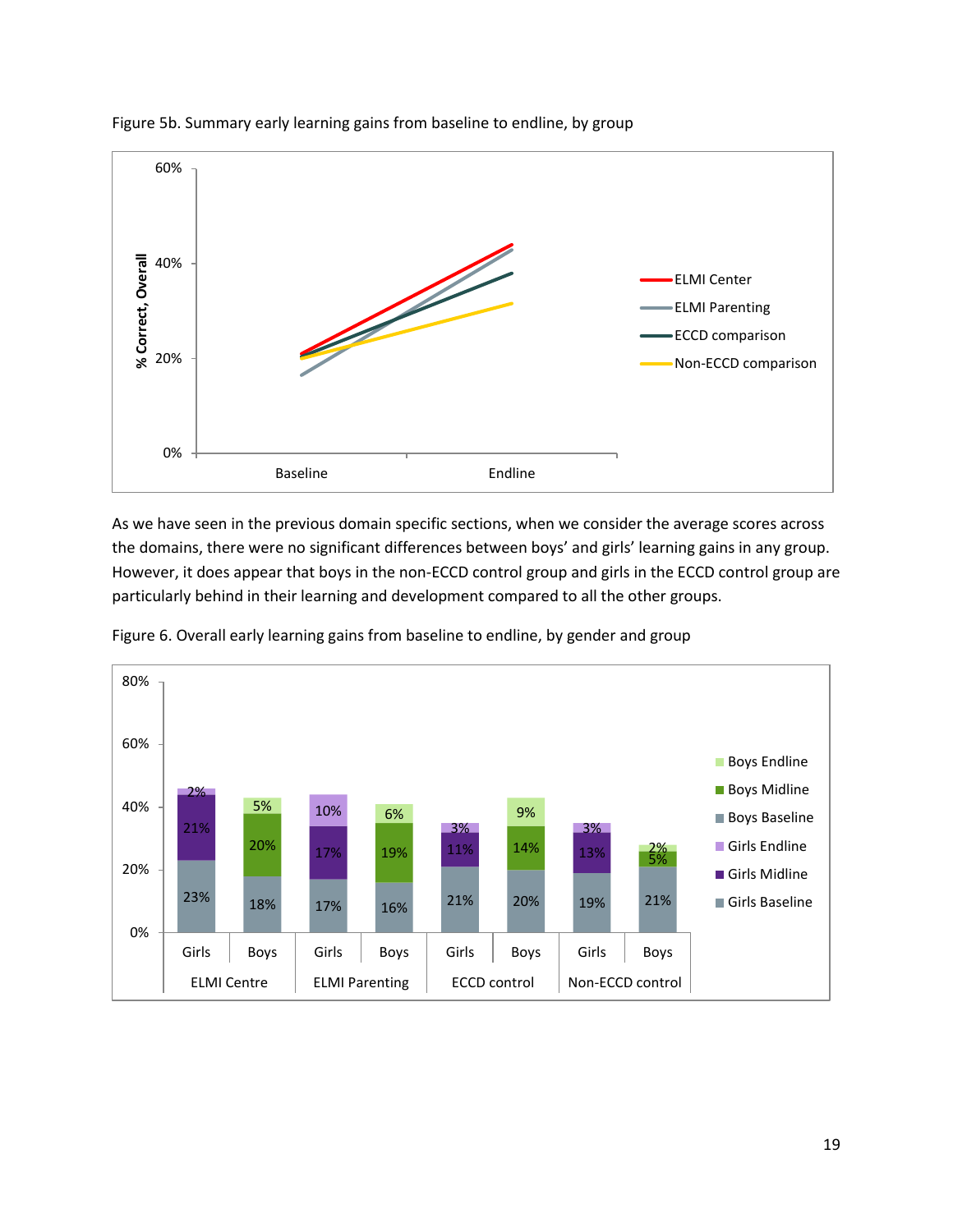#### <span id="page-19-0"></span>**Approaches to Learning**

One of the new elements of the endline assessment was a more comprehensive measure of children's approaches to learning, or the way they approach complex problems and tasks. Approaches to learning has been shown in other studies to determine children's success in later primary school as children are likely to encounter harder problems and more challenging learning situations. Imagine a crowded, under resourced primary classroom, with a teacher who is trying to address varied learning needs and one quickly recognizes the value of self-motivation and persistence to learn in the absence of focused individual support.

On average, children in the ELMI Centre and ELMI Parenting group showed significantly higher results in this area compared to children in the ECCD control and non-ECCD groups. This is a positive finding in favor of meaningful and quality ECCD experience which can foster stronger motivation, persistence and concentration on specific tasks much after the preschool years. No differences between boys and girls were documented.

|                                                                                                               | Range   | <b>ELMI</b><br>Centre | <b>ELMI</b><br><b>Parenting</b> | <b>ECCD</b><br>comparison | <b>Non-ECCD</b><br>comparison |
|---------------------------------------------------------------------------------------------------------------|---------|-----------------------|---------------------------------|---------------------------|-------------------------------|
| Did the child pay attention to the<br>a)<br>instructions and demonstrations<br>throughout the assessment?     | $0 - 4$ | 2.7                   | 2.7                             | 2.1                       | 2.2                           |
| Did child show confidence when<br>b)<br>completing activities; did not show<br>hesitation.                    | $0 - 4$ | 2.4                   | 2.4                             | 2.0                       | 2.0                           |
| Did the child stay concentrated and on<br>c)<br>task during the activities and was not<br>easily distracted?  | $0 - 4$ | 2.6                   | 2.6                             | 2.1                       | 2.4                           |
| Was child careful and diligent on<br>d)<br>tasks? Was child interested in accuracy?                           | $0 - 4$ | 2.4                   | 2.5                             | 2.0                       | 2.1                           |
| Did child show pleasure in<br>e)<br>accomplishing specific tasks?                                             | $0 - 4$ | 2.4                   | 2.4                             | 2.1                       | 2.1                           |
| Was child motivated to complete<br>f)<br>tasks? Did not give up quickly and did not<br>want to stop the task? | $0 - 4$ | 2.6                   | 2.6                             | 2.0                       | 2.2                           |
| Was the child interested and curious<br>g)<br>about the tasks throughout the<br>assessment?                   | $0 - 4$ | 2.5                   | 2.5                             | 2.1                       | 2.1                           |
| <b>Total Approaches to learning</b><br>(% correct)                                                            | $0 - 1$ | 63%                   | 63%                             | 52%                       | 54%                           |

Table 5. Approaches to learning skills at endline, by intervention group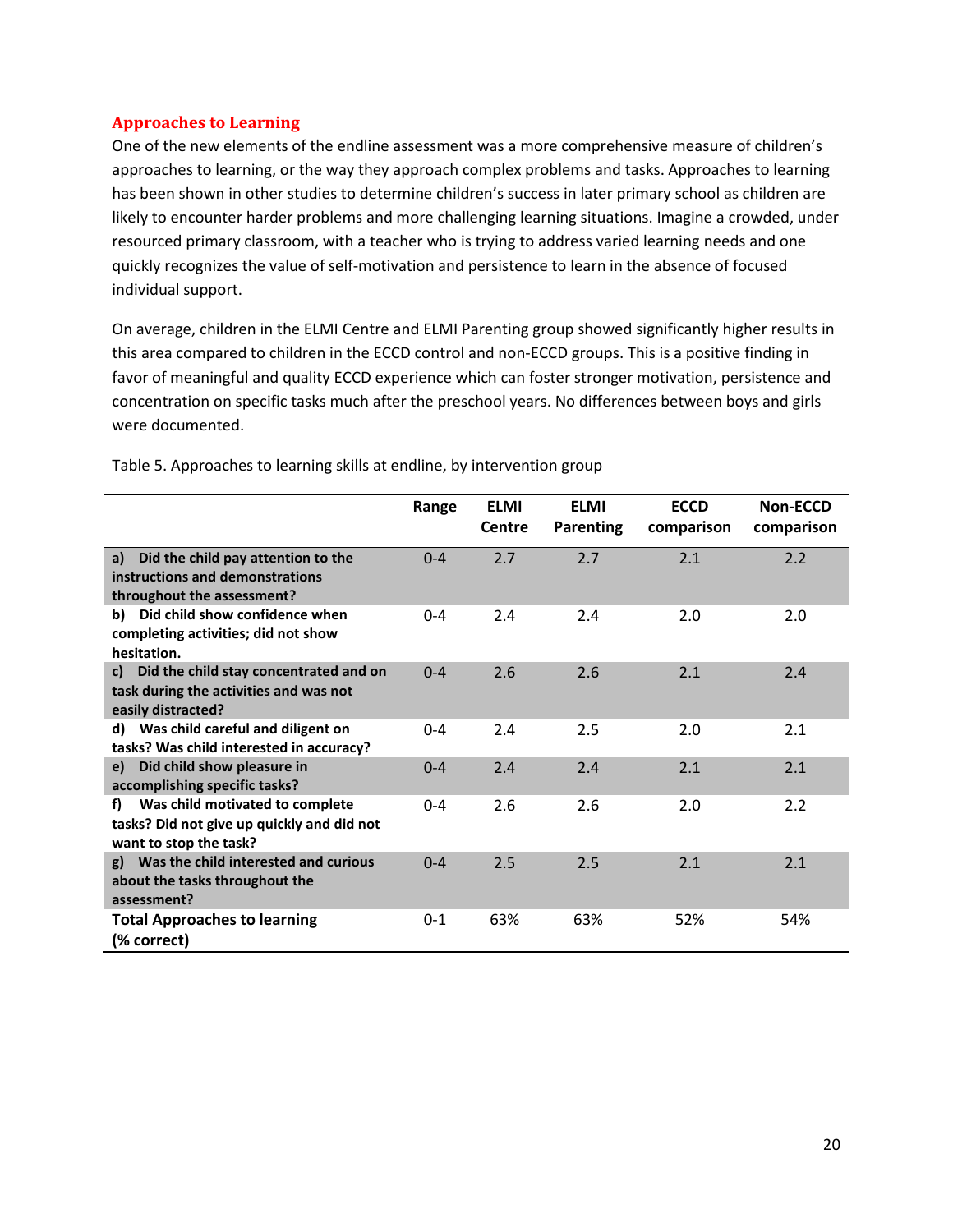



These findings of gains seen in ELMI children have been corroborated with qualitative feedback, as documented through some examples gathered highlighted in Annex III.

#### <span id="page-20-0"></span>**Equity in learning gains**

Using caregiver information collected during the baseline assessment we were able to investigate the equity of children's learning gains between baseline and endline. Overall, analyses find almost no key background characteristics (i.e., age, gender, mother education, socioeconomic status, and home learning environment (HLE)) significantly related to learning gains for children in the ELMI Centre or ELMI Parenting groups. **This suggests that not only do the ELMI Centre and Parenting programs produce strong learning gains on average, but also that these interventions are benefitting all families and children equally. In contrast, analyses find that after controlling for the background characteristics listed above girls in the ECCD Centre comparison group learn significantly less than boys in all skill areas. Also, within the ECCD Centre comparison group children with higher socioeconomic status are learning more than their peers with fewer family resources.** Further, we see that children in the ELMI Parenting group with more print material at home gained more than their peers with fewer literacy resources.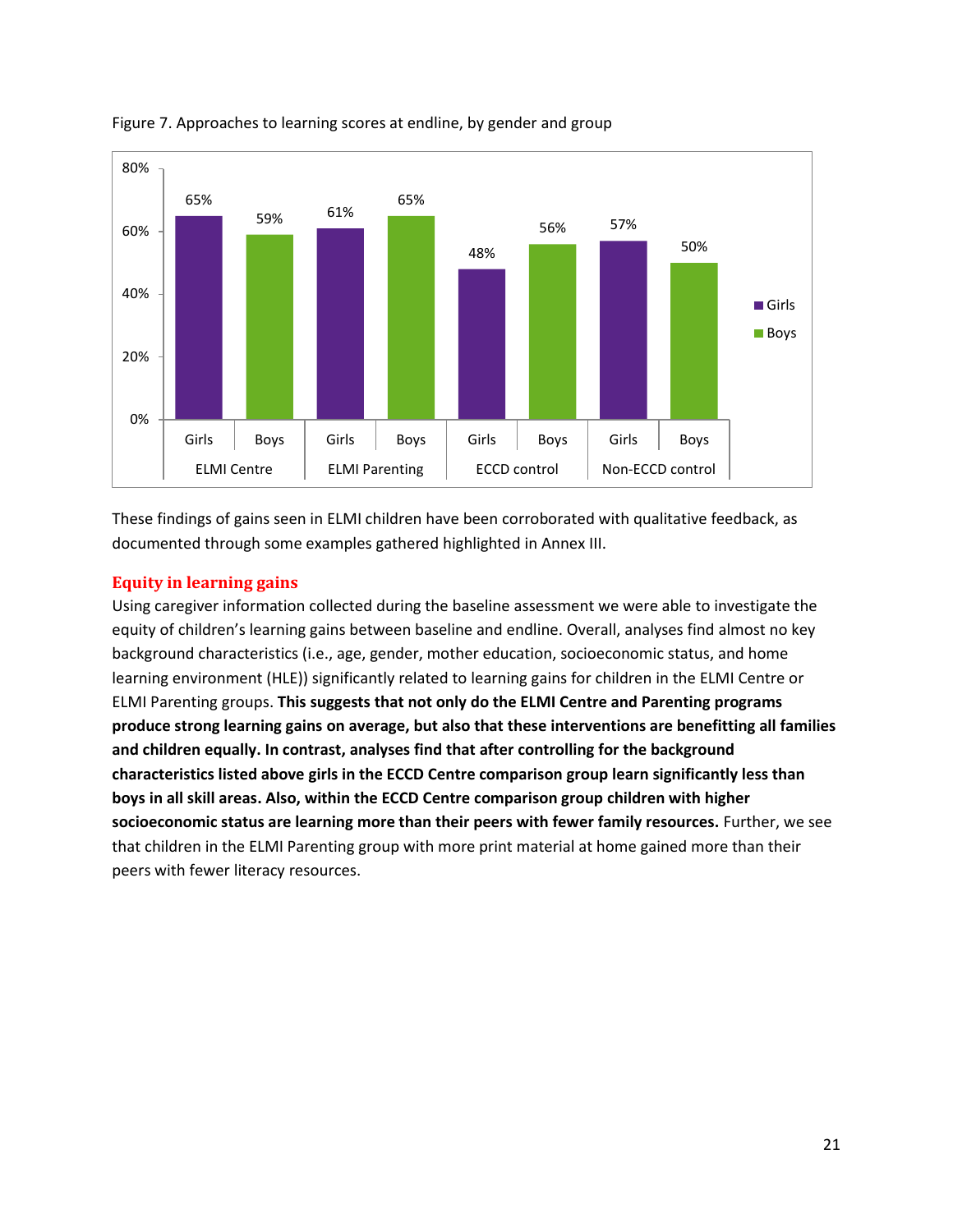

Figure 8. Learning gain differences by socioeconomic status

#### <span id="page-21-0"></span>**Enrollment and Repetition in P1**

Over the course of this project we have been able to follow children's progress toward enrollment in primary school. Interestingly, at midline we found that many children were enrolling in P1 earlier than anticipated. Overall, 37 percent of children from the baseline sample enrolled in P1 early, and of those who were found at endline, 70 percent were repeating their P1 year<sup>6</sup>. Looking at the children who entered Grade 1 on time (as expected based on their age), statistical tests confirm that children in the ELMI Parenting group were the most likely to be enrolled in P1 for the first time at endline, as expected.

|                          | <b>Baseline</b><br>sample | Midline<br>sample<br>not in<br>P1 | Midline<br>sample<br>in P1 | Total<br>Midline<br>sample | Children<br>in P1 for<br>the first<br>time at<br>endline | Children<br>repeating<br>P1 at<br>endline | Children<br>still in<br>ECD/at<br>home at<br>endline | Children<br>in P <sub>2</sub> at<br>endline | Missing<br>at<br>endline |
|--------------------------|---------------------------|-----------------------------------|----------------------------|----------------------------|----------------------------------------------------------|-------------------------------------------|------------------------------------------------------|---------------------------------------------|--------------------------|
| <b>ELMI</b><br>Centre    | 200                       | 74                                | 87                         | 161                        | 42                                                       | 57                                        | 2                                                    | 30                                          | 30                       |
| <b>ELMI</b><br>Parenting | 254                       | 167                               | 40                         | 207                        | 120                                                      | 29                                        | 13                                                   | 11                                          | 34                       |
| <b>ECCD</b><br>control   | 121                       | 68                                | 31                         | 99                         | 60                                                       | 26                                        | $\overline{2}$                                       | 5                                           | 6                        |
| Non-ECCD<br>control      | 258                       | 82                                | 68                         | 150                        | 38                                                       | 40                                        | 10                                                   | 28                                          | 34                       |
| Total                    | 833                       | 391                               | 226                        | 617                        | 260                                                      | 152                                       | 27                                                   | 74                                          | 104                      |

Table 6. Study sample over time

 $6$  Overall, 216 children from the initial baseline sample were missing from the midline assessment and 104 from the endline sample.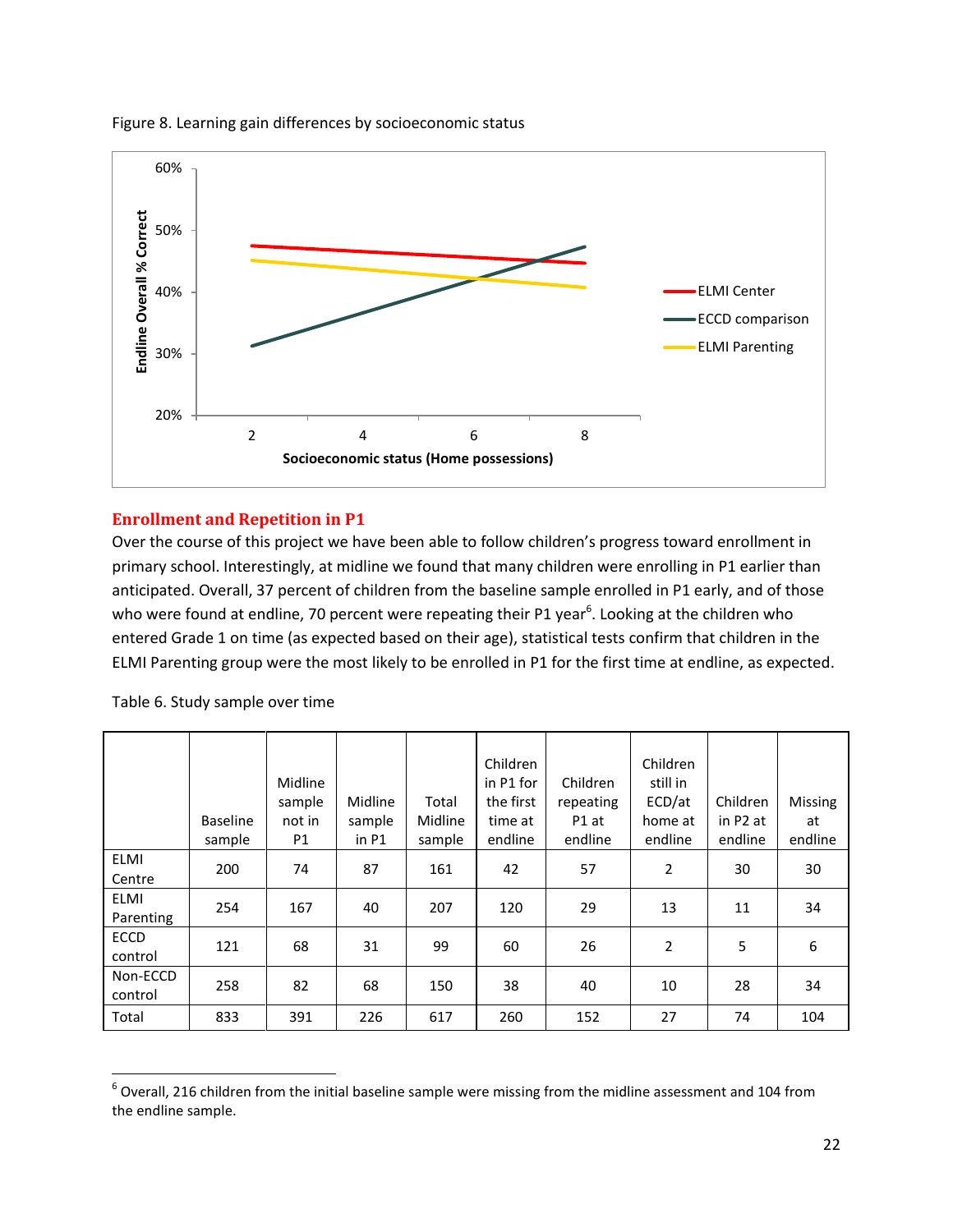At midline we determined that ELMI centre children have the highest rate of early school enrollment compared to the rest of the groups (at 54% of the initial sample moving up grade 1 earlier than anticipated). At endline, in terms of repetition, the trend is very concerning – of the children who enrolled in grade 1 early, an average of 70% were found in Grade 1 again at endline (rather in progressing to Grade 2). Across the groups, the trend we saw was repetition rates as high as 84% for the ECCD centre group of children who entered Grade 1 early. These statistics are distressingly high, particularly compared to an already high national average of 18.3% primary repetition rate<sup>7</sup> in 2013. The cost of grade repetition is high, especially when the rates are so dramatic. It is clear that the grade 1 experience of many children is not marked by success and in fact might be spinning children into a negative downward trajectory. This finding also has important policy implications as early grade 1 entry does not appear beneficial to children's learning and progress over time.

#### <span id="page-22-0"></span>**School environment**

Now that children are making the transition to P1, it is also important to consider the quality of the primary school environment and how that impacts children's continued learning and development<sup>8</sup>. Care was taken to collect this information at endline given the strong connection found between centre quality and children's school readiness scores at midline.

Looking at information about teachers across districts many similarities are seen and some trends that may help explain the low achievement rate in Grade 1 by children. For example, while teachers generally seem to have a good level of teaching experience, class sizes seem to range between 50-60 students, which is quite high for the level of support and attention these young students need to ensure some learning is actually happening. Further, when we look at availability of textbooks, which is very much linked to how closely children are able to follow the teacher, we see in some instances just 30% of the children having a textbook in class. Similarly on the question if children brought textbooks home last night, we see even lower %, indicating that in most instances less than 30% of the students are doing homework or reviewing material at home.

 $^7$  According to the 2014 National Education Statistics as reported by MINEDUC at the Joint Review of the Education Sector, June 2015.

 $8$  Note that the ELMI project didn't intervene in P1 classrooms; this data was collected to enable analysis on the relationship of classroom quality to children's learning.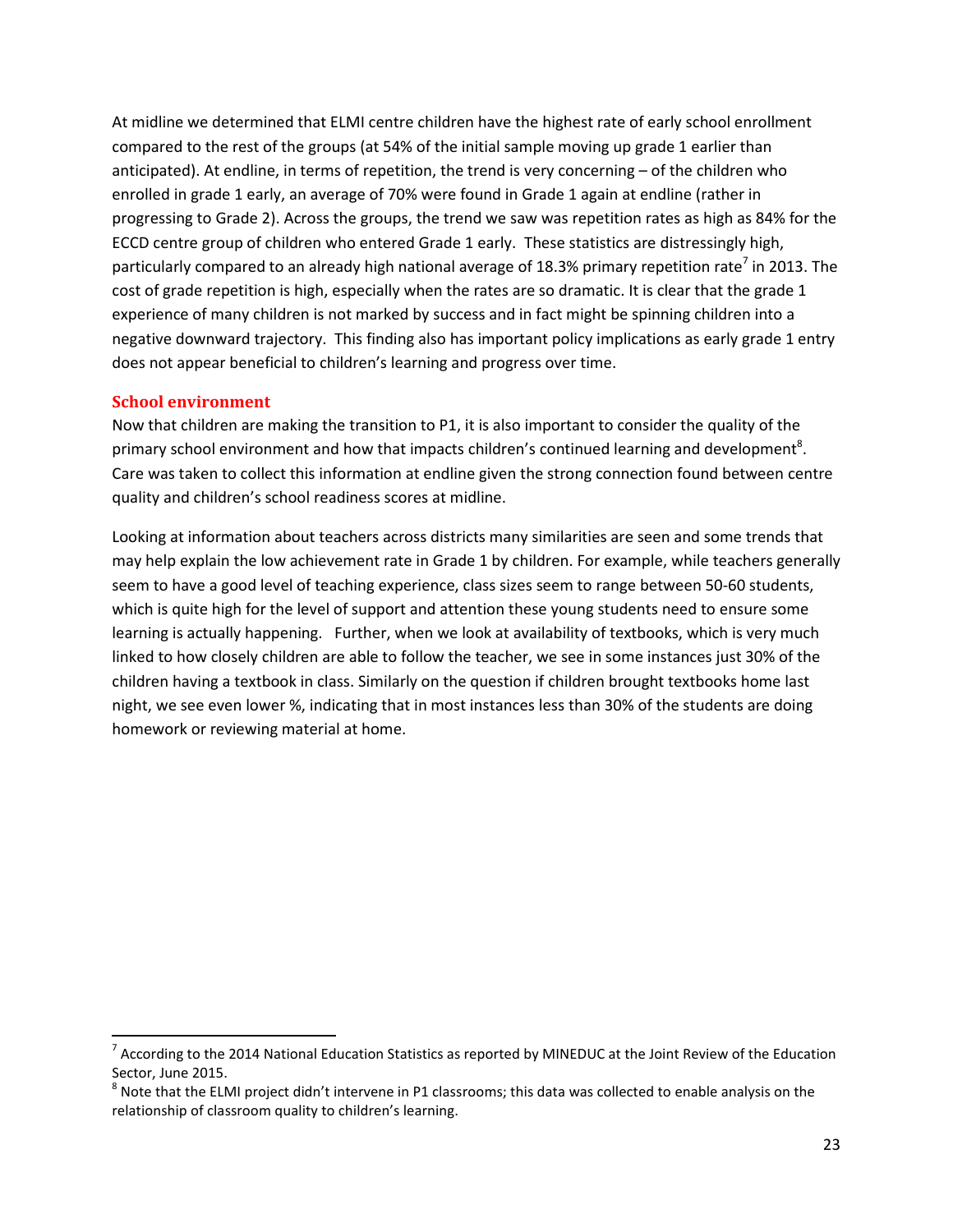Table 7. Classroom characteristics by district

|                                                  | <b>Burera</b><br>$(N=35)$ | Gicumbi<br>$(N=6)$ | <b>Rubavu</b><br>$(N=24)$ | Ruhango<br>$(N=33)$ |
|--------------------------------------------------|---------------------------|--------------------|---------------------------|---------------------|
| <b>Teacher is female</b>                         | 57%                       | 71%                | 78%                       | 97%                 |
| <b>Teacher education (2=Secondary)</b>           | 2.1                       | 2.0                | 2.1                       | 2.1                 |
| <b>Years at school</b>                           | 6.0                       | 5.9                | 5.9                       | 6.7                 |
| <b>Years of experience</b>                       | 7.9                       | 7.3                | 8.3                       | 8.1                 |
| <b>Teacher age</b>                               | 39.3                      | 32.7               | 40.5                      | 39.6                |
| <b>Government teacher</b>                        | 97%                       | 100%               | 100%                      | 100%                |
| <b>Boys enrolled in class</b>                    | 25.2                      | 26.2               | 30.5                      | 25.8                |
| <b>Girls enrolled in class</b>                   | 25.1                      | 25.9               | 30.3                      | 23.5                |
| <b>Total class size</b>                          | 50.3                      | 52.1               | 60.8                      | 49.3                |
| Boys present in class                            | 23.0                      | 20.7               | 22.4                      | 20.2                |
| <b>Girls present in class</b>                    | 22.8                      | 16.3               | 23.0                      | 18.6                |
| <b>Total class present</b>                       | 45.9                      | 37.0               | 45.4                      | 38.9                |
| # children with textbooks                        | 30.7                      | 34.4               | 53.7                      | 40.9                |
| # children who brought textbooks home last night | 12.4                      | 29.2               | 24.4                      | 35.7                |
| <b>Blackboard is clean and visible</b>           | 100%                      | 100%               | 100%                      | 99%                 |

In addition to a teacher questionnaire, assessors also observed the amount and diversity of print materials in the classrooms they visited. Overall, teacher-made materials are the most commonly found in P1 classrooms and maps are the least common. Classrooms in Burera have significantly more print material displayed in classrooms than other districts. However, on average we see a real paucity of print materials in the classrooms, especially lack of student work, pictures or illustrations. These data present real challenges facing grade 1 students and teachers and put in perspective the overall lack of learning gains in the first third of the semester.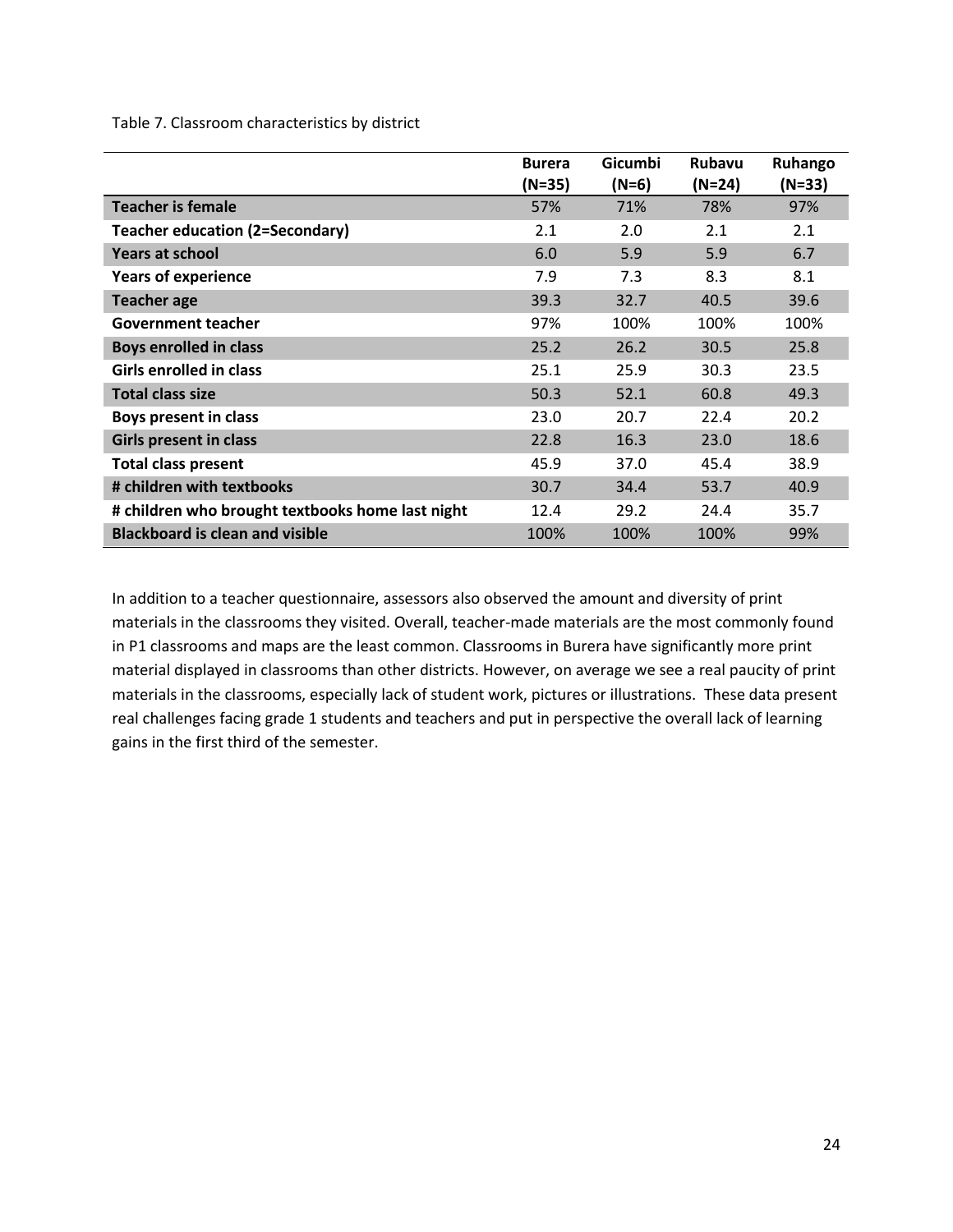Table 8. Print materials in classrooms by district

|                                              | <b>Burera</b> | Gicumbi | <b>Rubavu</b> | Ruhango<br>$(N=33)$ |
|----------------------------------------------|---------------|---------|---------------|---------------------|
|                                              | $(N=35)$      | $(N=6)$ | $(N=24)$      |                     |
| <b>Professionally printed materials</b>      | 1.7           | 0.6     | 0.6           | 0.9                 |
| $(0 = none, 3 = A lot)$                      |               |         |               |                     |
| Teacher made materials                       | 2.4           | 2.1     | 1.9           | 1.2                 |
| <b>Examples of student work</b>              | 0.1           | 0.8     | 0.0           | 0.0                 |
| <b>Numbers (number sequence)</b>             | 1.5           | 1.0     | 1.4           | 0.6                 |
| Colour names (e.g. red, blue, yellow, etc)   | 0.5           | 0.3     | 0.1           | 0.2                 |
| Months of the year or days of the week       | 0.4           | 0.0     | 0.0           | 0.0                 |
| Class rules/code of conduct                  | 0.3           | 0.0     | 0.2           | 0.0                 |
| Calendar                                     | 0.1           | 0.0     | 0.0           | 0.1                 |
| Pictures/illustrations/drawings              | 1.0           | 0.5     | 0.0           | 0.2                 |
| Words matched to pictures                    | 1.9           | 1.4     | 1.4           | 0.3                 |
| Alphabet (letter sequence)                   | 1.4           | 0.8     | 1.1           | 0.5                 |
| <b>Maps</b>                                  | 0.0           | 0.0     | 0.0           | 0.0                 |
| Wall materials in Kinyarwanda                | 2.3           | 1.0     | 1.1           | 0.4                 |
| Wall materials in another language (English) | 1.0           | 1.2     | 1.2           | 0.3                 |
| <b>Total Print materials (out of 45)</b>     | 14.6          | 9.6     | 8.9           | 4.6                 |

#### <span id="page-24-0"></span>**Connection between school quality and learning**

Collecting student and school level information allows us to look at connections between children's learning and their school environment. In this study, there were no significant relationships found between school resources (e.g., running water, distance from road, school library, etc.) or teacher characteristics (e.g., years of experience, education, etc.) and child learning from midline to endline. Also, there was no correlation between the amount of print material in a classroom and learning gains. That is not to say that these factors are not important drivers of school quality, simply that with the data available and tools used no connections were found in this study. The strongest relationship seen between school environment and child learning from midline was the number of textbooks found in a classroom, which is positively related to learning gains in literacy and numeracy. There was no differential impact of textbooks on midline-endline learning gains for children from different intervention groups.

Looking descriptively at learning gains by district for children in intervention groups, data show relatively stronger gains for children in Ruhango from baseline to midline, but no significant differences exist between groups from midline to endline. Information for Gicumbi is not shown here because there were fewer than 10 children in an intervention group in that district at endline.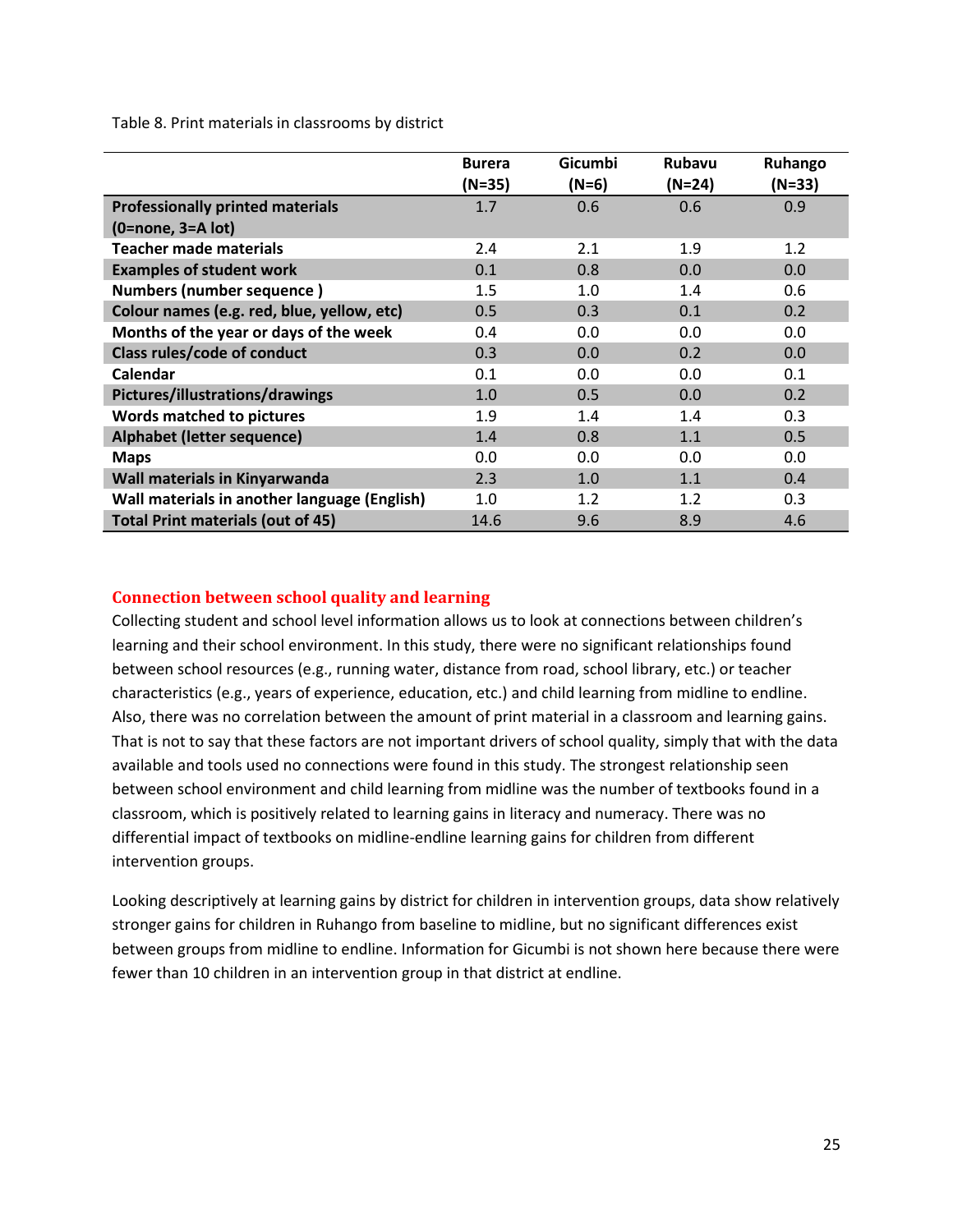



Looking back at ECCD centre quality at midline, and the centres that children attended we see a continued significant relationship between higher ECERS scores at midline and stronger overall learning gains from midline to endline for ELMI Centre children. This suggests that children who attended high quality ECCD centres were not only better prepared for Grade 1, but also retained their advantage into Grade 1 and had double the gains of their peers who attended low quality ECCD centres. This represents only a small group of students and ECCD centres so future studies should continue to build on this work.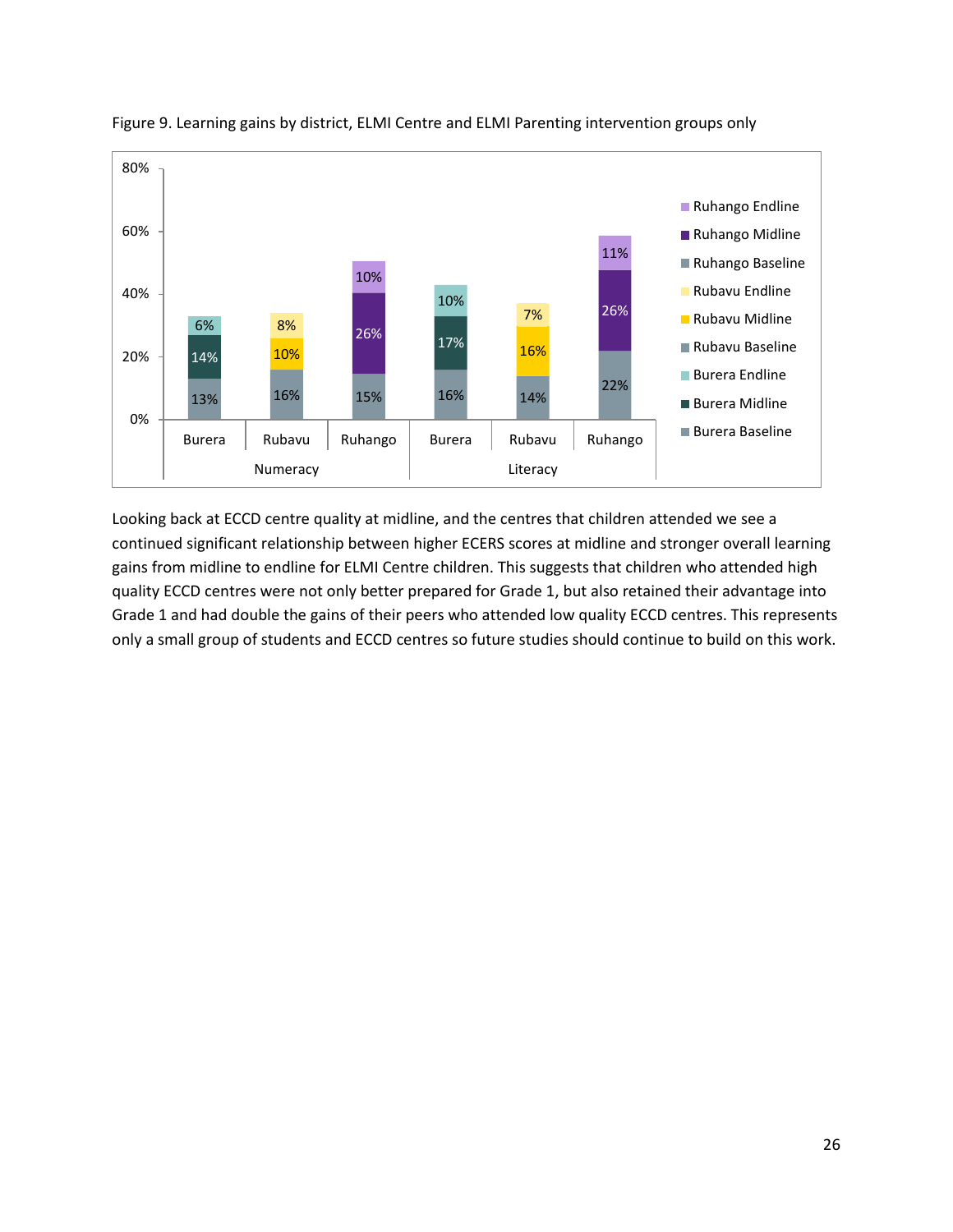

Figure 10. ECERS Midline scores predicting learning gains from midline to endline: ELMI Centre only

#### <span id="page-26-0"></span>**ELMI and Influencing the Rwandan pre-primary curriculum**

The third expected outcome of the ELMI project - *ELM approach included in revised GoR's ECD curriculum* - was the inclusion of ELM in the revised GoR ECCD curriculum. As a national curriculum review was launched in 2013, which included a new curriculum for Pre-Primary, Save the Children focused our efforts on ensuring that the new curriculum incorporated a strong emphasis on early literacy and maths through a play-based approach as piloted through ELMI. Over the course of 2014 and early 2015, the ELMI project undertook several advocacy actions in order to influence the Rwandan pre-primary curriculum and its accompanying documents:

- 1. The ELMI programme manager consistently attended the workshops in which the new preprimary curriculum was drafted.
- 2. Other Save the Children staff helped to carry through important ELMI elements into the draft learning and assessment standards for pre-primary and the specifications for pre-primary teaching and learning materials.
- 3. Save the Children contributed time from a technical specialist/consultant in ECCD issues to comment on the draft curriculum, propose contents for the teachers' guides, review the draft learning and assessment standards, and finally input on the specifications for pre-primary teaching and learning materials.

Overall, by reviewing the published and current draft documents<sup>9</sup>, it is clear that ELM principles have been incorporated into each of the relevant parts of the pre-primary curriculum as mentioned above. The curriculum and standards documents both address the five early literacy knowledge areas and the

 $9$  Note that this review was undertaken internally by Save the Children; however, the new curriculum is publicly available for confirmation of these conclusions at the following site:

http://reb.rw/fileadmin/competence\_based\_curriculum/pre\_primary\_syllabuse.html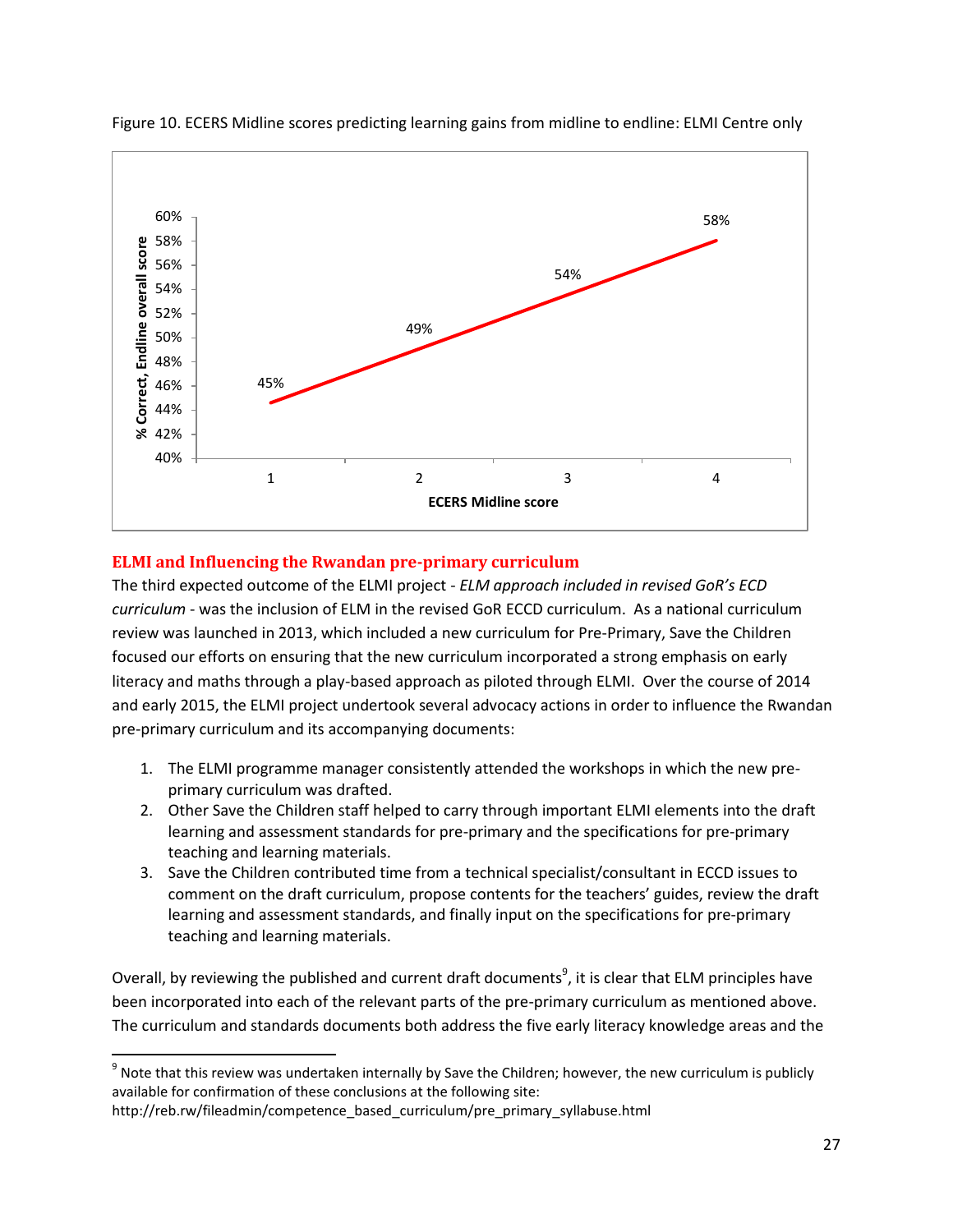five early maths knowledge areas. While the teachers' guide and the materials specification documents are still under development, Save the Children's inputs to them were highly appreciated by the Rwanda Education Board and are likely to be incorporated. The knowledgeable contributions made by the Save the Children consultant were recognized by REB leadership in relevant Technical Working Group meetings, and this has provided opportunities for continued engagement in the many different issues related to the core curriculum development process.

To be even more precise about the ELMI contribution, it is useful to compare the new curriculum to that which was developed for ECCD in 2006/2007 with the support of UNICEF. This earlier curriculum emphasized all five early maths knowledge areas and at least three of the five early literacy knowledge areas: oral language development, print awareness, and book awareness received significant attention, but there was less focus on alphabetic awareness and on phonemic & phonological awareness. In general, however, this earlier curriculum effort was also of high quality, incorporating international bestpractices in play-based early childhood education. In light of this comparison, we could say that the ELMI advocacy achievement truly resided in ensuring that this earlier high standard of quality was carried through into the new pre-primary curriculum. Since the new curriculum was developed by a new set of participants, most of whom did not have such strong specialist knowledge of early childhood education methods, this is a significant achievement.

Ultimately, an excellent curriculum matters only if teachers know how to put it into practice. For this reason, the Save the Children-Rwanda office is also currently contributing staff members to the process of developing a new curriculum for pre-primary teacher candidates in Rwanda's Teacher Training Colleges.

# <span id="page-27-0"></span>**Expected outcomes of the ELMI project**

Reflecting on proposed targets, endline results display that substantial progress has been made on emergent literacy for both ELMI groups.

Gains for fine and gross motor development were reaching mastery at midline so they were not included in the endline assessment. On average, gains made by the ELMI Centre group did not reach the 35 percent growth target that was set at baseline, but the ELMI Parenting group did meet the 20 percent growth target for children's school readiness score gains and parenting practices with respect to learning activities, as reported at midline $^{10}$ .

Grade 1 scores likewise did not meet the 20% higher score target set at baseline as scores were generally much lower than expected across all groups. See the figure below for the presentation of results against each indicator.

 <sup>10</sup> Note that some indicators relating to the first expected outcome - *Improved early learning environment and teachers' pedagogical practices supporting ELM skills –* and the second expected outcome - *Improved parenting practices in supporting ELM skills -* were presented in the Midline report. Data was not collected at endline in relation to these indicators as noted earlier in this report; however, the extract from the midline report on these findings is included in this report in Annex II and Annex IV.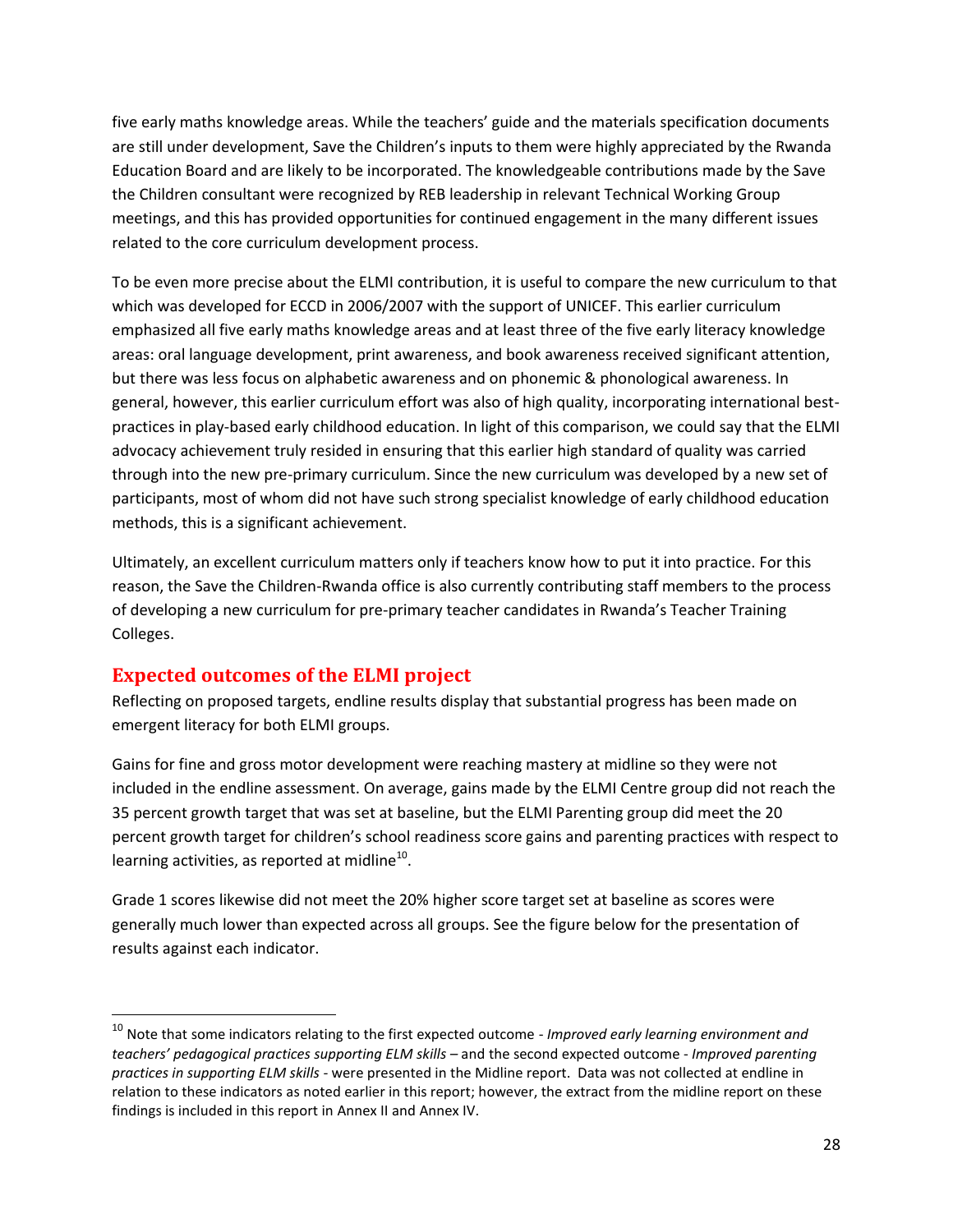#### Table 9. Intervention indicators

| <b>Indicators</b>                                                                                                                                                                                       | <b>Baseline Scores (%</b>                                                                                                                                                                                                                     | <b>Targets</b>                             | Midline/Endline Scores <sup>11</sup>                                                                                                                                                                                                                       |
|---------------------------------------------------------------------------------------------------------------------------------------------------------------------------------------------------------|-----------------------------------------------------------------------------------------------------------------------------------------------------------------------------------------------------------------------------------------------|--------------------------------------------|------------------------------------------------------------------------------------------------------------------------------------------------------------------------------------------------------------------------------------------------------------|
|                                                                                                                                                                                                         | Correct)                                                                                                                                                                                                                                      |                                            | (% Correct)                                                                                                                                                                                                                                                |
| ECCD children's scores in<br>school readiness<br>assessment (disaggregated<br>by gender and foundational<br>skills domains).                                                                            | Gross motor: 86%<br>$\bullet$<br>Fine motor: 53%<br>$\bullet$<br>Literacy: 28%<br>٠<br>Numeracy: 33%<br>$\bullet$<br>Socio-emotional: 37%<br>$\bullet$<br>Health: 50%<br>٠<br><b>Overall School Readiness</b><br>$\bullet$<br>Assessment: 48% | 35% increase<br>on baseline. <sup>12</sup> | Gross motor: 96%<br>$\bullet$<br>Fine motor: 71%<br>$\bullet$<br>Literacy: 56%<br>$\bullet$<br>Numeracy: 51%<br>$\bullet$<br>Socio-emotional: 50%<br>Health: 63%<br>$\bullet$<br><b>Overall School</b><br>$\bullet$<br><b>Readiness Assessment:</b><br>64% |
| Non-ECCD children's scores<br>in school readiness<br>assessment, whose parents<br>are being trained by the<br><b>ELM</b> initiative<br>(disaggregated by gender<br>and foundational skills<br>domains). | Gross motor: 84%<br>$\bullet$<br>Fine motor: 40%<br>$\bullet$<br>Literacy: 22%<br>٠<br>Numeracy: 27%<br>٠<br>Socio-emotional: 32%<br>$\bullet$<br>Health: 46%<br>Overall SRA: 42%<br>٠                                                        | 20% increase<br>on baseline.               | Gross motor: 93%<br>$\bullet$<br>Fine motor: 61%<br>$\bullet$<br>Literacy: 44%<br>$\bullet$<br>Numeracy: 44%<br>$\bullet$<br>Socio-emotional: 42%<br>Health: 59%<br>$\bullet$<br>Overall SRA: 57%<br>٠                                                     |
| Parents/caregivers' scores<br>in home environment<br>assessment (disaggregated<br>by gender).                                                                                                           | Learning activities: 9%<br>$\bullet$<br>Play-based activities:<br>$\bullet$<br>36%                                                                                                                                                            | 20% increase<br>on baseline.               | Learning activities: 34%<br>$\bullet$<br>Play-based activities:<br>٠<br>50%                                                                                                                                                                                |
| ECCD teachers' scores in<br>classroom environment<br>assessment (disaggregated by<br>gender).                                                                                                           | Literacy environment<br>$\bullet$<br>(ECERS): 28%<br>Maths environment<br>$\bullet$<br>(ECERS): 46%                                                                                                                                           | 25% increase on<br>baseline.               | Literacy environment<br>$\bullet$<br>(ECERS): 54%<br>Maths environment<br>$\bullet$<br>(ECERS): 59%                                                                                                                                                        |

<sup>&</sup>lt;sup>11</sup> Note that no significant differences based on gender were found for any group and foundational skill domain; as such, these have not been specifically indicated as disaggregated figures.<br><sup>12</sup> It should be noted that the general target of 35% growth from baseline to endline for children's school readiness

scores is not applicable for gross motor skills as on average children scored 86% correct on these items at baseline.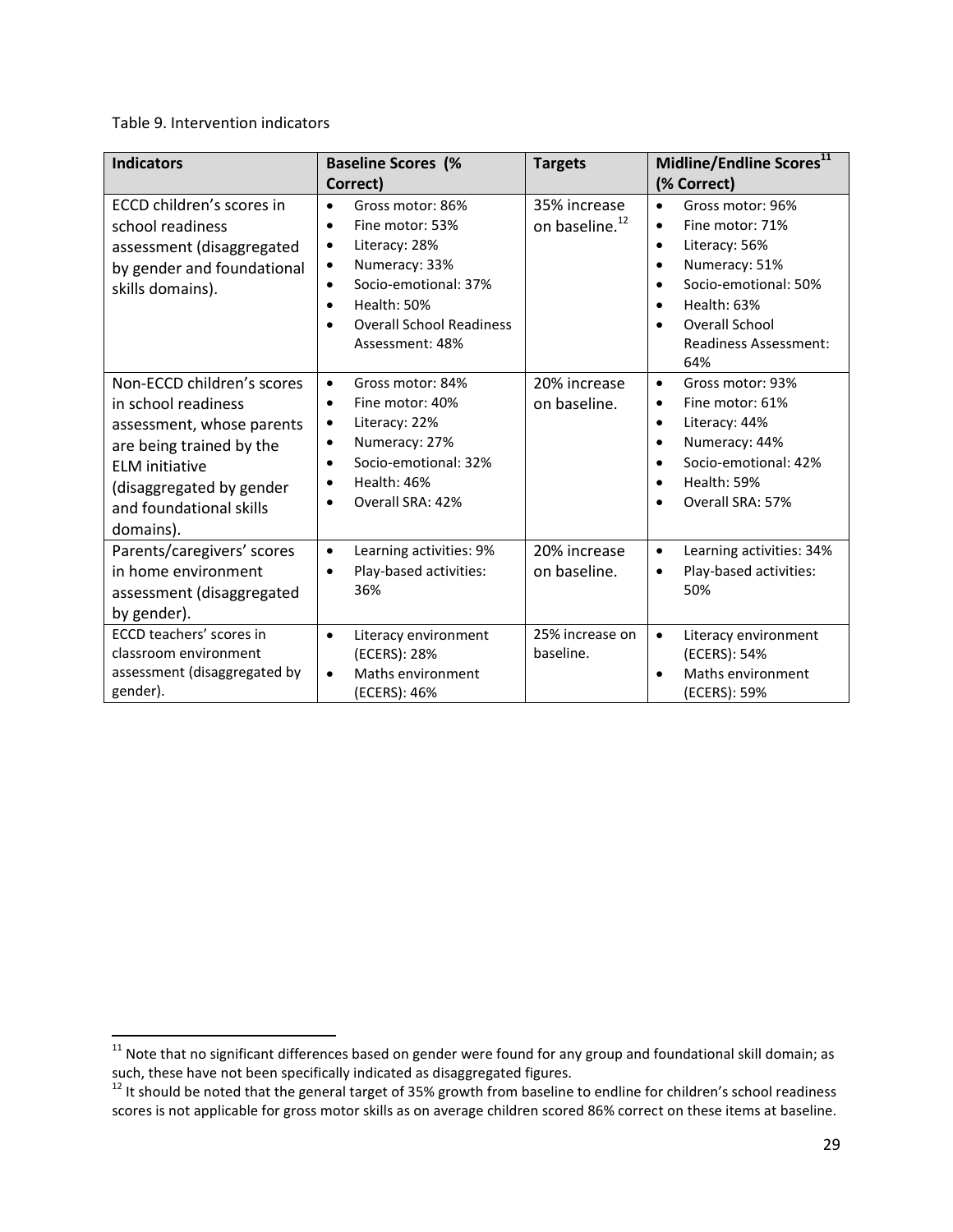|                                | Non-ECCD Control                  | 20% higher       | Non-ECCD control                                    |  |  |
|--------------------------------|-----------------------------------|------------------|-----------------------------------------------------|--|--|
| and maths skills <sup>13</sup> | Literacy: 16%<br>$\bullet$        | scores amongst   | Literacy: 30%<br>$\bullet$                          |  |  |
|                                | Numeracy: 16%<br>٠                | children         | Numeracy: 25%<br>$\bullet$                          |  |  |
|                                | Socio-emotional: 26%              | exposed to ELMI  | Socio-emotional: 39%<br>$\bullet$                   |  |  |
|                                | Overall SRA: 20%<br>$\bullet$     | than those of    | Overall SRA: 32%<br>$\bullet$                       |  |  |
|                                |                                   | the 'non-ECCD'   |                                                     |  |  |
|                                | <b>ELMI Centre</b>                | control children | <b>ELMI Centre</b>                                  |  |  |
|                                | Literacy: 19%                     |                  | Literacy: 44%<br>$\bullet$                          |  |  |
|                                | Numeracy: 17%<br>$\bullet$        |                  | Numeracy: 37%<br>$\bullet$                          |  |  |
|                                | Socio-emotional: 26%<br>$\bullet$ |                  | Socio-emotional: 53%                                |  |  |
|                                | Overall SRA: 21%<br>$\bullet$     |                  | Overall SRA: 44%                                    |  |  |
|                                |                                   |                  |                                                     |  |  |
|                                | <b>ELMI Parenting</b>             |                  | <b>ELMI Parenting</b>                               |  |  |
|                                | Literacy: 15%                     |                  | Literacy: 42%                                       |  |  |
|                                | Numeracy: 12%<br>$\bullet$        |                  | Numeracy: 35%<br>$\bullet$                          |  |  |
|                                | Socio-emotional: 23%<br>$\bullet$ |                  | Socio-emotional: 52%                                |  |  |
|                                | Overall SRA: 17%                  |                  | Overall SRA: 43%<br>$\bullet$                       |  |  |
| Evidence of inclusion of       | N/A                               | <b>ECCD</b>      | New pre-primary                                     |  |  |
| ELM in GoR's revised ECCD      |                                   | curriculum       | curriculum and associated                           |  |  |
|                                |                                   | includes ELM.    | documents include the                               |  |  |
|                                |                                   |                  |                                                     |  |  |
|                                |                                   |                  |                                                     |  |  |
| curriculum                     |                                   |                  | ELMI play-based approach<br>and ELM concentrations. |  |  |

# <span id="page-29-0"></span>**Limitations**

This study has limitations that should be noted before drawing conclusions from the data. Most notably, due to practical constraints and attrition the sample size in the study is smaller than would be optimal and reduces the power in statistical analyses. Therefore, the significance of differences between groups or between predictor and outcome variables may be underestimated. In addition, due to children's developing capabilities different assessment items were used at different stages of the study so only a subset are available for comparison across all three time points.

# <span id="page-29-1"></span>**Conclusions and Policy Implications**

This endline report sought to answer the following research questions:

- 1. What skills have children in each of the groups gained in terms of literacy, mathematics, and socio-emotional development since their entry into grade 1?
- 2. What factors, including the quality of primary learning environments, are correlated with the children's gains on the school readiness assessment at endline?
- 3. Overall, did the ELMI intervention meet the expected outcomes of the project?

This evaluation found positive results with respect to gains in areas of ELMI intervention as compared to control groups. Particularly salient were the gains made by the ELM Parenting children in relation to all other groups. However, not all targets established at the start of the project were met, as generally the

<sup>&</sup>lt;sup>13</sup> This indicator measured only at endline. Baseline and endline score shown reflect only items used in both assessment with children who were present at both points in time.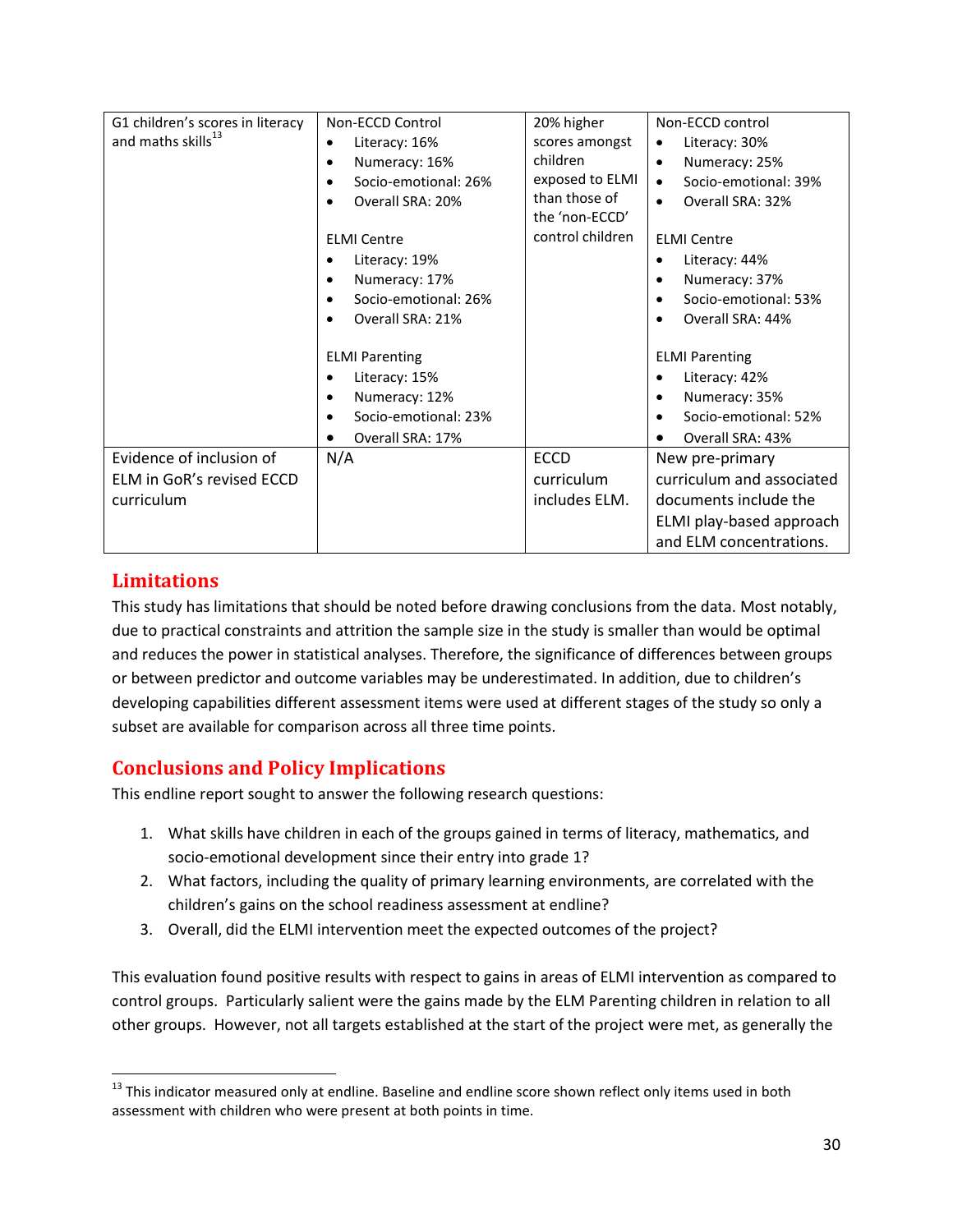level of school readiness skills across all groups remained quite low compared to experiences in other Save the Children ELMI implementation countries, which informed the setting of target expectations.

In addition to highlighting the progress of ELMI against targets, the endline results also revealed the following salient findings:

Looking at the literacy and maths outcomes of children at endline, data shows a concerning overall trend, mainly that gains between midline and endline are very modest, with less than half the gains we documented between baseline and midline. This finding should be read in relation to the implementation timeframe: ELMI Children were only exposed to the ELMI intervention between the baseline and midline period – midline occurred in September, and the school year finished in October; these children entered Grade 1 in January 2015 and therefore were no longer exposed to ELMI but rather entered into the regular school system. However, despite being in the second term of grade 1, literacy and maths scores across the groups are barely reaching 50%, confirming the fact that **even in grade 1, children are still working on gaining what are considered foundational preschool skills and are not ready for more complex or sophisticated learning**. Certainly this has strong implications for future programming in both preschool and grade 1. Either grade 1 curriculum and instruction is not suitably aligned with children's skills and competencies or factors such as large class sizes, different ECD backgrounds and home experiences are contributing to the overall stagnant trajectories of learning.

Despite the generally low trends, **children in the ELMI Centre and ELMI Parenting groups showed statistically significantly higher scores at endline on both literacy and maths compared to children in the Non-ECCD control group**. ELMI parenting children started off lowest across all groups on all domains at baseline and over time caught up almost entirely with their ELMI ECCD peers, closing the gap from baseline. In fact the ELMI Parenting group continued to gain skills between midline and endline at a higher rate than the rest of the groups, which is extremely positive as this points to the continued value that parenting support can bring to children's ELM skills development. Gains made by children in the ELMI Centre and ELMI Parenting groups are not significantly different from one another at endline.

This very promising finding has strong implications for future programming. **The ELM Parenting component was much less resource intensive yet seems to have produced almost the same gains as the ELMI ECD centre program, suggesting that as the government attempts to scale up ECCD provision nationally in the years to come, the ELM parent outreach model should be considered seriously as an alternative to the more traditional approach.** ELMI Parenting may be especially relevant for hard to reach populations or alternately for areas with more children than an ECD classroom can accommodate.

Furthermore, when we look at background characteristics, we see that **not only do the ELMI Centre and Parenting programs produce strong learning gains on average, but these interventions are benefitting all families and children equally, regardless of socioeconomic status**, which contrasts with the findings from the ECCD Control group.

On the other side, when we look at the non-ECCD control group, we note that these children generally had more or less the same starting point as the ELMI ECCD group at baseline, yet over time we see them falling further and further behind. The data from this study showed that the gap between these children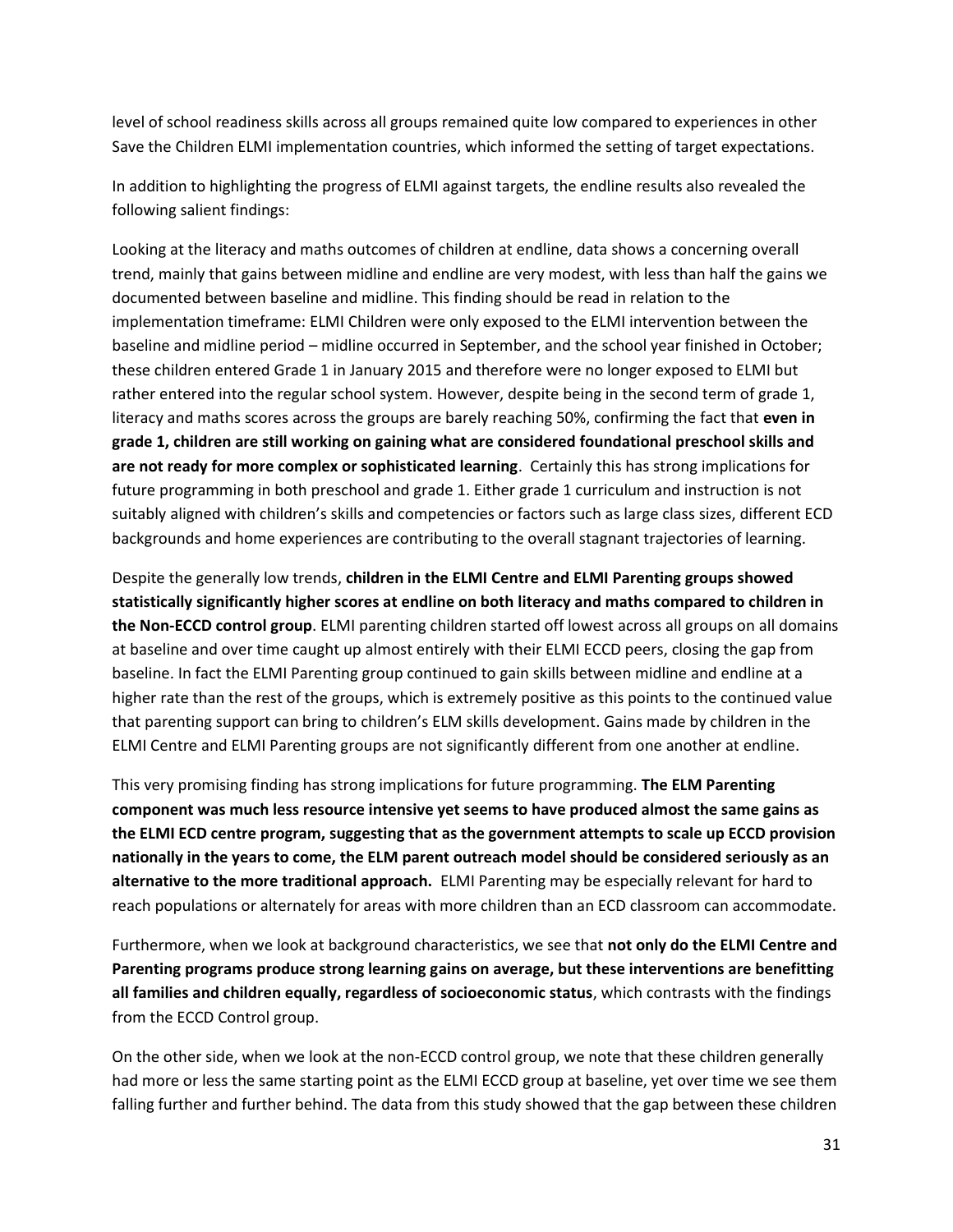and their ECCD counterparts is widening as children enter the formal school system. **This clear downward trajectory of learning for children without any ECCD background also has strong policy implications and confirms the value and benefits of any ECCD experience in the preschool years over none.** As the government is looking for ways to make ECCD provision more widely available, again a combination of approaches and models might best meet the growing need and close the gap between children with and without ECCD that are likely to widen even more in grade 2 and beyond.

Across the groups, the repetition rate in grade 1 of children who entered primary school a year early is truly alarming. On average 70% of early entrants repeated Grade 1, suggesting rates of repetition that are distressingly high, particularly compared to an already high national average of 18.3% primary repetition rate<sup>14</sup> in 2013. The cost of grade repetition is high, especially when the rates are so dramatic. Qualitative data collected at midline seeking clarification to the high early enrolment rates revealed that the cost of ECCD was a driving factor for parents to enroll their children early in P1, as primary school is free whereas ECCD services require parental contributions. **There are clear benefits to staying in ECCD and not enrolling kids in P1 early and the government should seriously consider investing into fee-free quality ECCD programs as a long-term strategy to reduce repetition and improve primary school outcomes.** It is clear that the grade 1 experience of many children, especially those who enter early, is not marked by success and in fact might be spinning children into a negative downward trajectory. The findings of this study demonstrate the little learning on foundational literacy and maths is happening in the first half of grade 1, which brings up the need to review and reflect on the grade 1 curriculum in light of the school readiness skills children bring to school. A bridging curriculum might be needed at least for the first half of Grade 1 to ensure children gain all foundational skills needed to ensure they are ready for the expectations and competencies in grade 1. As it is, even basic skills such as oral vocabulary and one to one correspondence are trailing behind.

Data collected from classroom observations in Grade 1 also reiterate the need for further and serious attention to Grade 1 classroom learning environments and the transitions of children between preschool and primary school. Classrooms generally appeared under-resourced with class sizes of 50+ children, higher than what would be considered optimal for learning. Further, less than 30% of students had textbooks to follow in class and even fewer brought homework and textbooks back home. **The strongest relationship seen between school environment and child learning was the number of textbooks found in a classroom, which is positively related to learning gains in literacy and numeracy.**  This trend was found across all the groups, demonstrating the value of having a textbook in class for gaining literacy and maths skills.

Interestingly, we re-confirmed that ECCD centre quality matters even for endline scores. This suggests that **children who attended high quality ECCD centres were not only better prepared for Grade 1, but also retained their advantage into Grade 1 and had double the gains of their peers who attended low quality ECCD centres**. Future studies should explore further this important finding for the long term value of high quality ECD centres.

<sup>&</sup>lt;sup>14</sup> According to the 2014 National Education Statistics as reported by MINEDUC at the Joint Review of the Education Sector, June 2015.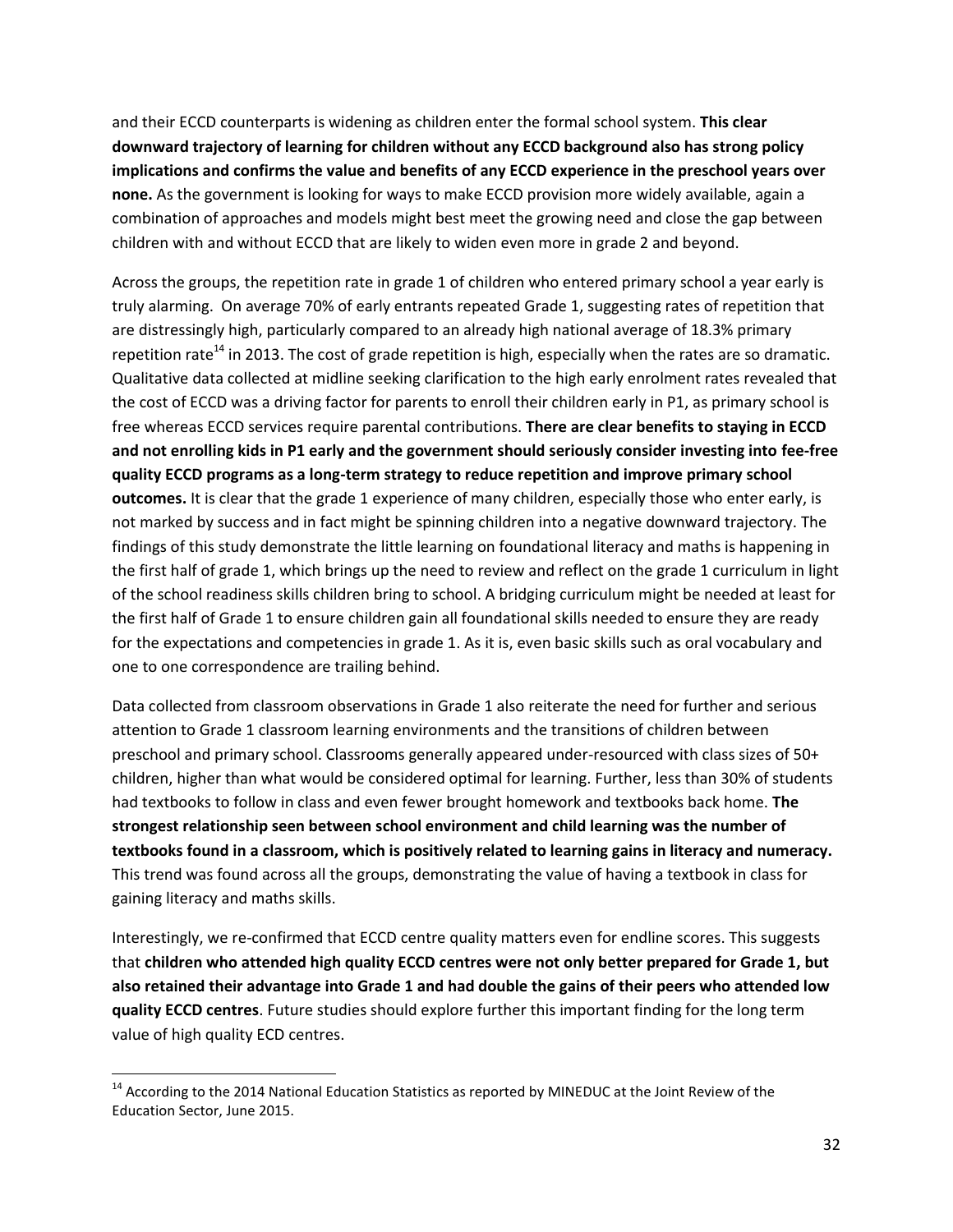As the Government of Rwanda continues to strive towards ESSP and EDPRS2 goals of higher access to ECCD and pre-primary services for children, as well as improved quality learning outcomes for children in primary school, these findings should be taken into important consideration. Notably, the quality of preschool services provided should be given particular attention to try and ensure that the maximum gains possible can be obtained for children before entering primary school. Additionally, alternative approaches, such as the ELMI Parenting model, should be considered as a low cost and effective means of supporting children's school readiness skills development. In particular, the comparatively larger continued gains observed in ELMI Parenting children from midline to endline point to this model as one that will help children to retain and build on their early literacy and maths skills as parents continue to engage with their children upon transition to primary school. Furthermore, given alarmingly high repetition rates of children entering P1 early, and the related costs in terms of financial expenditure on service provision for repeating children, quality learning implications for all students due to larger class sizes, and the implications for children's socio-emotional wellbeing when having to repeat a grade, it is highly recommended that further studies be conducted to assess the longer-term benefits vis-à-vis cost implications of offering fee-free ECCD or pre-primary services. Likewise, these findings should inform efforts already being undertaken by the Government of Rwanda to improve the quality of learning in Grade 1.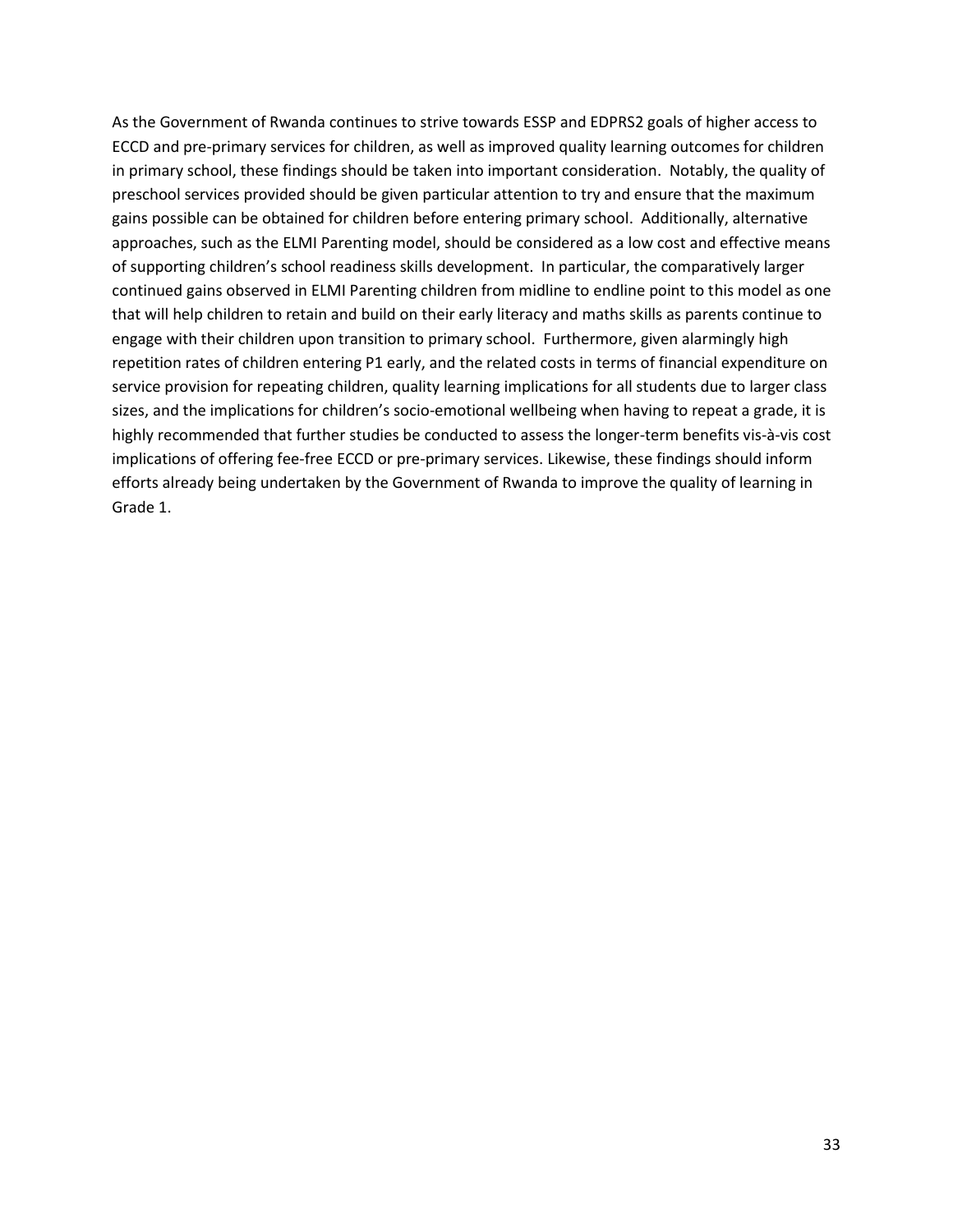# <span id="page-33-0"></span>**Appendix A.**

Table A1. Equity analysis of baseline-endline learning gains: ELMI Centre

|                                 | (1)        | (2)        | (3)<br>Socio- | (4)              |
|---------------------------------|------------|------------|---------------|------------------|
|                                 | Numeracy   | Literacy   | emotional     | <b>Total SRA</b> |
| <b>VARIABLES</b>                | Endline    | Endline    | Endline       | Endline          |
|                                 |            |            |               |                  |
| Child age                       | 0.00263    | $-0.00531$ | $-0.0398$     | $-0.0246$        |
|                                 | (0.00922)  | (0.00904)  | (0.0126)      | (0.0118)         |
| Child is female                 | $-0.00848$ | $-0.0363$  | 0.0184        | $-0.0369$        |
|                                 | (0.0174)   | (0.0175)   | (0.0225)      | (0.0197)         |
| Mother education                | 0.0617     | 0.0652     | 0.0697        | 0.0730           |
|                                 | (0.0167)   | (0.0126)   | (0.0158)      | (0.0170)         |
| SES (baseline)                  | $-0.00114$ | $-0.00674$ | $-0.00480$    | $-0.00470$       |
|                                 | (0.00752)  | (0.00951)  | (0.0106)      | (0.00996)        |
| HLE (baseline)                  | $-0.00667$ | $-0.0291$  | $-0.0278$     | $-0.0219$        |
|                                 | (0.00778)  | (0.0109)   | (0.0108)      | (0.00903)        |
| # types of reading materials at |            |            |               |                  |
| home (baseline)                 | 0.0210     | $-0.00436$ | 0.000791      | $-0.00132$       |
|                                 | (0.00856)  | (0.00497)  | (0.00529)     | (0.00598)        |
| Numeracy baseline               | 0.723      |            |               |                  |
|                                 | (0.157)    |            |               |                  |
| Literacy baseline               |            | $0.653*$   |               |                  |
|                                 |            | (0.0213)   |               |                  |
| Socio-emotional baseline        |            |            | $0.262*$      |                  |
|                                 |            |            | (0.0178)      |                  |
| <b>Total SRA baseline</b>       |            |            |               | $0.579*$         |
|                                 |            |            |               | (0.0445)         |
| Constant                        | 0.141      | $0.391*$   | $0.625**$     | $0.425*$         |
|                                 | (0.0268)   | (0.0180)   | (0.00950)     | (0.00802)        |
| <b>Observations</b>             | 40         | 40         | 39            | 38               |
| R-squared                       | 0.167      | 0.178      | 0.157         | 0.182            |
| Adjusted R-squared              | $-0.0150$  | $-0.00185$ | $-0.0336$     | $-0.00873$       |

Robust standard errors in parentheses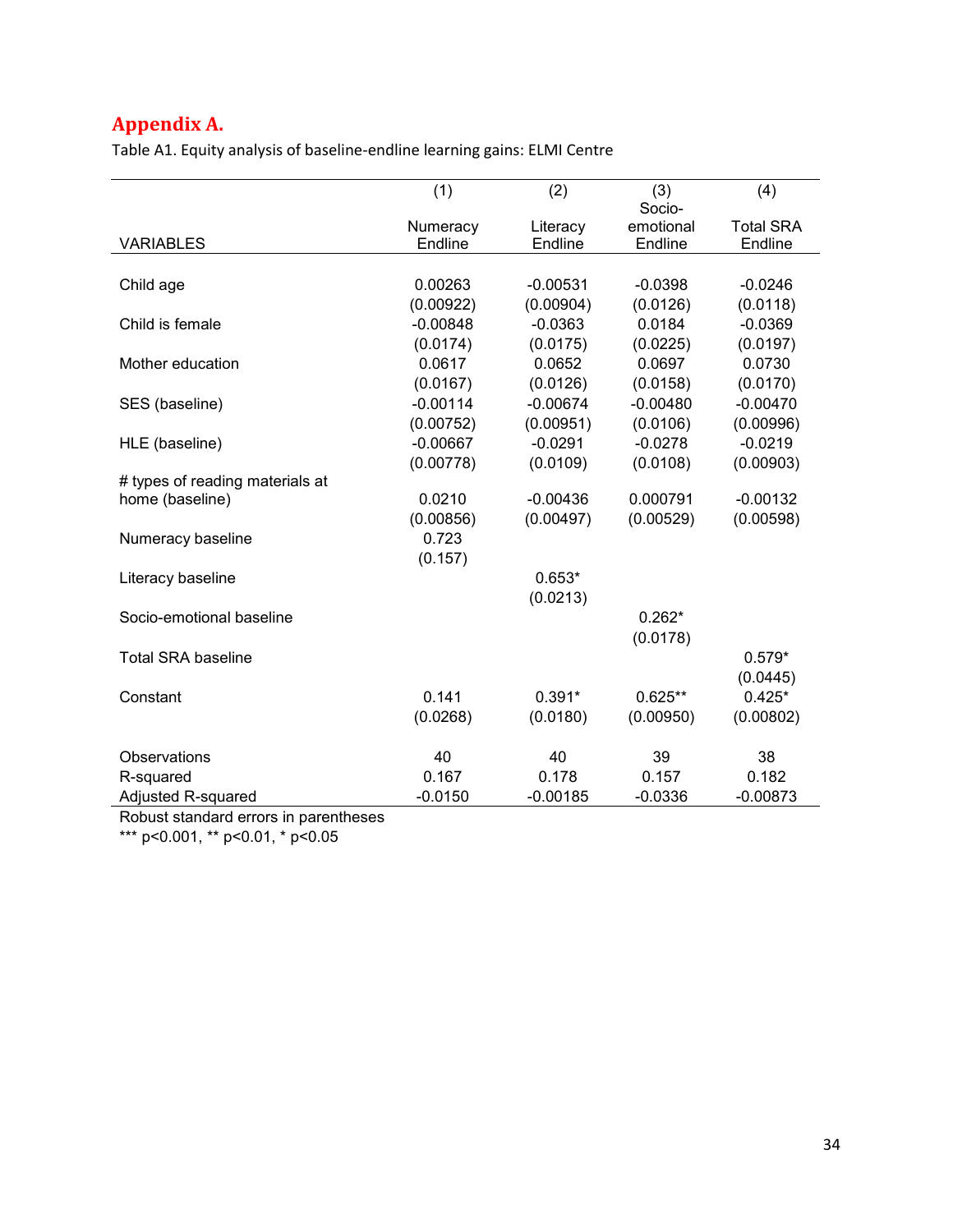|           | (2)                                                                                                               | (3)                                                                                                   | (4)                                                                                                        |
|-----------|-------------------------------------------------------------------------------------------------------------------|-------------------------------------------------------------------------------------------------------|------------------------------------------------------------------------------------------------------------|
| Numeracy  |                                                                                                                   | Socio-emotional                                                                                       | <b>Total SRA</b>                                                                                           |
| Endline   | <b>Literacy Endline</b>                                                                                           | Endline                                                                                               | Endline                                                                                                    |
|           |                                                                                                                   |                                                                                                       |                                                                                                            |
| 0.0285    | $-0.0187$                                                                                                         | $-0.00228$                                                                                            | $-0.00126$                                                                                                 |
|           |                                                                                                                   |                                                                                                       | (0.00653)                                                                                                  |
| 0.0422    | 0.0556                                                                                                            | 0.0273                                                                                                | 0.0341                                                                                                     |
| (0.0210)  | (0.0287)                                                                                                          | (0.0110)                                                                                              | (0.0249)                                                                                                   |
| $0.0427*$ | 0.0544                                                                                                            | 0.0416                                                                                                | 0.0447                                                                                                     |
| (0.00813) | (0.0177)                                                                                                          | (0.0295)                                                                                              | (0.0183)                                                                                                   |
| $-0.0109$ | $-0.00278$                                                                                                        | $-0.0129$                                                                                             | $-0.00732$                                                                                                 |
| (0.00666) | (0.00754)                                                                                                         | (0.00787)                                                                                             | (0.00819)                                                                                                  |
| 0.0152    | 0.00474                                                                                                           | $-0.00881$                                                                                            | 0.00136                                                                                                    |
| (0.00763) | (0.0125)                                                                                                          | (0.0114)                                                                                              | (0.0117)                                                                                                   |
|           |                                                                                                                   |                                                                                                       |                                                                                                            |
|           |                                                                                                                   |                                                                                                       |                                                                                                            |
|           |                                                                                                                   |                                                                                                       | $0.0429*$                                                                                                  |
|           |                                                                                                                   |                                                                                                       | (0.00673)                                                                                                  |
|           |                                                                                                                   |                                                                                                       |                                                                                                            |
|           |                                                                                                                   |                                                                                                       |                                                                                                            |
|           |                                                                                                                   |                                                                                                       |                                                                                                            |
|           |                                                                                                                   |                                                                                                       |                                                                                                            |
|           |                                                                                                                   |                                                                                                       |                                                                                                            |
|           |                                                                                                                   |                                                                                                       |                                                                                                            |
|           |                                                                                                                   |                                                                                                       |                                                                                                            |
|           |                                                                                                                   |                                                                                                       | $0.826***$                                                                                                 |
|           |                                                                                                                   |                                                                                                       | (0.0135)                                                                                                   |
|           |                                                                                                                   |                                                                                                       | 0.221                                                                                                      |
|           |                                                                                                                   |                                                                                                       | (0.0540)                                                                                                   |
|           |                                                                                                                   |                                                                                                       | 128                                                                                                        |
|           |                                                                                                                   |                                                                                                       | 0.207                                                                                                      |
|           |                                                                                                                   |                                                                                                       | 0.161                                                                                                      |
|           | (1)<br>(0.0254)<br>$0.0499*$<br>(0.0111)<br>1.060**<br>(0.0969)<br>$-0.00480$<br>(0.167)<br>138<br>0.219<br>0.177 | (0.0156)<br>0.0447<br>(0.0199)<br>$0.612**$<br>(0.0419)<br>0.285<br>(0.0978)<br>139<br>0.169<br>0.125 | (0.0275)<br>$0.0444**$<br>(0.00267)<br>$0.482**$<br>(0.0193)<br>0.397<br>(0.106)<br>132<br>0.137<br>0.0884 |

Table A2. Equity analysis of baseline-endline learning gains: ELMI Parenting

Robust standard errors in parentheses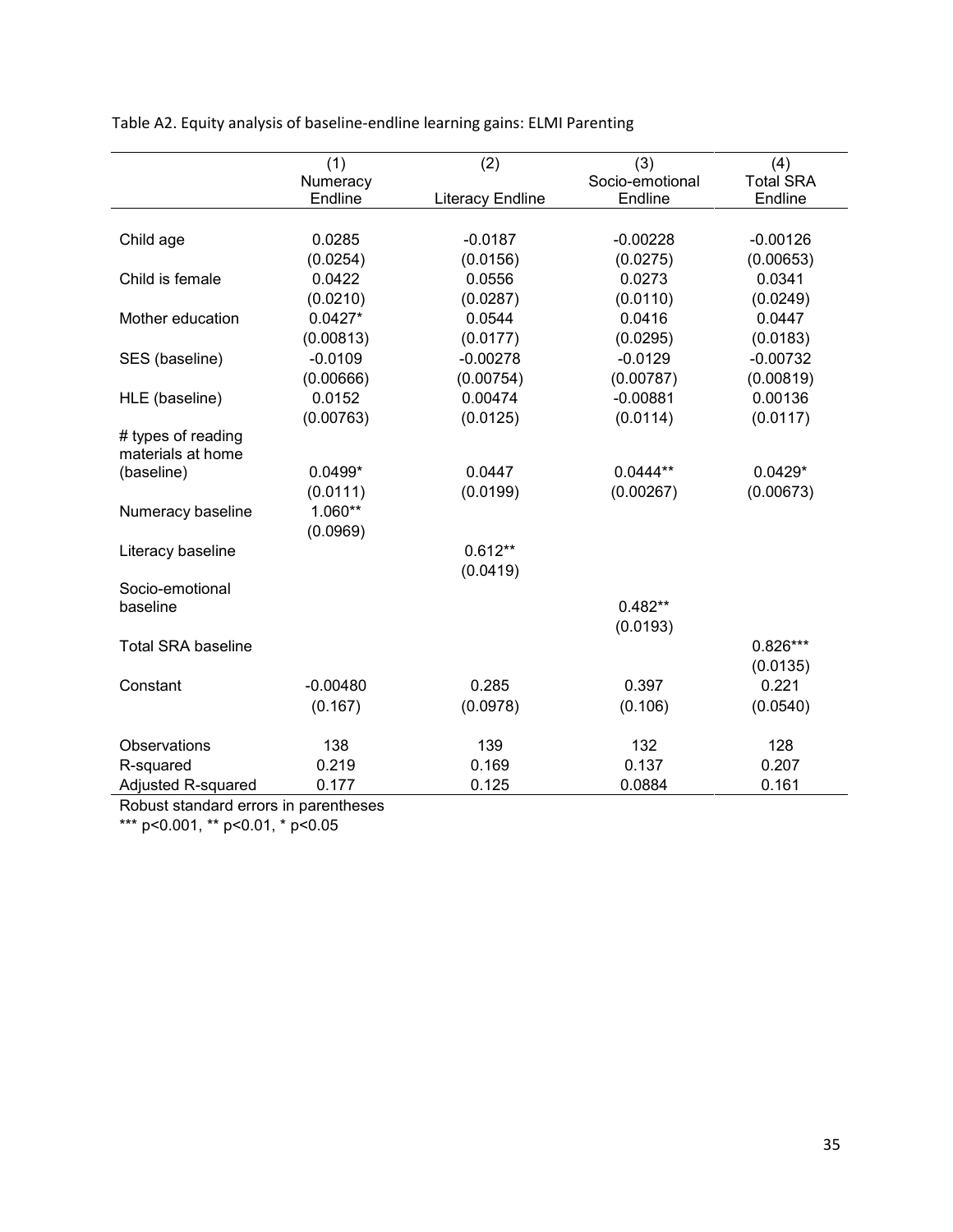|                    | (1)              | (2)                     | (3)                     | (4)                      |
|--------------------|------------------|-------------------------|-------------------------|--------------------------|
|                    | Numeracy Endline | <b>Literacy Endline</b> | Socio-emotional Endline | <b>Total SRA Endline</b> |
|                    |                  |                         |                         |                          |
| Child age          | $0.0552*$        | $0.0459*$               | $0.0720*$               | $0.0574*$                |
|                    | (0.0108)         | (0.00885)               | (0.0138)                | (0.00594)                |
| Child is female    | $-0.0917*$       | $-0.0858*$              | $-0.110**$              | $-0.0905**$              |
|                    | (0.0176)         | (0.00865)               | (0.00581)               | (0.00545)                |
| Mother education   | 0.0274           | $0.0412*$               | 0.0369                  | $0.0410*$                |
|                    | (0.0124)         | (0.00867)               | (0.0123)                | (0.00898)                |
| SES (baseline)     | $0.0318*$        | $0.0288**$              | $0.0325**$              | $0.0268**$               |
|                    | (0.00457)        | (0.00241)               | (0.00108)               | (0.00178)                |
| HLE (baseline)     | 0.00167          | 0.0339                  | 0.0286                  | 0.0194                   |
|                    | (0.0282)         | (0.0223)                | (0.0104)                | (0.0217)                 |
| # types of reading |                  |                         |                         |                          |
| materials at home  |                  |                         |                         |                          |
| (baseline)         | $-0.00925$       | $-0.0296$               | $-0.0343*$              | $-0.0243$                |
|                    | (0.0190)         | (0.0164)                | (0.00769)               | (0.0157)                 |
| Numeracy           | $0.751*$         |                         |                         |                          |
| baseline           |                  |                         |                         |                          |
|                    | (0.124)          |                         |                         |                          |
| Literacy baseline  |                  | 0.297                   |                         |                          |
| Socio-emotional    |                  | (0.138)                 |                         |                          |
| baseline           |                  |                         | $-0.0496$               |                          |
|                    |                  |                         | (0.0619)                |                          |
| <b>Total SRA</b>   |                  |                         |                         |                          |
| baseline           |                  |                         |                         | $0.301*$                 |
|                    |                  |                         |                         | (0.0596)                 |
| Constant           | $-0.161$         | $-0.0890$               | $-0.0202$               | $-0.0973$                |
|                    | (0.0590)         | (0.0544)                | (0.0367)                | (0.0518)                 |
|                    |                  |                         |                         |                          |
| Observations       | 59               | 58                      | 56                      | 55                       |
| R-squared          | 0.278            | 0.282                   | 0.189                   | 0.259                    |
| r2a                | 0.178            | 0.181                   | 0.0708                  | 0.149                    |

Table A3. Equity analysis of baseline-endline learning gains: ECCD Centre comparison

Robust standard errors in parentheses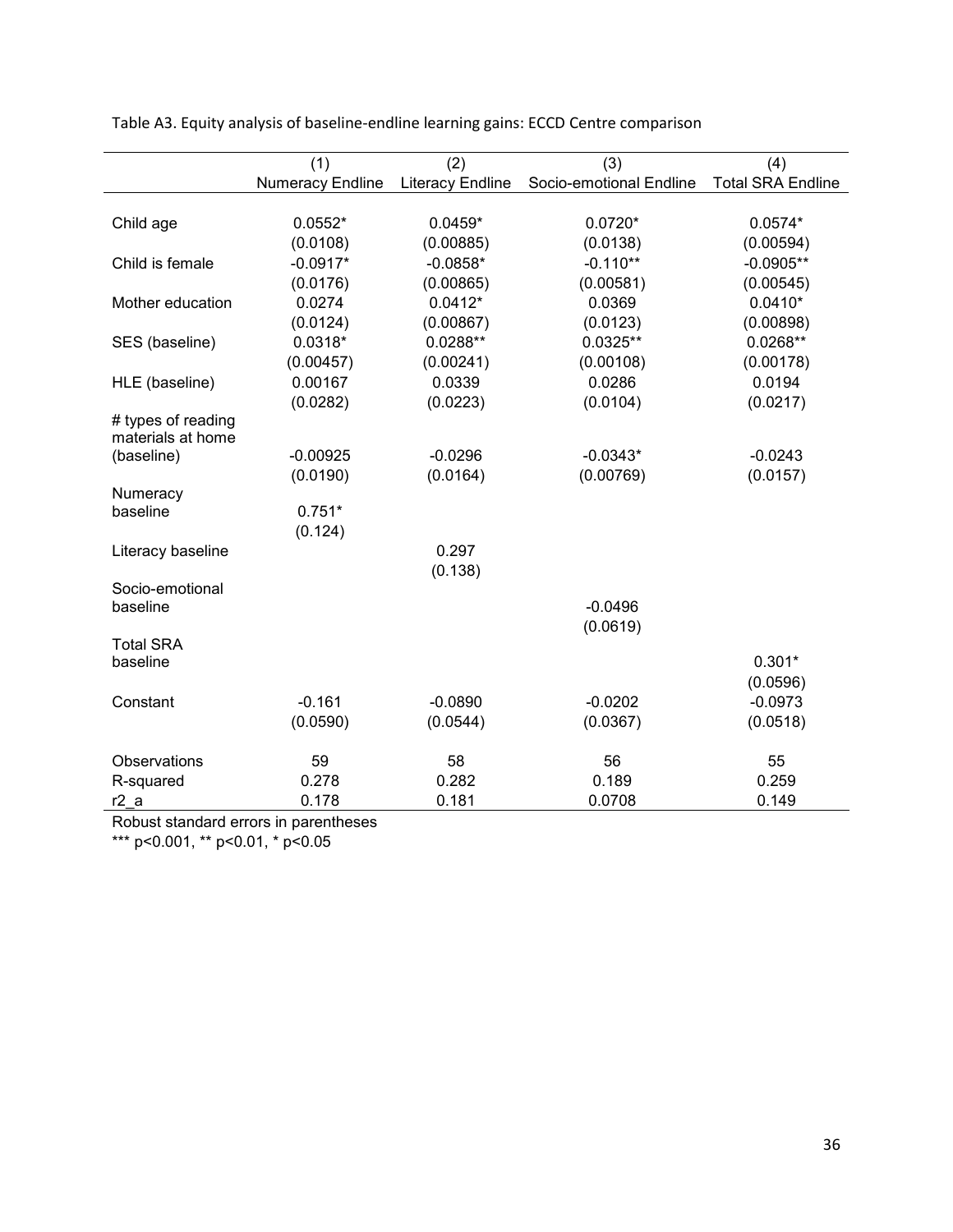|                                         | (1)<br>Numeracy Endline | (2)<br><b>Literacy Endline</b> | (3)<br>Socio-emotional Endline | (4)<br><b>Total SRA Endline</b> |
|-----------------------------------------|-------------------------|--------------------------------|--------------------------------|---------------------------------|
|                                         |                         |                                |                                |                                 |
| Child age                               | 0.0501                  | 0.0696                         | $0.115***$                     | 0.0843                          |
|                                         | (0.0330)                | (0.0440)                       | (0.0214)                       | (0.0406)                        |
| Child is female                         | 0.0671                  | 0.0318                         | 0.0552                         | 0.0693                          |
|                                         | (0.0282)                | (0.0433)                       | (0.0352)                       | (0.0287)                        |
| Mother education                        | 0.0188                  | 0.0287                         | 0.0119                         | 0.0129                          |
|                                         | (0.0148)                | (0.0264)                       | (0.00961)                      | (0.00840)                       |
|                                         | $0.0353*$               | 0.0295                         | $0.0464*$                      | $0.0426**$                      |
| SES (baseline)                          |                         |                                |                                |                                 |
|                                         | (0.0124)                | (0.0185)                       | (0.0165)                       | (0.00692)                       |
| HLE (baseline)                          | $-0.0116$               | 0.000708                       | 0.0190                         | 0.0105                          |
|                                         | (0.00700)               | (0.0112)                       | (0.00964)                      | (0.00864)                       |
| # types of reading<br>materials at home |                         |                                |                                |                                 |
| (baseline)                              | 0.0141                  | $-0.0363$                      | $-0.0922**$                    | $-0.0531$                       |
|                                         | (0.0308)                | (0.0532)                       | (0.0128)                       | (0.0251)                        |
| Numeracy                                |                         |                                |                                |                                 |
| baseline                                | 0.113                   |                                |                                |                                 |
|                                         | (0.270)                 |                                |                                |                                 |
| Literacy baseline                       |                         | 0.289                          |                                |                                 |
|                                         |                         | (0.378)                        |                                |                                 |
| Socio-emotional                         |                         |                                |                                |                                 |
| baseline                                |                         |                                | $0.523*$                       |                                 |
|                                         |                         |                                | (0.183)                        |                                 |
| <b>Total SRA</b>                        |                         |                                |                                |                                 |
| baseline                                |                         |                                |                                | 0.481                           |
|                                         |                         |                                |                                | (0.182)                         |
| Constant                                | $-0.160$                | $-0.216$                       | $-0.518*$                      | $-0.384$                        |
|                                         | (0.247)                 | (0.269)                        | (0.146)                        | (0.224)                         |
|                                         |                         |                                |                                |                                 |
| Observations                            | 50                      | 50                             | 45                             | 43                              |
| R-squared                               | 0.224                   | 0.102                          | 0.207                          | 0.184                           |
| r2a                                     | 0.0943                  | $-0.0479$                      | 0.0564                         | 0.0212                          |

Table A4. Equity analysis of baseline-endline learning gains: Non-ECCD comparison

Robust standard errors in parentheses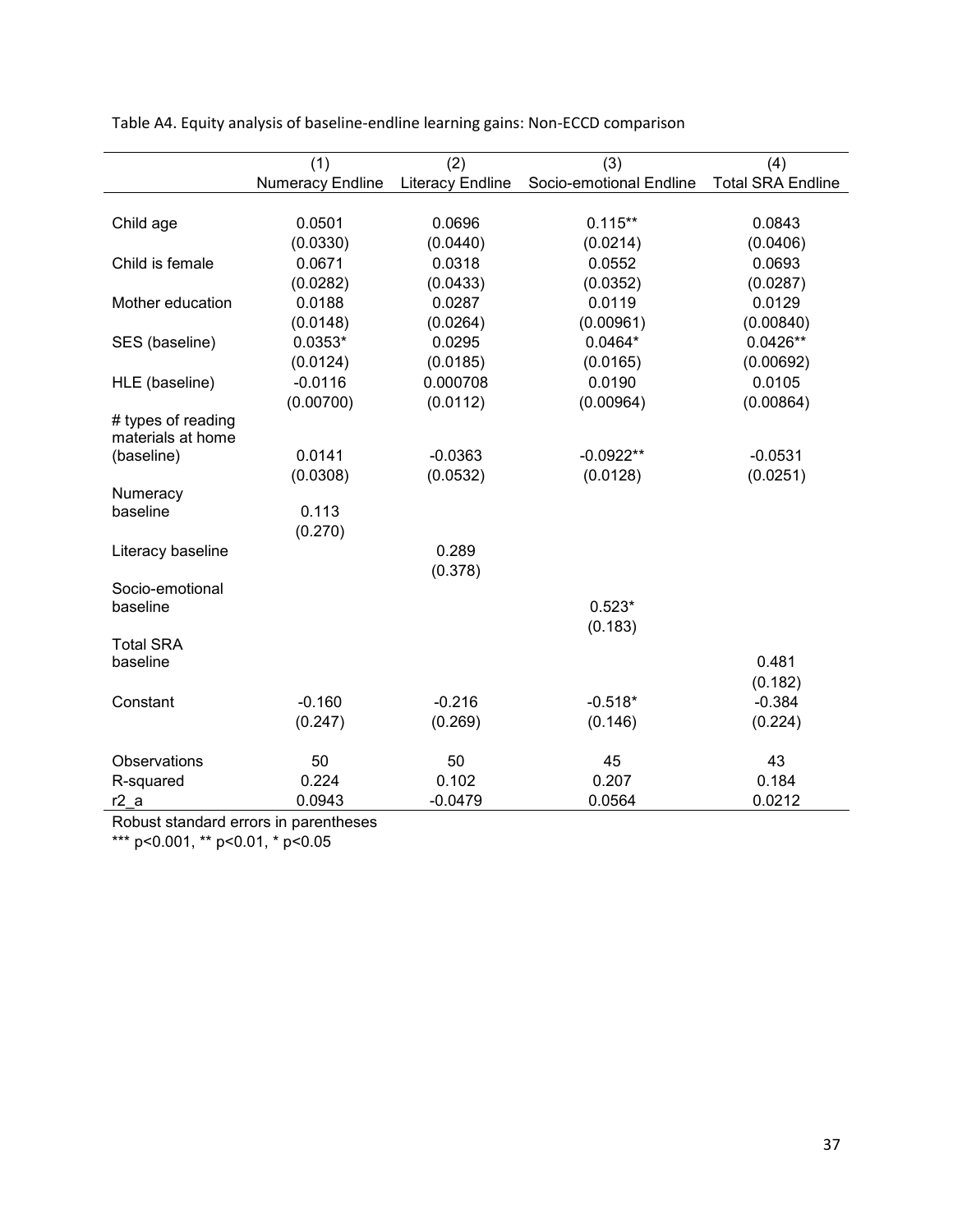|                           | (1)        | (2)         | (3)        | (4)              |
|---------------------------|------------|-------------|------------|------------------|
|                           | Socio-     |             |            |                  |
|                           | emotional  | Literacy    | Numeracy   | <b>Total SRA</b> |
| <b>VARIABLES</b>          | Endline    | Endline     | Endline    | Endline          |
|                           |            |             |            |                  |
| Total ECERS (midline)     | 0.0202     | $0.0762**$  | 0.0519     | $0.0448*$        |
|                           | (0.0256)   | (0.0276)    | (0.0383)   | (0.0221)         |
| Socio-emotional (midline) | $0.424***$ |             |            |                  |
|                           | (0.0954)   |             |            |                  |
| Literacy (midline)        |            | $0.640***$  |            |                  |
|                           |            | (0.112)     |            |                  |
| Numeracy (midline)        |            |             | $0.595***$ |                  |
|                           |            |             | (0.1000)   |                  |
| Total SRA (midline)       |            |             |            | $0.769***$       |
|                           |            |             |            | (0.0932)         |
| Constant                  | $0.333***$ | $-0.000197$ | 0.106      | 0.0706           |
|                           | (0.0870)   | (0.0949)    | (0.135)    | (0.0709)         |
|                           |            |             |            |                  |
| Observations              | 95         | 102         | 99         | 92               |
| Number of schools         | 38         | 38          | 38         | 38               |
| r <sub>2</sub> a          | ٠          | ٠           | $\bullet$  | ٠                |

Table A5. Midline ECERS score predicting midline-endline learning gains: ELMI Centre

Robust standard errors in parentheses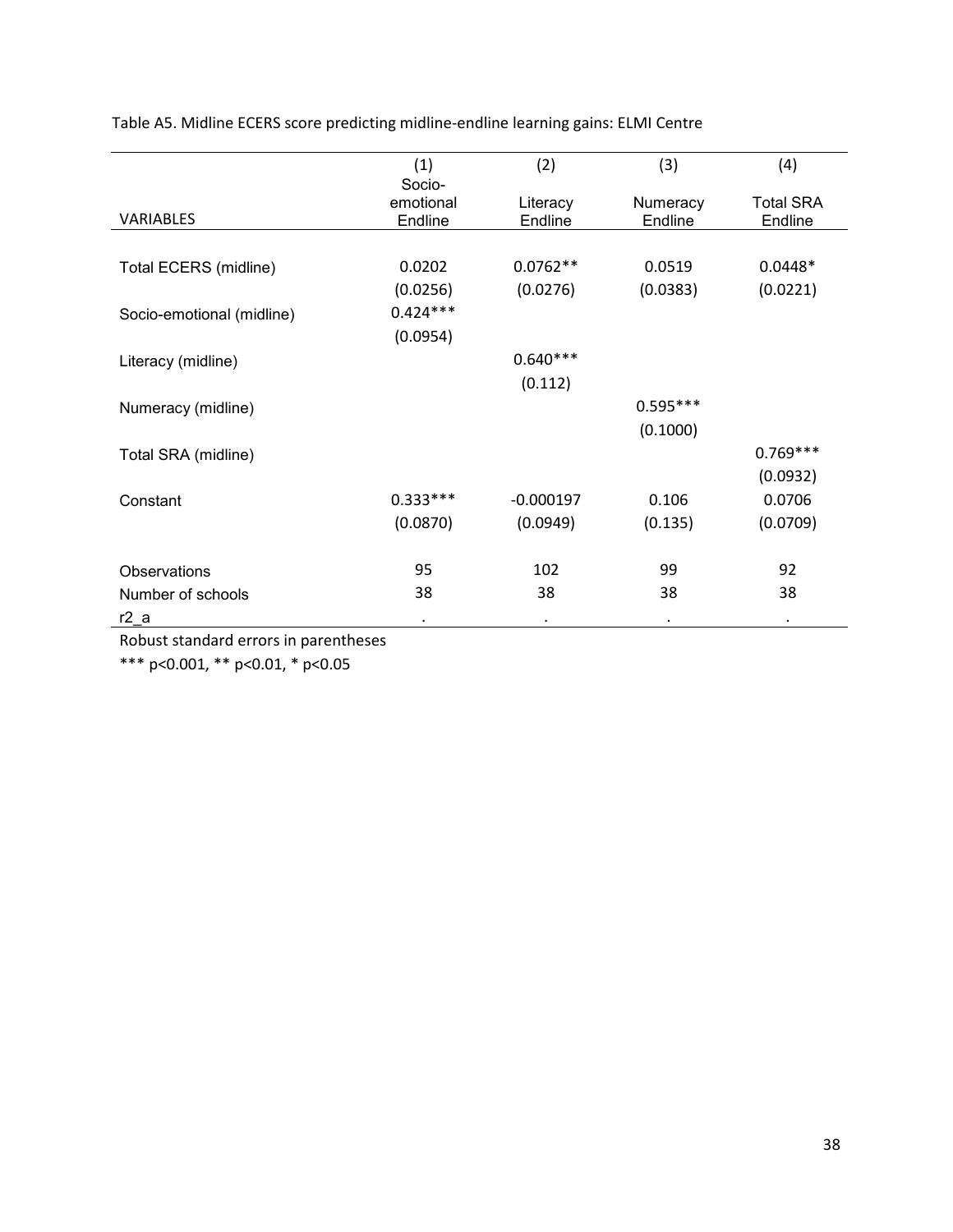# **Annex I - Brief summary of ELMI program**

Research on literacy development suggests that the foundations of learning to read and write are set long before a child enters first grade. The process of becoming literate is intertwined with the development of emergent literacy skills and the experiences children have with language and print during early childhood years (Mullis, Martin, Kennedy, & Foy, 2007). Similarly, even before children learn to add, subtract, multiply or divide, they learn concepts about numbers that are part of emergent maths and that pave the way to more complex maths competencies and proficiency in early primary grades and beyond.

Save the Children believes that these foundational skills can be supported meaningfully during the early childhood years both in the home as well as in ECCD centres. Through a rigorous ELM toolkit developed by Save the Children US, the overarching objective of the Early Literacy and Maths Initiative is to develop an evidence-based, scalable programme that effectively supports ELM skills of ECCD age children (3-6 years) in Rwanda.

The toolkit has three key components:

1) A training package for early childhood teachers/facilitators (*ELM in ECCD Centres*)

focused on playful and age-appropriate ways to support ELM skills in the classroom.

2) A family outreach package (*ELM at Home*) extending opportunities to develop ELM skills at home, especially for those children with no access to ECCD centres.

3) Age-appropriate books available to children both at home and in ECCD centres, as well as handson maths manipulatives and games.

The project aimed to achieve the following outcomes, measured by the indicators in the table:

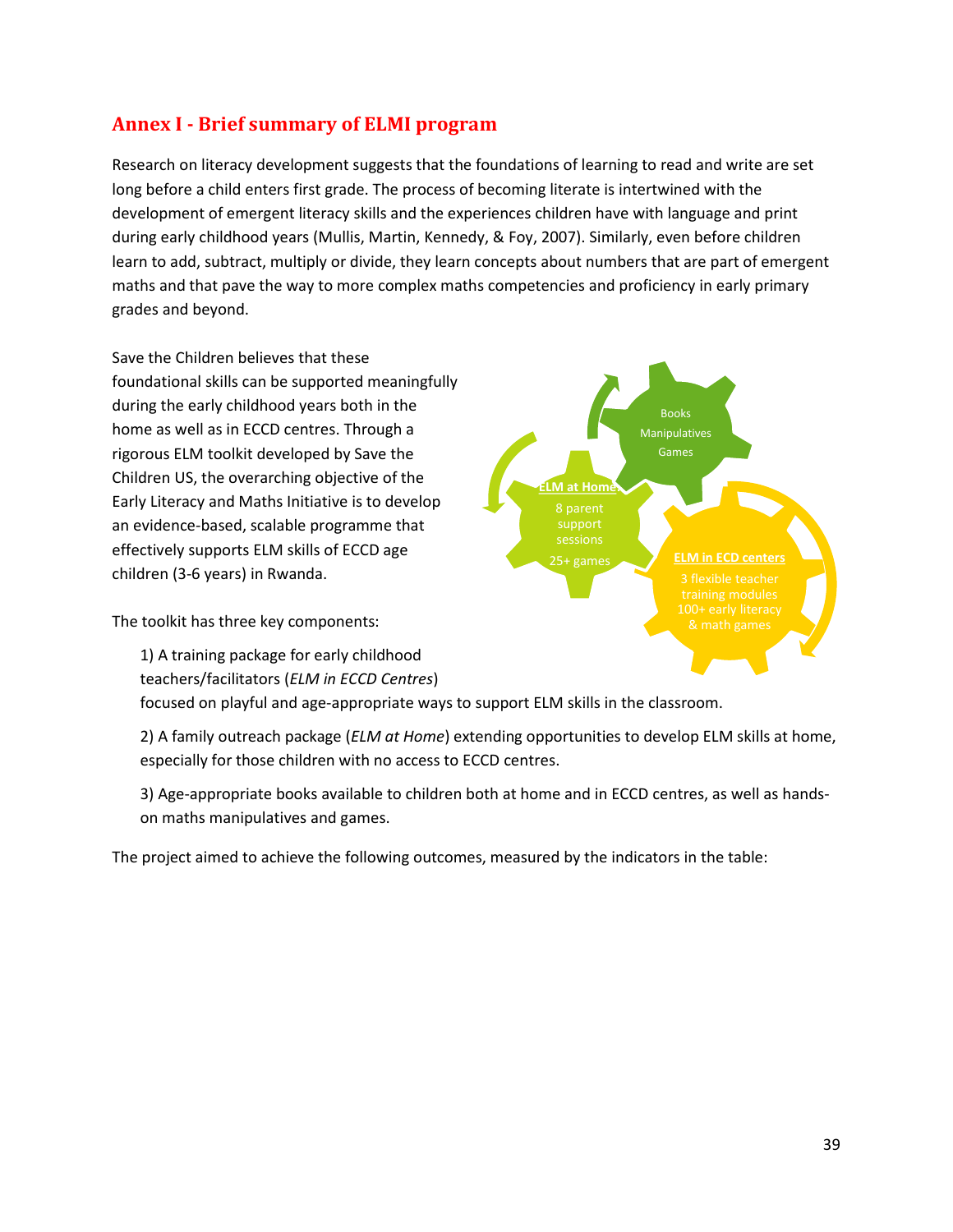| <b>Outcome</b>                      | <b>Indicators</b>                                          |
|-------------------------------------|------------------------------------------------------------|
| Improved early learning environment | ECD children's scores in school readiness assessment       |
| and teachers' pedagogical practices | (disaggregated by gender and foundational skills domains)  |
| supporting ELM skills               | Non-ECD children's scores in school readiness assessment,  |
|                                     | whose parents are being trained by the ELM initiative      |
|                                     | (disaggregated by gender and foundational skills domains). |
|                                     | ECD teachers' scores in classroom environment assessment   |
|                                     | (disaggregated by gender).                                 |
|                                     | G1 children's scores in literacy and maths skills          |
| Improved parenting practices in     | Parents/caregivers' scores in home environment             |
| supporting ELM skills               | assessment (disaggregated by gender).                      |
| ELM approach included in revised    | Evidence of inclusion of ELM in GoR's revised ECD          |
| GoR's ECD curriculum                | curriculum                                                 |

Through the implementation of ELMI project, this was tackled by:

1) Training ECCD caregivers in 21 existing ECCD centres to effectively support ELM skills development among children;

2) Providing ongoing monitoring and coaching to ECCD caregivers /teachers to improve the way ELM is delivered to children in classrooms;

3) Training parents to actively support children's ELM skills development at home;

4) Providing ongoing monitoring and coaching to Parents' Facilitators to improve the way they deliver parenting sessions;

5) Providing age appropriate books for both centre-based and home-based groups to support early reading skills among children;

6) Engaging in advocacy to build leadership and commitment to the ELMI approach within the Government of Rwanda.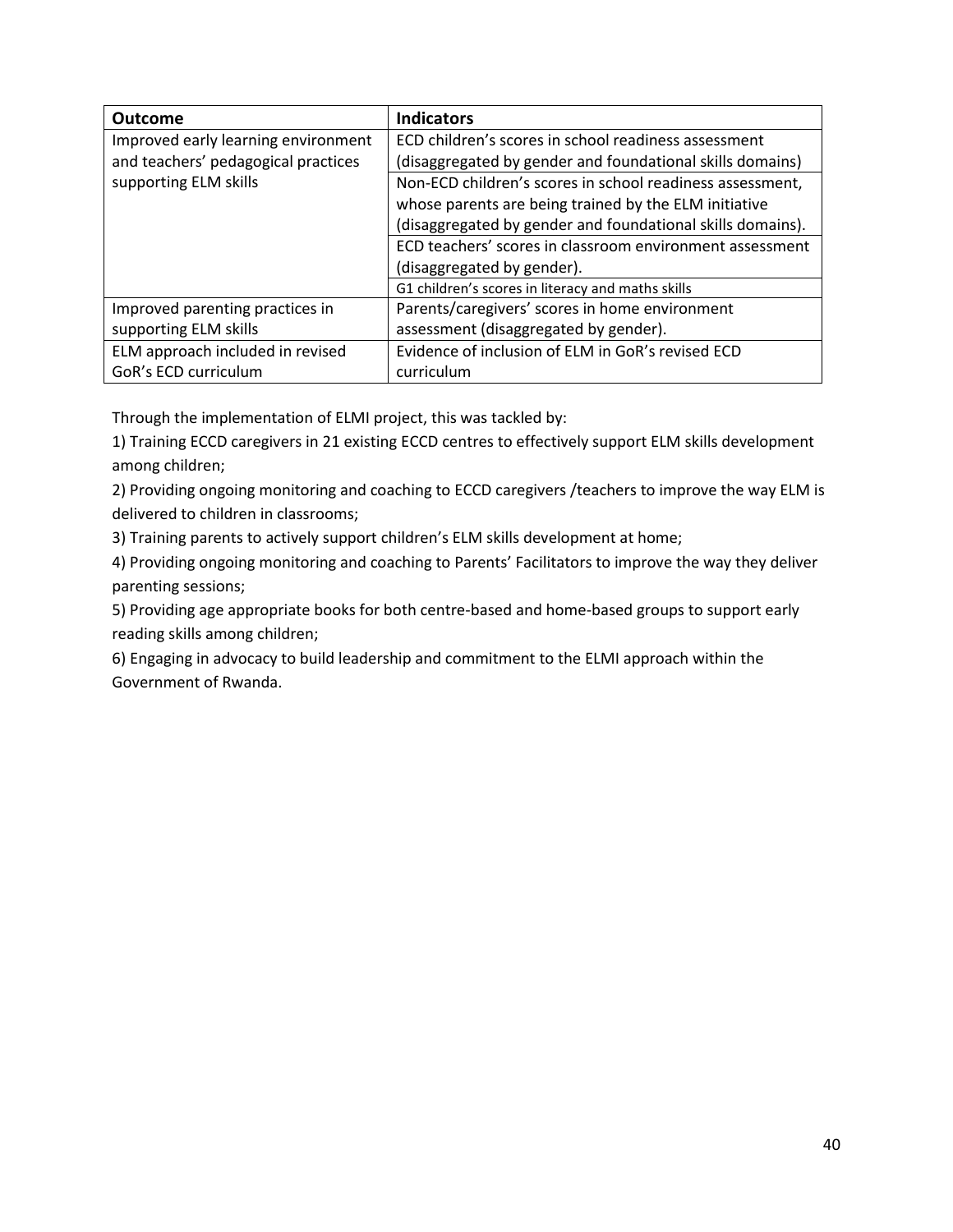# **Annex II – Conclusions from the midline report**

Reflecting on our proposed targets, midline results display that substantial progress has been made on all indicators for ELMI groups. Goals set at baseline were already realized for children in the ELMI Parenting groups for Emergent Literacy skills, as well as increases in learning-focused behaviors by parents.

Children in intervention groups display mastery of gross motor skills, and are approaching mastery of fine motor items. While strong progress is made in Emergent Literacy and Numeracy, average scores still hover around 50 percent correct at midline, shortly before children are expected to transition to primary school. These scores are lower than anticipated, on average, especially for the more intensive ELMI centre intervention group, however clearly moderated by quality of the ECCD centres and children attending high quality ECD centres were on par with the projected gains. There are a number of reasons why that is the case that are worth noting here.

On one hand, what the findings suggest is that more work is needed to improve overall quality of ECCD centres and ensure conditions are in place for children to benefit from the stronger focus on ELM. This is especially true in the context of classrooms with over 50 children per teacher, which was the case for most of the ECD centres under ELMI. It is very hard to achieve desired results even with the most effective teacher training methodology if teacher to student ratio is as high. As such, at the start of the project teachers were struggling to employ ELM practices and reverted to whole class instruction only, which limited the impact of the ELM toolkit use during that first phase. These issues were partially overcome by ELMI staff working with parent committees to try and limit class sizes, which included a decision by the project to pay caregiver incentives to enable parent committees to rely less on having larger numbers of parent contributing to support running costs. Additionally, ELMI staff provided significant mentorship support to caregivers to help them learn how to manage large class sizes through the establishment of learning corners and modeling other interactive techniques.

Secondly, ELMI activities were slightly behind schedule and the training, supplementary materials and mentoring support only took full effect in the second year of ELMI<sup>15</sup>. Impact could be stronger in the future if children benefit from more than a year of ELM experiences, which is something worth considering in future programming. In addition to the late start up, the program faced challenges with ensuring consistent quality across the four districts. Rubavu specifically struggled because of a significant gap in technical oversight there for much of the first year; this is reflected in the ECERS scores in this particular district.

Finally, daily attendance of children in the program was not consistent over the course of the year, which also curtails the impact observed on children. While we did not analyze attendance rates as they relate to outcomes in this study, in other studies globally the trend is quite strong and exposure/attendance has a direct effect on children's learning.

 $15$  This is particularly the case considering that the first training of Caregivers took place in August 2013, following the lengthy baseline and subsequent staff training process, and the school year finished in October.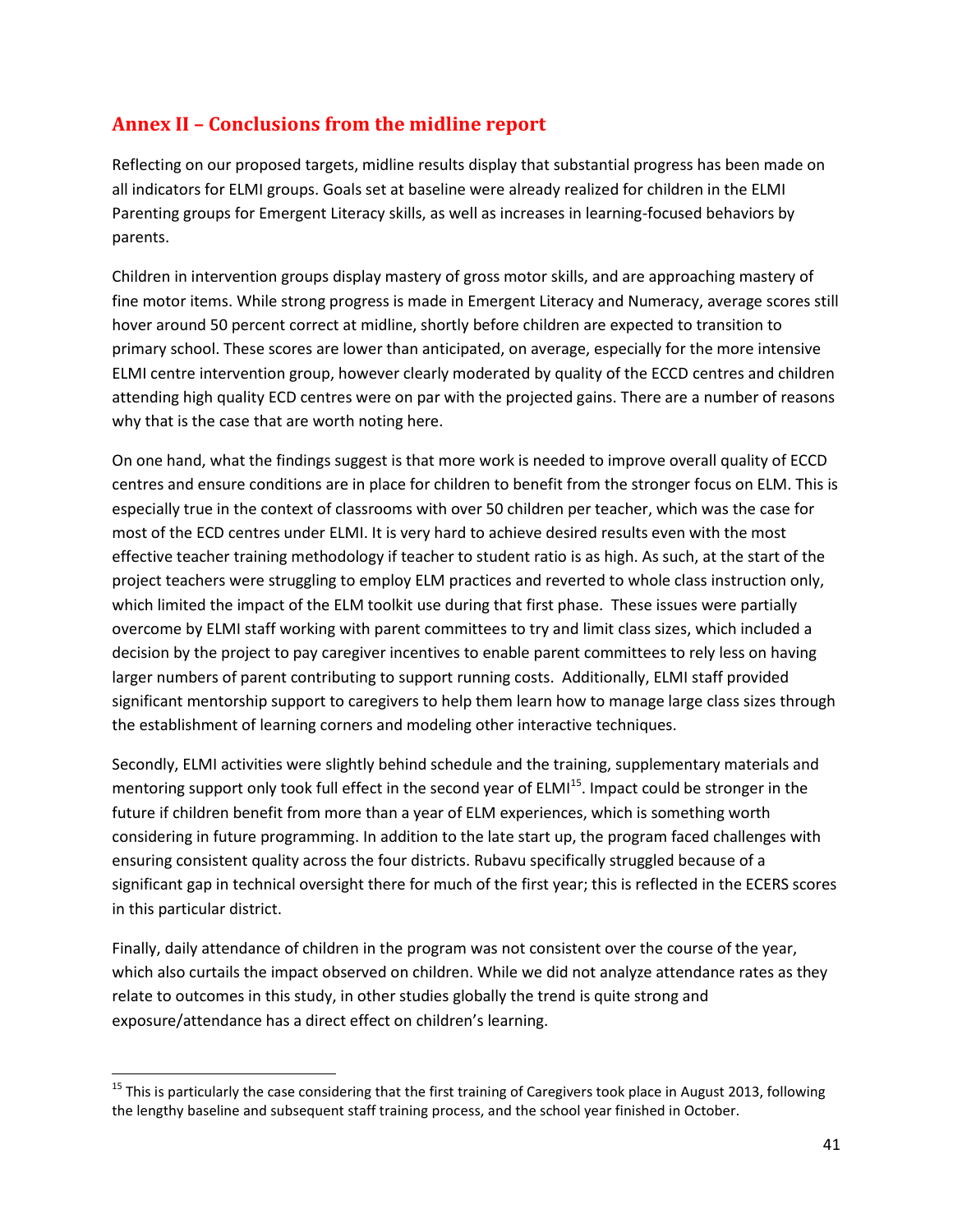Despite these challenges during the implementation of the ELMI, it is encouraging that we see some of the largest gains in the areas of literacy and maths among the ELMI children, and especially high gains among the children who attended high quality ECCD centres. Challenging skills such as phonological awareness and problem solving require further attention and support for teachers, but many of the foundational skills addressed by the ELMI toolkit are progressing well, as demonstrated in the following table showing progress against the project indicators:

| <b>Indicators</b>                                                                                                                                                                                      | <b>Baseline Scores (%</b><br>Correct)                                                                                                                                                                               | <b>Targets</b>                             | Midline Scores <sup>16</sup><br>(% Correct)                                                                                                                                                                                 |
|--------------------------------------------------------------------------------------------------------------------------------------------------------------------------------------------------------|---------------------------------------------------------------------------------------------------------------------------------------------------------------------------------------------------------------------|--------------------------------------------|-----------------------------------------------------------------------------------------------------------------------------------------------------------------------------------------------------------------------------|
| ECD children's scores in<br>school readiness<br>assessment (disaggregated<br>by gender and foundational<br>skills domains).                                                                            | Gross motor: 86%<br>$\bullet$<br>Fine motor: 53%<br>Literacy: 28%<br>٠<br>Numeracy: 33%<br>$\bullet$<br>Socio-emotional: 37%<br>$\bullet$<br>Health: 50%<br>$\bullet$<br>Overall SRA: 48%<br>٠                      | 35% increase<br>on baseline. <sup>17</sup> | Gross motor: 96%<br>$\bullet$<br>Fine motor: 71%<br>$\bullet$<br>Literacy: 56%<br>$\bullet$<br>Numeracy: 51%<br>$\bullet$<br>Socio-emotional: 50%<br>$\bullet$<br>Health: 63%<br>$\bullet$<br>Overall SRA: 64%<br>$\bullet$ |
| Non-ECD children's scores<br>in school readiness<br>assessment, whose parents<br>are being trained by the<br><b>ELM</b> initiative<br>(disaggregated by gender<br>and foundational skills<br>domains). | Gross motor: 84%<br>$\bullet$<br>Fine motor: 40%<br>$\bullet$<br>Literacy: 22%<br>$\bullet$<br>Numeracy: 27%<br>$\bullet$<br>Socio-emotional: 32%<br>$\bullet$<br>Health: 46%<br>٠<br>Overall SRA: 42%<br>$\bullet$ | 20% increase<br>on baseline.               | Gross motor: 93%<br>$\bullet$<br>Fine motor: 61%<br>$\bullet$<br>Literacy: 44%<br>$\bullet$<br>Numeracy: 44%<br>$\bullet$<br>Socio-emotional: 42%<br>$\bullet$<br>Health: 59%<br>$\bullet$<br>Overall SRA: 57%              |
| Parents/caregivers' scores<br>in home environment<br>assessment (disaggregated<br>by gender).                                                                                                          | Learning activities: 9%<br>$\bullet$<br>Play-based activities:<br>$\bullet$<br>36%                                                                                                                                  | 20% increase<br>on baseline.               | Learning activities: 34%<br>$\bullet$<br>Play-based activities:<br>$\bullet$<br>50%                                                                                                                                         |
| ECD teachers' scores in<br>classroom environment<br>assessment (disaggregated by<br>gender).                                                                                                           | Literacy environment<br>$\bullet$<br>(ECERS): 28%<br>Math environment<br>$\bullet$<br>(ECERS): 46%                                                                                                                  | 25% increase on<br>baseline.               | Literacy environment<br>$\bullet$<br>(ECERS): 54%<br>Math environment<br>(ECERS): 59%                                                                                                                                       |
| Evidence of inclusion of<br>ELM in GoR's revised ECD<br>curriculum                                                                                                                                     | To be reviewed upon<br>release of revised pre-<br>primary curriculum<br>(expected in 2015).                                                                                                                         | <b>ECD</b><br>curriculum<br>includes ELM.  | N/A                                                                                                                                                                                                                         |

In addition to highlighting the progress of ELMI against targets, the midline results also revealed the following salient findings:

 $16$  Note that no significant differences based on gender were found for any group and foundational skill domain; as such, these have not been specifically indicated as disaggregated figures.

<sup>&</sup>lt;sup>17</sup> It should be noted that the general target of 35% growth from baseline to endline for children's school readiness scores is not applicable for gross motor skills as on average children scored 86% correct on these items at baseline.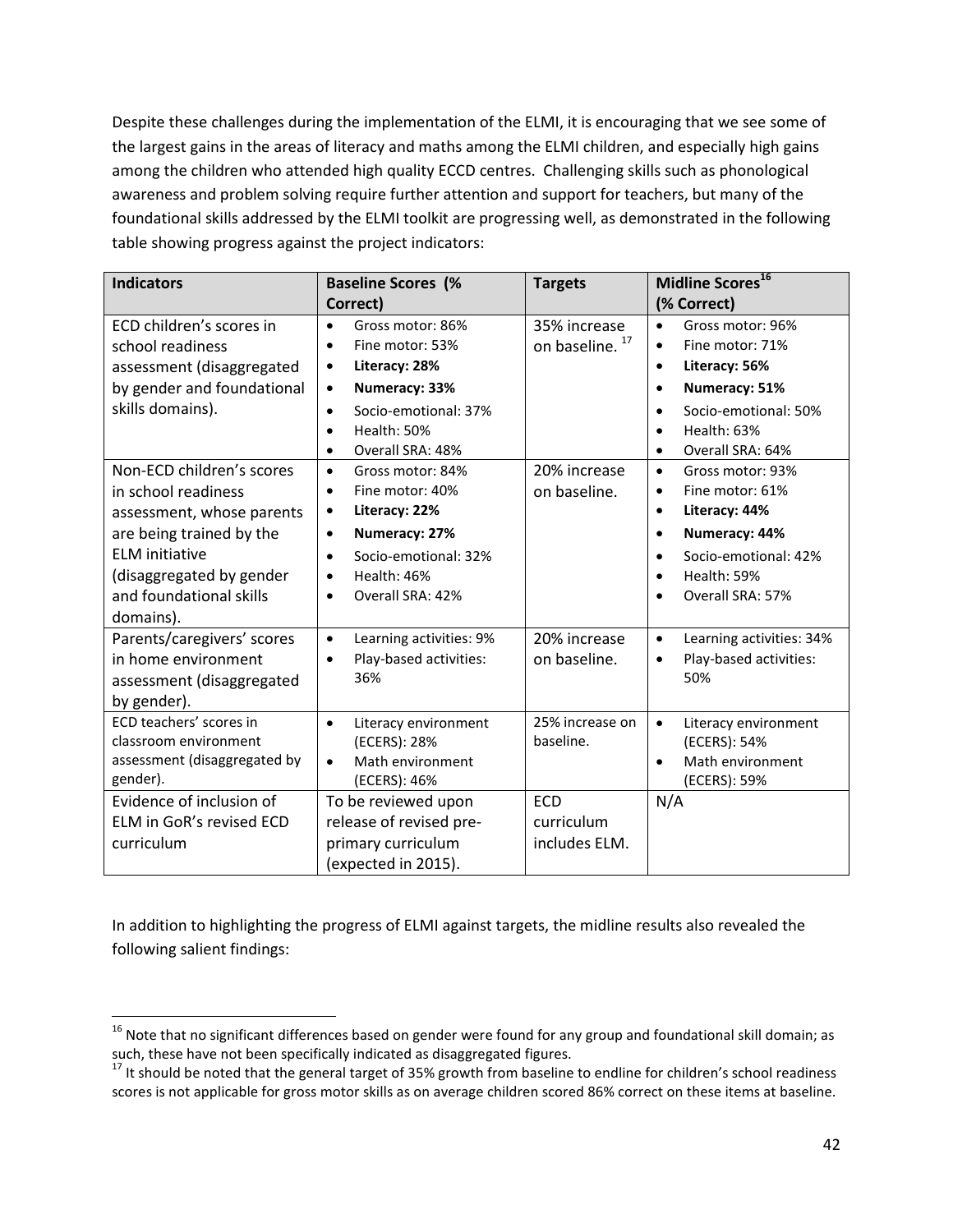**The scores of children in ELMI Parenting and ECCD Control centres are comparable from baseline to midline.** On average the gains made by children in the parenting group were notable and on par with the gains of the children in the non-ELMI ECCD centres, and in some instances comparable to the gains of the ELMI ECCD group. When looking at the sub set of ELMI Parenting group participants who reported engaging in four or more positive activities with the child, results demonstrate that the ELMI ECCD group and this subset of ELMI parenting children make comparable gains over the course of the year. Taking into consideration the low cost and lower intensity of the ELMI parenting program, this is a very exciting finding as the program can be scaled up much more easily. **This emphasized that a high quality parenting education programme can serve as an effective alternative to more costly centre-based approaches to ECCD.** 

**Additionally, the amount of play activities at home at midline has the most consistent relationship with skill growth across groups.** The study demonstrated that while the ELMI parenting group started with lowest rates of parent engagement at baseline, they improved the most in terms of learning and play activities at home, outscoring all other groups at midline. It seems that ELMI parenting families embraced the idea of play and learning at home and took their role seriously, which in turn paid off when we look at the child outcomes in this intervention group. **This demonstrates the importance of home environments and family engagement as a powerful driver of child achievement.**

**Similarly, children's gains in literacy and maths skills are directly correlated to the quality of teaching and learning environments in Centres and homes.** Improvements in children's learning environments are apparent in homes for the ELMI Parenting group and also ECCD classrooms for the ELMI Centre group. For children in the ELMI Parenting group, gains in parent-child interactions at home are notable between baseline and midline. In addition, the quality of ELMI ECCD Centres is also found to be improving over time. **Importantly, this study finds that parents' interactions with their children at home and quality of children's classroom environments are both positively related with children's early learning gains, further highlighting the need to support quality learning environments wherever they are.**

What is also interesting is the comparison between the grade 1 sample in this study (who had very limited ELM exposure but substantial grade 1 instruction) and the ELMI centre group. This study showed that **ELMI ECCD children come quite close in knowledge and skills on maths and literacy vis-a-vis their grade 1 counterparts.** With some exceptions, such as in the areas of letter and number knowledge, grade one students still scored quite low on the school readiness maths and literacy domains of the assessment, posing some critical questions about the quality of learning that has been taking place in first grade. At the end of grade 1, students knew on average 5 letters, compared to 2 letters in the ELMI ECCD group. In terms of maths, the ELMI scores were even closer to the scores of their grade 1 counterparts. It will be very interesting at endline to compare grade 1 competencies of ELMI graduates with the findings of this grade 1 cohort at midline.

**Another notable result of this study is the lessons learned about children transitioning to primary school earlier than intended.** Interestingly, children in ELMI ECCD Centres were the most likely to transition to primary school early and children in the ELMI Parenting group were the least likely. Future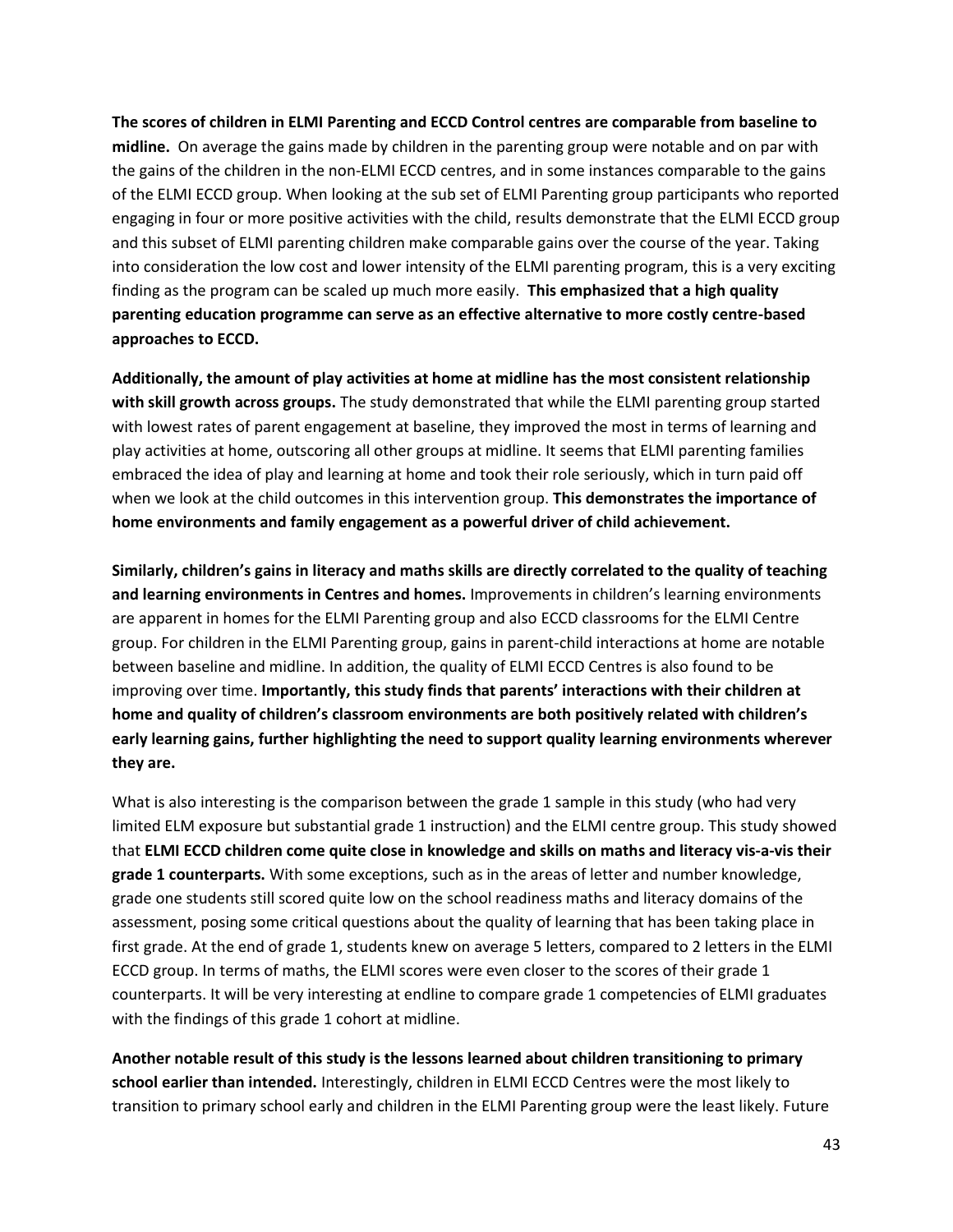studies could investigate retention in ECCD and whether different types of programs can help reduce the rate of children's early enrollment into primary school. In addition, further research could also investigate the longer-term impact of ECCD participation on primary school learning, as well as the costs associated with different types of programs and the relationship with learning gains.

In conclusion, children in three different types of early childhood care and development programs are found to be gaining more skills in a variety of learning and development areas than children who are not attending any type of early learning program. In general, children in the ELMI Centre group tend to come from relatively more advantaged families and maintain stronger early learning skills than children in other groups from baseline to midline. The differences in baseline skills and family backgrounds make it difficult to directly compare the ELMI Centre group with the ELMI Parenting and ECCD control groups. However, **children in the ELMI Parenting and ECCD control groups have more similar profiles and also make comparable learning gains from baseline to midline. This suggests that high quality parenting programs can be used effectively by relatively lower income families, and can help children who do not have access to ECCD centres become as prepared for entry to primary school as children who do have access to an ECCD centre. Finally, this study clearly demonstrates that quality of preschool classrooms is tightly linked to the gains children make in learning and development. Future expansion of preschool initiatives in Rwanda should pay close attention to issues of quality and invest in high quality environments to ensure the best results for children.**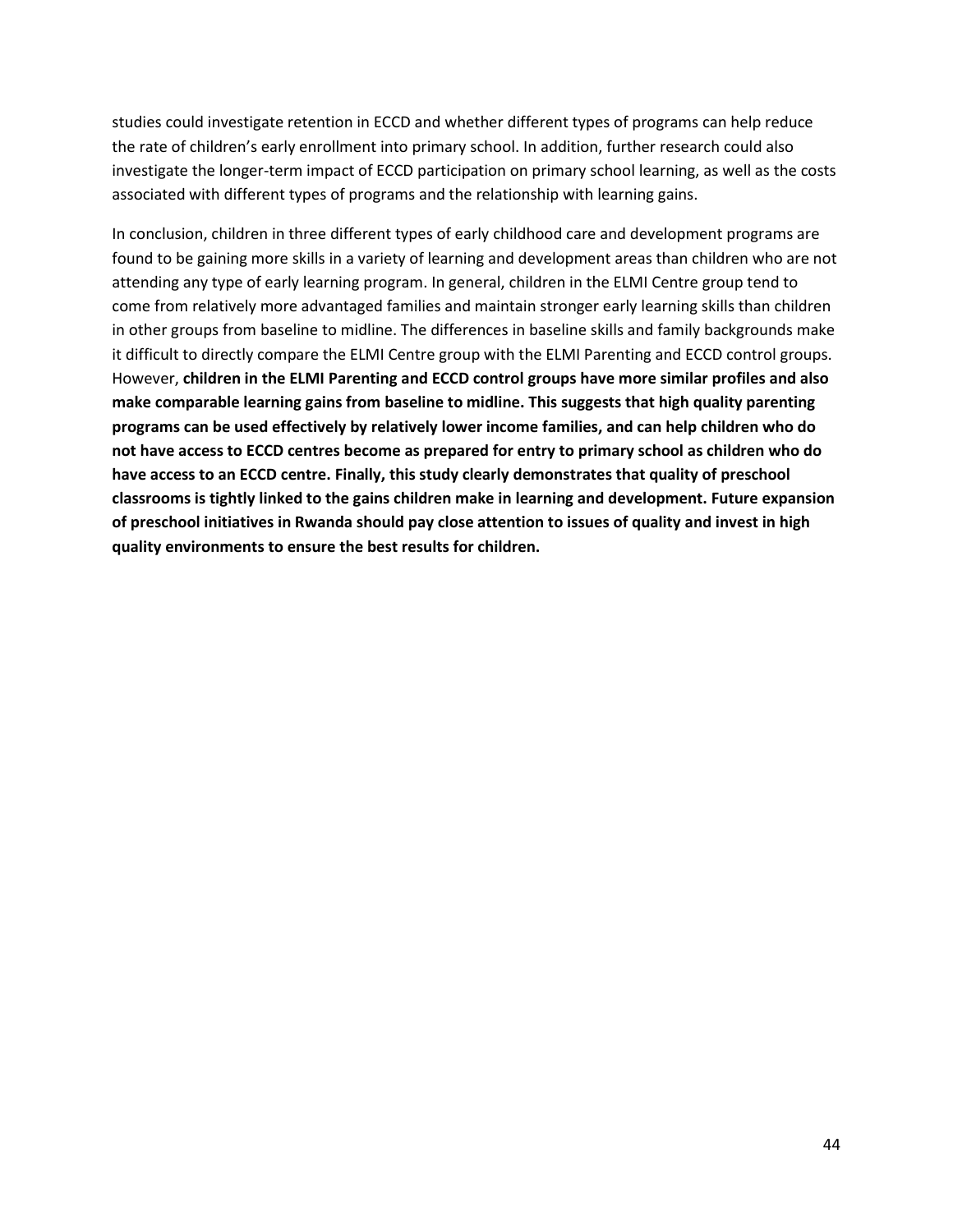# <span id="page-44-0"></span>**Annex III. Qualitative feedback from ELMI stakeholders**

With interest in the voices of stakeholders, additional insights on the project outcomes were gathered after getting some quantitative evidence that the project was effective. One of the four interviewees had her child benefiting from the ELMI intervention and she commended the project achievements: "*My child clever, clean, social, disciplined, he has developed in Maths and Literacy. He likes school and he is able to answer when you ask him a question. Really ELMI program has been helpful to him.*" (Parent, Burera district).

In addition to the overall success and impact of the project in equipping children with school readiness skills and early literacy and maths skills, even their performance and learning outcomes are higher after entering primary school, according to a teacher of the class attended by ELMI-children:

"*It was at the beginning of this academic year that I received children who studied from Save the Children [parenting education]. These children really perform well, like last term a girl who was the first in the class had studied from Save the Children project. Others [from the same project] also came in the first positions.*" (P1 Teacher, Ruhango District).

"*They are responsible and organized compared to non-ELMI children. Non-ELMI children lack these skills. They are not ready for school. They need P1 teacher first to prepare them before teaching.*" (Caregiver, Gicumbi District).

All voices converge as regards the challenges of teaching children without prior pre-primary education. It is clearly exemplified with tangible examples at hand that non-ELMI children miss the basic skills necessary to succeed socially and academically at school. It is time-consuming to bring such children on board compared to their peers who have completed ELMI.

"*For example children I have here who did not go to any pre-primary, I have hard time to teach them the basics of discipline, they really don't behave as those with pre-primary background. I start from zero teaching them the basics of counting, etc. ... They are really different ... Some do not know how to use toilets, they use bad language, etc. I really struggle hard with them, but life becomes easier with those with a pre-primary background*." (P1 Teacher, Ruhango District).

"*ECCD children do not fear teachers, they are organised, clean, know how to handle a book and a pen. They can also go to the toilet by themselves. Non- ECCD children fear to hold pens and books, they can't go to the toilet by themselves, lack hygiene and smartness. These challenges cost us extra time which was not planned in our teaching*." (P1 Teacher, Rubavu district)

Further qualitative evidence from a parenting facilitator, though her views do not necessarily reflect academic performance, implies the prerequisite skills to perform at school. What is portrayed here are two different groups of children, with ELMI children being better equipped than non-ELMI ones:

*"Children who have gone through this program are more ready for school than their age mates who have not gone through the same program. For example children who have not gone through this program find it hard to make friends with ease, they are timid and sometimes they*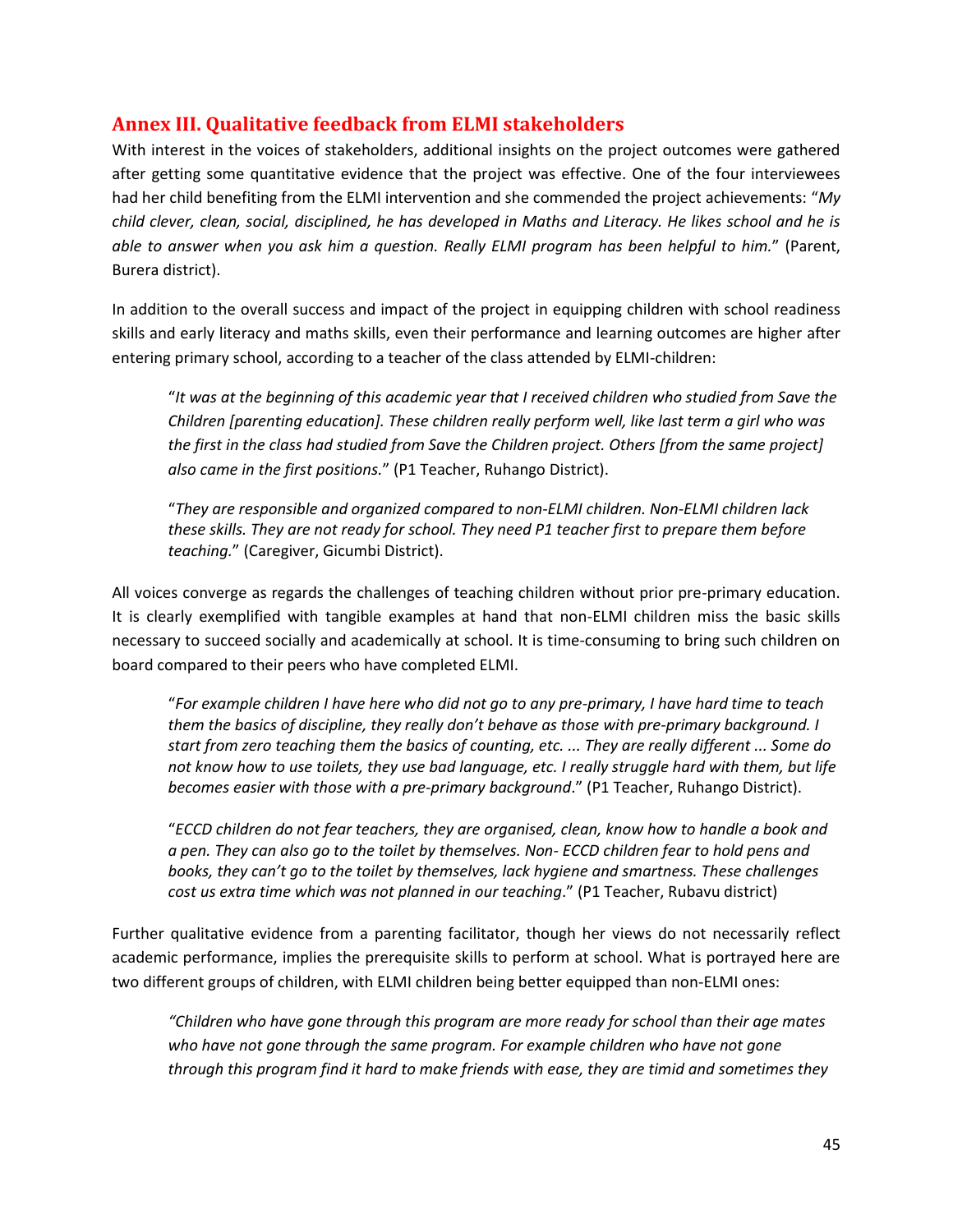*cannot go to the toilet but they wet themselves. Children who haven't gone through this program can't hold well a pen or pencil." (Parenting Facilitator, Burera district)*

In addition to these positive reports, challenges have also been mentioned by the interviewees. Amongst these, they requested: "*Increase the number of Learning Materials delivered. When we receive a little number of lovely materials like cars and babies, children fight*." (Caregiver, Gicumbi district). Additionally, as parents committees ask parents to pay incentives relating to ELMI ECCD Centres, they were met with some reluctance, resulting in limited access to preschool education for some children: "*Parent committees ask parents to pay incentives, and parents prefer to keep their children at home till school age*." (Caregiver, Gicumbi district). Despite the challenges, the role of local authorities in preschool education was also mentioned; it was pointed out that with the involvement of local authorities, community mobilization to bring children for preschool education could be easier.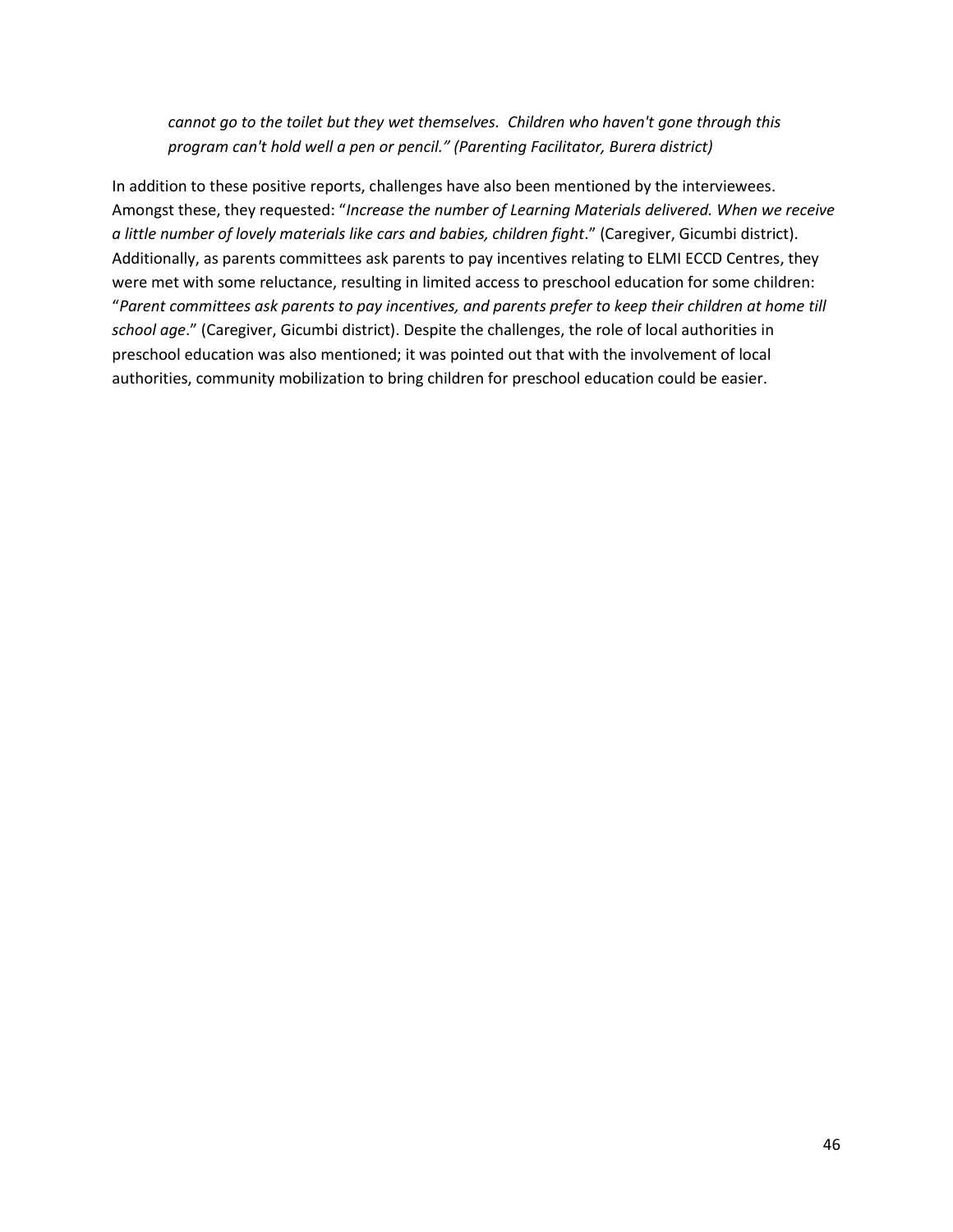# **Annex IV: Midline Findings in Relation to Expected Outcome 2 – Improvements in Parenting Practices**

In addition to comparing children's early skills, caregivers were also surveyed about their activities at home with children. All parents, regardless of whether their child was enrolled in primary school, were surveyed again at midline so caregivers of all children assessed at baseline and midline will be included in this section. The increased sample size does allow for direct comparison of changes between groups.

#### <span id="page-46-0"></span>**Materials at home**

One key element of engaging children in learning and developmentally appropriate play at home is access to and knowledge about materials to help them do so. Often parents have multiple resources at home that can be used to help children learn, but they are not aware of these. Table 20 displays the reported prevalence of toys and reading materials in homes at baseline and midline. Overall, all parents report some gains in the amount of reading materials or toys at home. However, parents in the ELMI Parenting group report gaining more storybooks compared to parents in other groups, which is to be expected as each parent 'graduating' from the parenting sessions received 2 books and have access to community book banks provided by the project.

|                                 | <b>ELMI</b><br>$(N=74)$ | Parenting<br>$(N=167)$ |                 | <b>ECCD control</b><br>$(N=68)$ |                 | Non-ECCD control<br>$(N=82)$ |                 |         |
|---------------------------------|-------------------------|------------------------|-----------------|---------------------------------|-----------------|------------------------------|-----------------|---------|
|                                 | <b>Baseline</b>         | Midline                | <b>Baseline</b> | Midline                         | <b>Baseline</b> | Midline                      | <b>Baseline</b> | Midline |
| Storybook                       | 24%                     | 29%                    | 7%              | 87%                             | 9%              | 23%                          | 14%             | 18%     |
| <b>Textbooks</b>                | 21%                     | 46%                    | 6%              | 33%                             | 6%              | 23%                          | 6%              | 41%     |
| Magazine                        | 0%                      | 15%                    | 2%              | 6%                              | 2%              | 11%                          | 1%              | 11%     |
| Newspaper                       | 4%                      | 5%                     | 4%              | 18%                             | 5%              | 5%                           | 2%              | 5%      |
| Religious book                  | 61%                     | 51%                    | 43%             | 49%                             | 47%             | 43%                          | 35%             | 50%     |
| Coloring book                   | 11%                     | 9%                     | 3%              | 14%                             | 5%              | 5%                           | 2%              | 6%      |
| Comics                          | 5%                      | 4%                     | 2%              | 5%                              | 5%              | 3%                           | 2%              | 4%      |
| Homemade toys                   | 64%                     | 88%                    | 69%             | 95%                             | 66%             | 88%                          | 68%             | 94%     |
| Manufactured toys               | 26%                     | 28%                    | 15%             | 19%                             | 2%              | 30%                          | 18%             | 13%     |
| Household objects               | 55%                     | 72%                    | 80%             | 78%                             | 34%             | 52%                          | 45%             | 83%     |
| Outdoor objects                 | 84%                     | 77%                    | 91%             | 90%                             | 73%             | 76%                          | 86%             | 87%     |
| Writing materials               | 37%                     | 50%                    | 14%             | 13%                             | 13%             | 18%                          | 11%             | 17%     |
| Puzzle                          | 23%                     | 13%                    | 17%             | 6%                              | 2%              | 2%                           | 15%             | 2%      |
| Toys for teaching               | 9%                      | 15%                    | 2%              | 13%                             | 2%              | 2%                           | 5%              | 4%      |
| # types of reading<br>materials | 1.0                     | 1.3                    | 0.6             | 1.2                             | 0.7             | 0.9                          | 0.5             | 1.1     |
| # types of toys                 | 3.0                     | 3.4                    | 2.8             | 3.1                             | 1.9             | 2.6                          | 2.5             | 3.0     |

#### **Table 20. Learning and playing materials at home, by intervention group**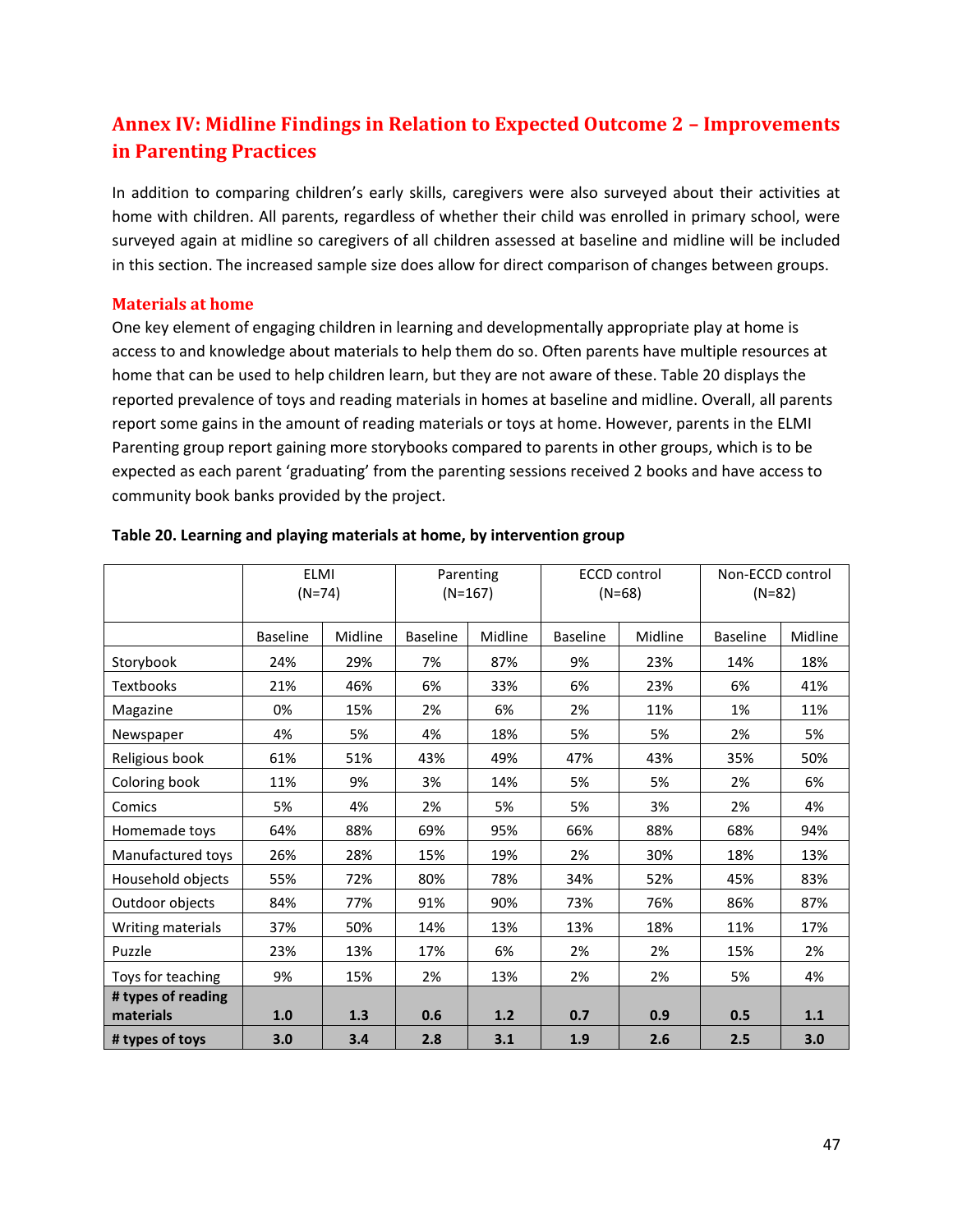The Figure 10 below clearly demonstrates the very high gains in children's books for the ELMI parenting group going from the lowest % at baseline (7%) to the highest % at midline- at 80% of households reporting having storybooks for children, well above the rest of the groups. We also see the notable gains in the parenting group around toys available at the home for teaching children new things – again the parenting group starts at 2% at baseline and gained the most in terms of availability of toys, while the control groups didn't demonstrate any gains.



#### <span id="page-47-0"></span>**Activities at home**

In conjunction with reporting on learning materials, parents also reported on activities occurring at home with their children. On average, parents who received the parenting intervention reported significantly increasing engagement in learning activities (i.e., reading books, naming objects, and teaching new things, letters, numbers, shapes and writing)<sup>18</sup> with their children at home than parents in other groups. In addition, parents in the ELMI Parenting group also reported increasing engagement in more play activities (i.e., telling stories, singing, taking outside, playing, and hugging) than parents in the ELMI and non-ECCD control groups.

<sup>&</sup>lt;sup>18</sup> Activities were grouped into the categories of learning or playing using principle component analysis.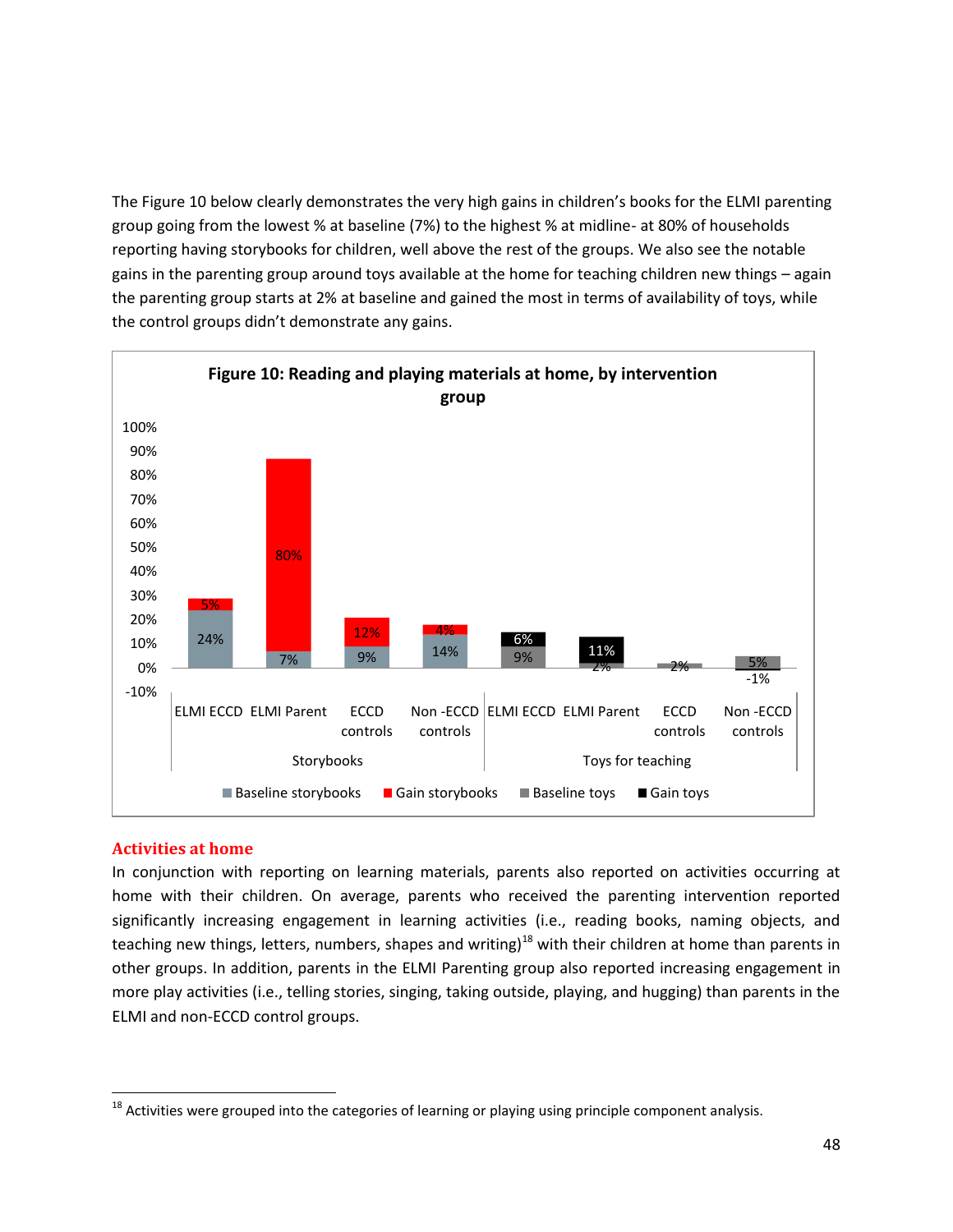|                                 |                 |         |                 |                   | <b>ECCD control</b> |         | Non-ECCD control |         |
|---------------------------------|-----------------|---------|-----------------|-------------------|---------------------|---------|------------------|---------|
|                                 | ELMI (N=74)     |         |                 | Parenting (N=167) | $(N=68)$            |         | $(N=82)$         |         |
|                                 | <b>Baseline</b> | Midline | <b>Baseline</b> | Midline           | <b>Baseline</b>     | Midline | <b>Baseline</b>  | Midline |
| Read books                      | 23%             | 37%     | 8%              | 56%               | 12%                 | 19%     | 17%              | 25%     |
| Tell stories                    | 35%             | 36%     | 22%             | 40%               | 10%                 | 43%     | 29%              | 31%     |
| Sing                            | 55%             | 35%     | 33%             | 46%               | 27%                 | 31%     | 54%              | 35%     |
| Take outside                    | 68%             | 51%     | 40%             | 50%               | 45%                 | 67%     | 51%              | 61%     |
| Play                            | 46%             | 40%     | 20%             | 46%               | 19%                 | 42%     | 42%              | 36%     |
| Name objects                    | 27%             | 28%     | 5%              | 39%               | 3%                  | 10%     | 10%              | 20%     |
| Teach new things                | 43%             | 31%     | 10%             | 43%               | 5%                  | 18%     | 18%              | 32%     |
| Teach alphabet                  | 40%             | 42%     | 9%              | 47%               | 9%                  | 28%     | 14%              | 24%     |
| Teach numbers                   | 52%             | 45%     | 18%             | 62%               | 18%                 | 30%     | 30%              | 39%     |
| Teach shapes                    | 8%              | 15%     | 1%              | 15%               | 3%                  | 5%      | 6%               | 7%      |
| Teach writing                   | 47%             | 46%     | 8%              | 38%               | 16%                 | 21%     | 22%              | 21%     |
| <b>Hug</b>                      | 83%             | 75%     | 64%             | 66%               | 70%                 | 54%     | 89%              | 55%     |
| Spank                           | 70%             | 45%     | 38%             | 65%               | 37%                 | 65%     | 57%              | 51%     |
| <b>Hit</b>                      | 35%             | 31%     | 36%             | 53%               | 12%                 | 29%     | 51%              | 46%     |
| Yell                            | 73%             | 45%     | 52%             | 65%               | 66%                 | 53%     | 69%              | 52%     |
| <b>School activities</b>        | 2.5             | 2.5     | 0.6             | 3.0               | 0.7                 | 1.3     | $1.2$            | 1.6     |
| <b>Play activities</b>          | 2.9             | 2.4     | 1.8             | 2.5               | 1.7                 | 2.4     | 2.6              | 2.2     |
| <b>Aggressive</b><br>activities | 1.8             | 1.2     | 1.3             | 1.8               | $1.1\,$             | 1.5     | 1.8              | 1.5     |

**Table 21. Learning and playing materials at home, by intervention group**

Figure 11 below demonstrates that ELMI parenting group started with lowest rates of engagement at baseline but improved the most in terms of learning and play activities at home, outscoring all other groups at midline, which in some instances actually showed a downward trajectory of family engagement - as in the case of ELMI centre group and the non ECCD controls in terms of play activities. It seems that ELMI parenting families embraced the idea of play and learning at home and took their role seriously.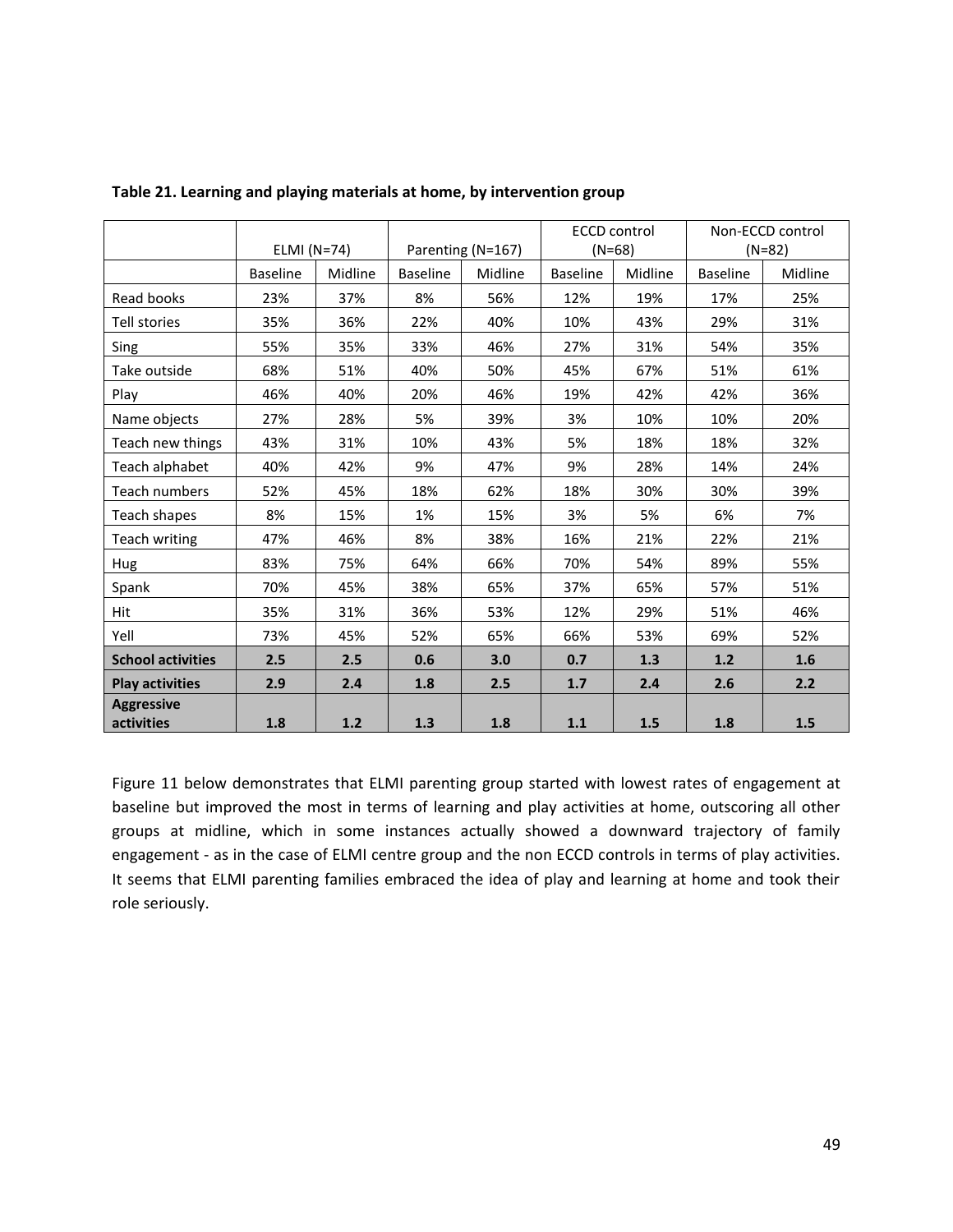

Figure 12 presents the aggregate gains across groups in home environment and activities. We see the same trends observed in the previous graph, with ELMI parenting group leading the way in providing stimulating activities at home.



Interestingly, when looking at gains made by children in the ELMI Centre group compared to children in the ELMI Parenting group whose parents' reported engaging in four or more positive activities with the child (a benchmark used by UNICEF's MICS survey to distinguish between a stimulating and non